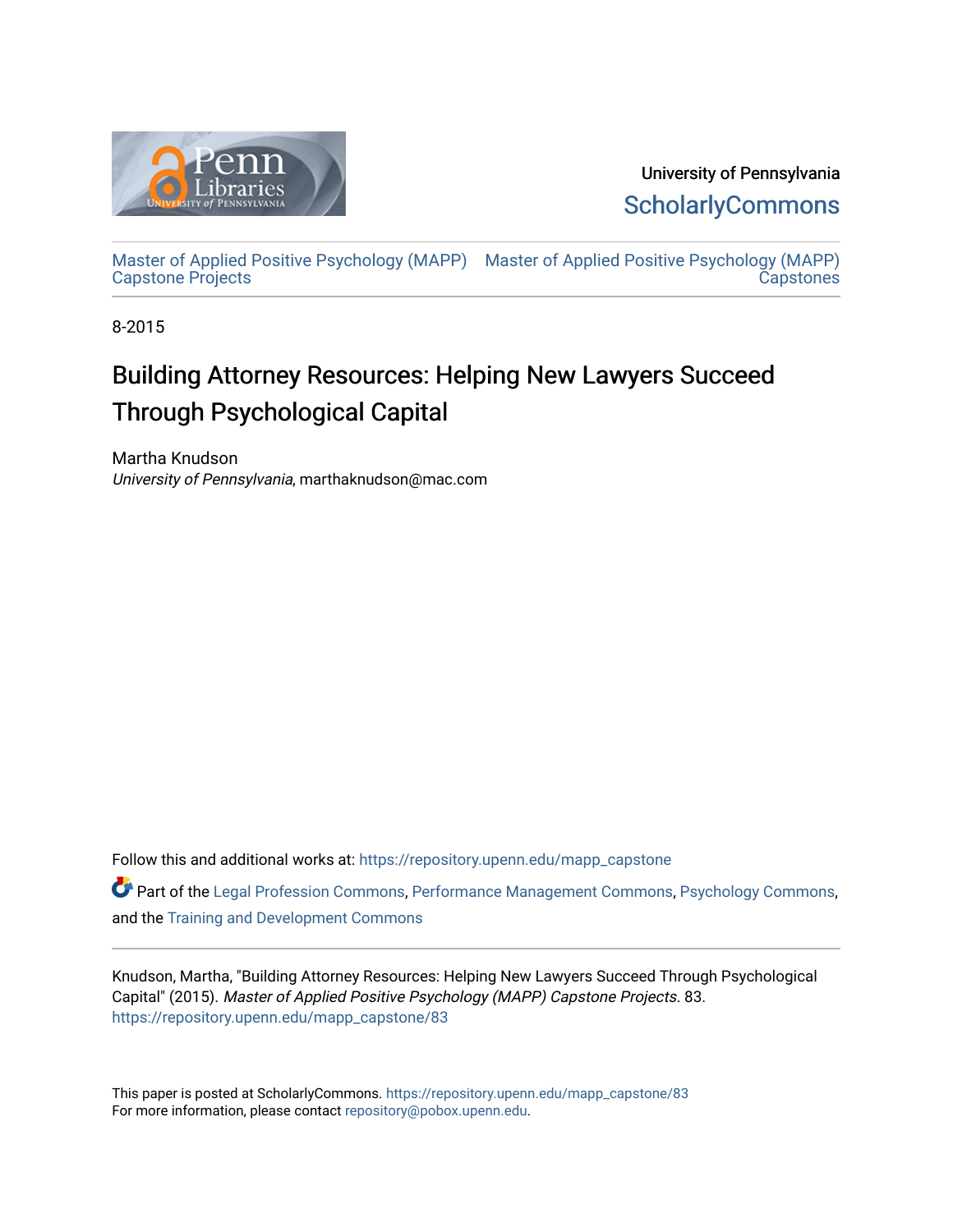## Building Attorney Resources: Helping New Lawyers Succeed Through Psychological Capital

## Abstract

Law firms seeking a competitive advantage in the marketplace would do well to consider that the positive psychological resources of firm lawyers are just as important to individual and organizational performance as their intellectual resources. There is growing evidence from the fields of positive psychology and positive organizational behavior that the resources of hope, optimism, self-efficacy and resilience shape the underlying attitudes and behaviors associated with increased performance. These resources may even buffer lawyers against the occupational hazards of the profession that cut against long-term success – hazards that include depression, anxiety, substance abuse and suicide. In this capstone I advocate for traditional law firm associate training programs to be enhanced to include the development of psychological capital (or "PsyCap"), a construct consisting of the components of hope, self-efficacy, resilience, and optimism. I discuss how policies that promote lawyer strengths and wellbeing are good for the lawyer, good for the law firm and ultimately good for business, and I propose a brief training intervention to boost lawyer PsyCap.

## Keywords

lawyer, law firm, well-being, positive psychology, psychological capital, depression, anxiety, resilience, hope, optimism, self-efficacy

## **Disciplines**

Legal Profession | Performance Management | Psychology | Training and Development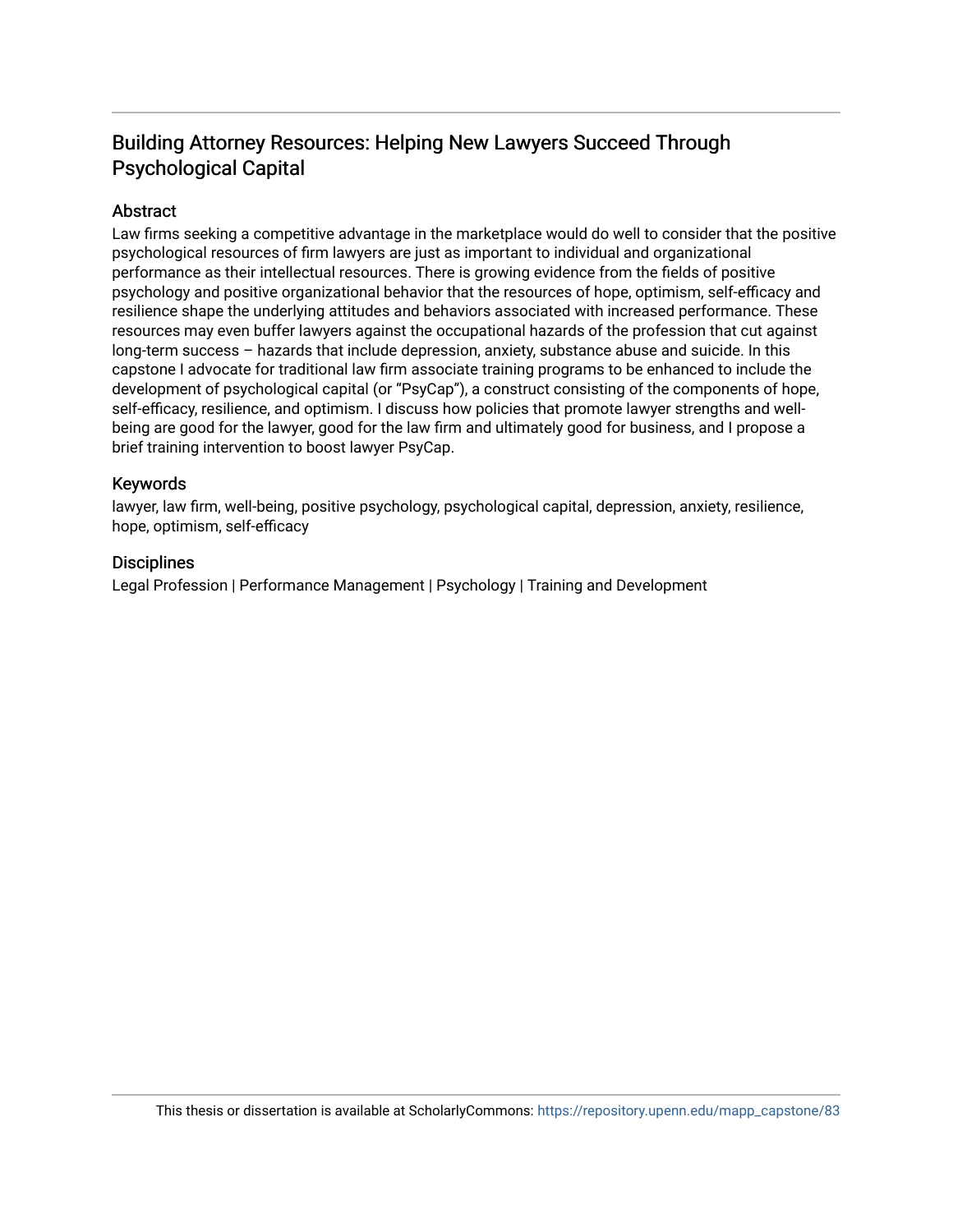Building Attorney Resources: Helping New Lawyers Succeed through Psychological Capital

Martha Knudson, J.D.

University of Pennsylvania

A Capstone Project Submitted

In Partial Fulfillment of the Requirements for the Degree of

Master of Applied Positive Psychology

Advisor: Anne M. Brafford, J. D., MAPP

August 1, 2015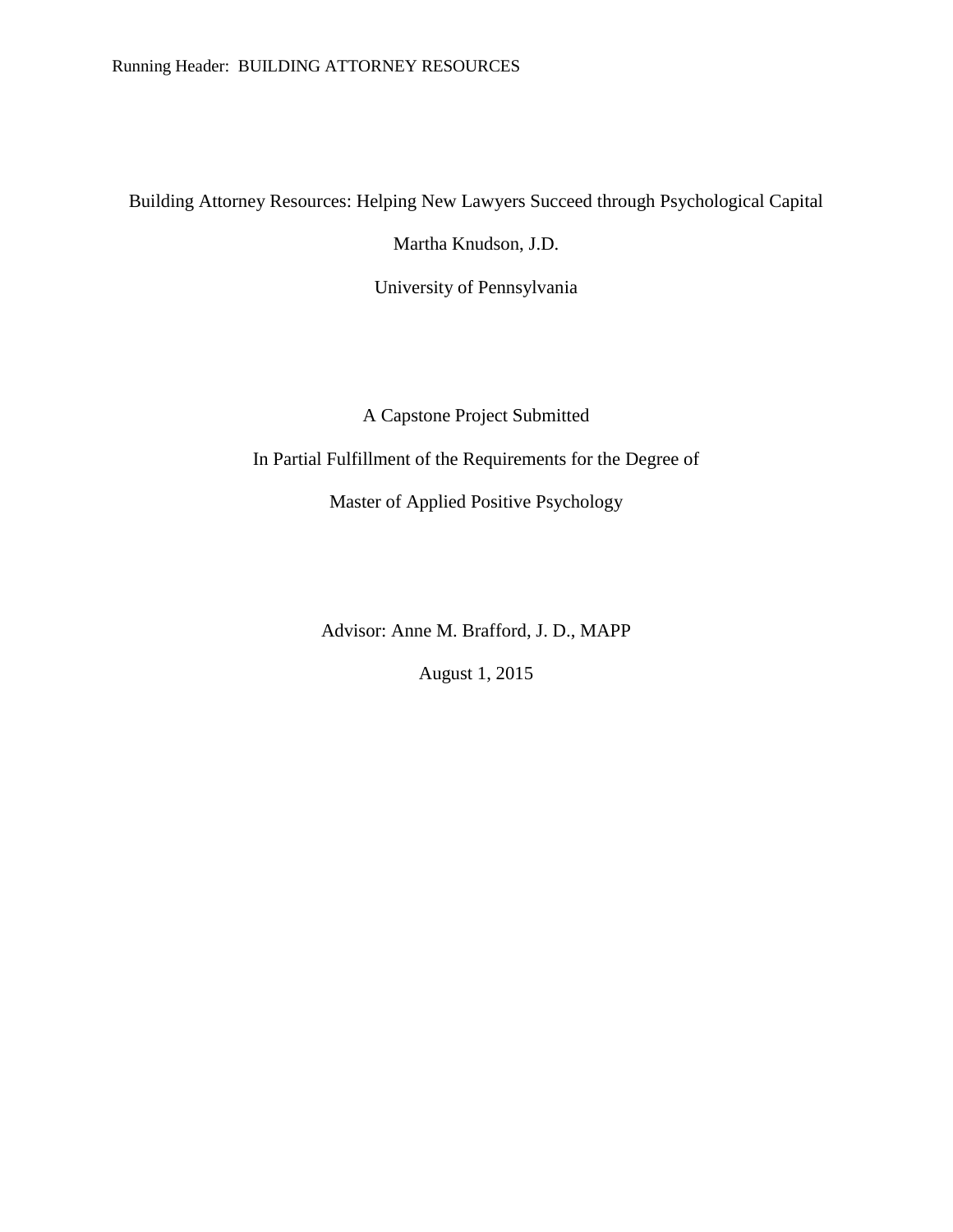## Building Attorney Resources: Helping New Lawyers Succeed through Psychological Capital Martha Knudson, J.D. marthaknudson@mac.com

Capstone Project Master of Applied Positive Psychology University of Pennsylvania Advisor: Anne M. Brafford, J.D. MAPP August 1, 2015

#### Abstract

Law firms seeking a competitive advantage in the marketplace would do well to consider that the positive psychological resources of firm lawyers are just as important to individual and organizational performance as their intellectual resources. There is growing evidence from the fields of positive psychology and positive organizational behavior that the resources of hope, optimism, self-efficacy and resilience shape the underlying attitudes and behaviors associated with increased performance. These resources may even buffer lawyers against the occupational hazards of the profession that cut against long-term success – hazards that include depression, anxiety, substance abuse, and suicide. In this capstone I advocate for traditional law firm associate training programs to be enhanced to include the development of psychological capital (or "PsyCap"), a construct consisting of the components of hope, self-efficacy, resilience, and optimism. I discuss how policies that promote lawyer strengths and well-being are good for the lawyer, good for the law firm and ultimately good for business, and I propose a brief training intervention to boost lawyer PsyCap.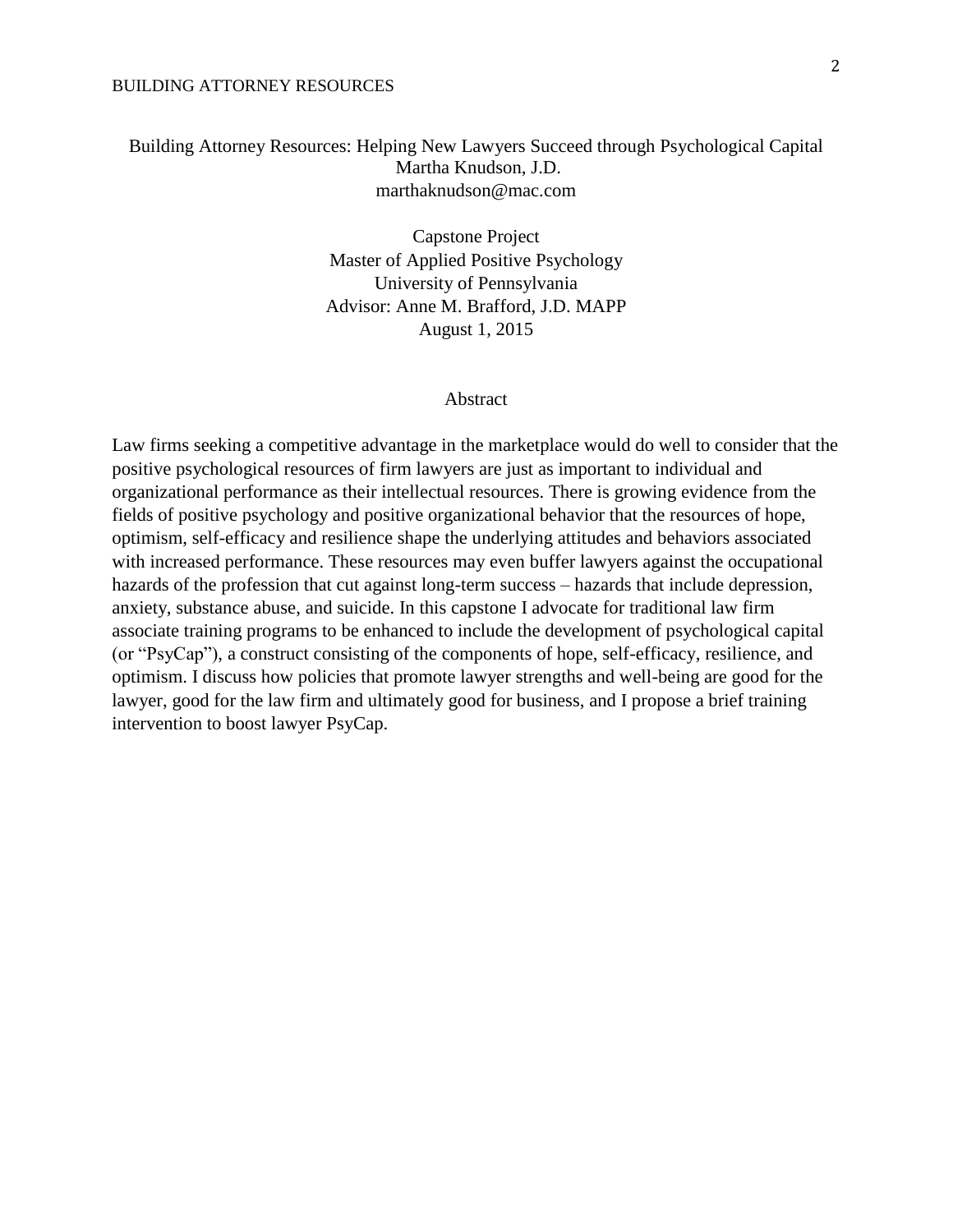## Dedication

I dedicate this Capstone to my husband Tyler Dickman and my boys Nathan and Thomas. Your unconditional support, encouragement, strength, and love have made this first step toward a flourishing future possible. I love you to the moon and back and carry you in my heart always.

Another big thank you goes out to my Capstone advisor and friend Anne Brafford. Your sharp mind, kind heart and dedication to improving well-being within the practice of law are without measure. I could not have completed this project without you.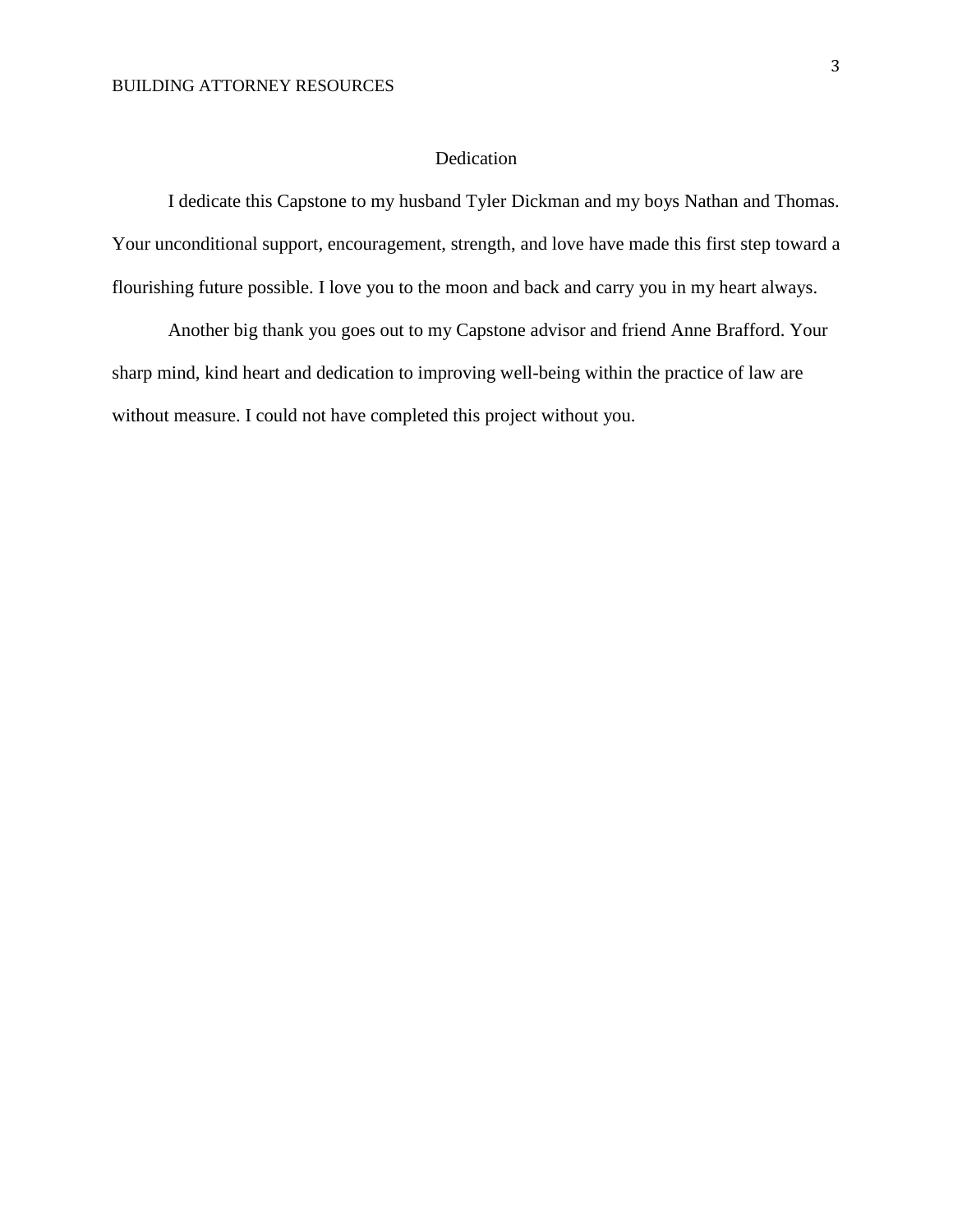Building Attorney Resources: Helping New Lawyers Succeed through Psychological Capital

## **Introduction**

Law is a people-based business. The talent and capabilities of individual lawyers are the drivers of law firm success. Many firms recognize these human assets to be the basis of their competitive advantage and invest time and money into developing lawyer skill sets (Kor & Leblevici, 2005). Investing similar effort to protecting these same important assets from wearing down under the strain of the practice of law, however, seems to have been neglected by most law firms, even despite the sizable amount of information suggesting rising levels of lawyer distress.

Outside of the legal profession, research is starting to convince the business world that deliberate organizational efforts to promote positive psychological resources like optimism, resilience, self-efficacy, hope, and positive emotions are likely to increase performance for individuals and groups – even over that which is related to skill and intelligence alone (Donaldson & Ko, 2010; Luthans, Avey, Avolio, & Peterson, 2010; Mills, Fleck, & Kozikowski, 2013). Emerging research also shows that boosting psychological resources can be preventative, shielding valuable employees from burnout, stress and depression (Newman, Ucbasaran, Zhu, & Hirst, 2014).

Law firms seeking sustained competitive advantage in the marketplace can and should follow this lead and begin to take an active role in developing the personal strengths, positive resources and well-being of their lawyers. Unfortunately, firm culture often does just the opposite (Brafford, 2014). I experienced this phenomena first hand during my tenure in private law firm practice. When I entered law firm life in 1999, I was a new law graduate with high hopes for a fulfilling and meaningful career. I had done well in law school, graduating near the top of my class while forging close and supportive friendships. I expected to find similar success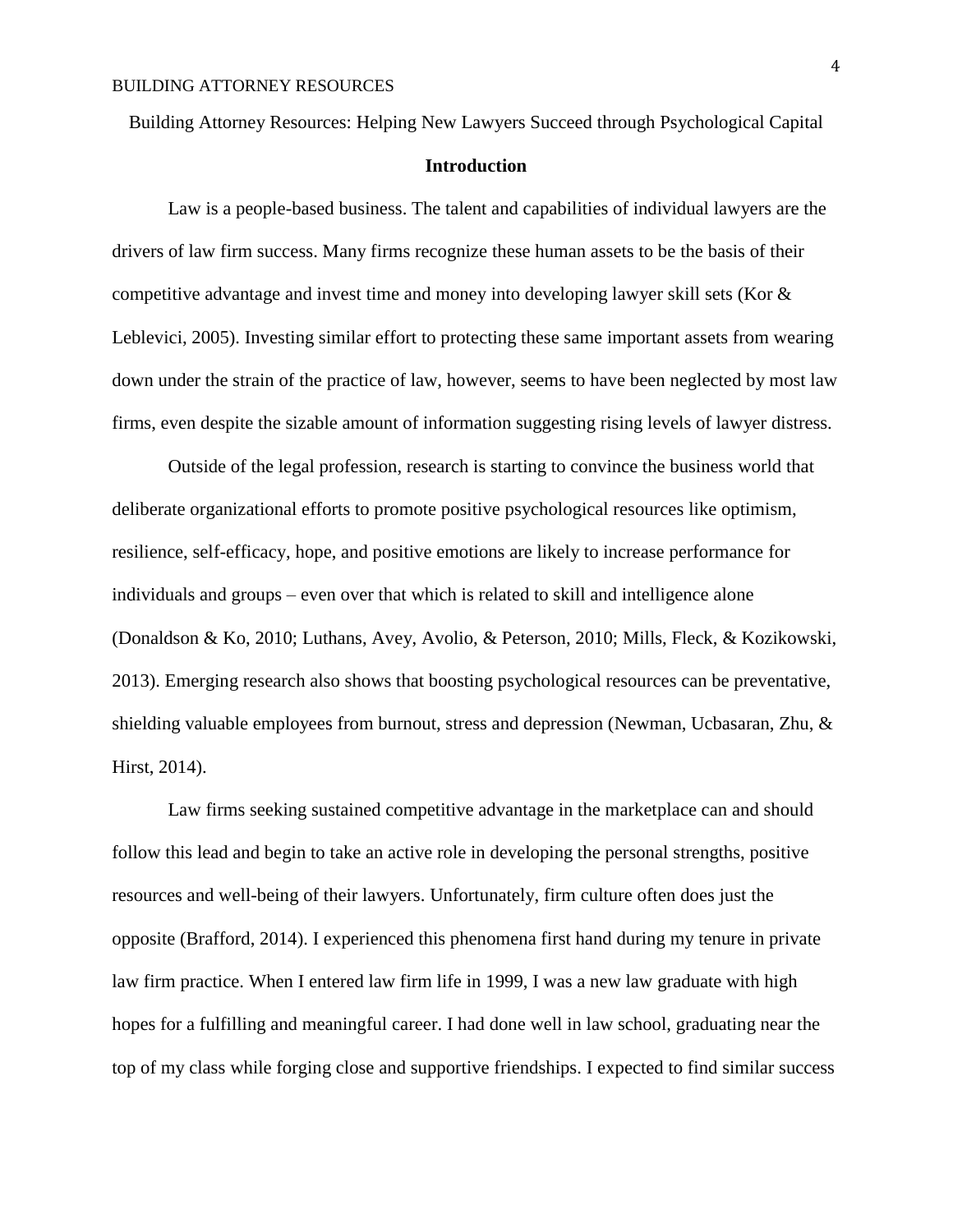and support at the firm. My experience, however, was quite different.

While the law firm that I joined was reputable and well respected, it had few formal processes to develop the skills of new associates and spent no time preparing associates for the psychological stresses inherent in the practice of law. The quality of one's training at my firm was tied exclusively to the luck of being assigned to a firm partner who took the mentoring role seriously. Fortunately, I had an excellent mentor who took the time to teach me how to be a lawyer. What I did not learn, however, was how to handle (or even be aware of) the occupational hazards of the profession – depression, anxiety, substance abuse, and even suicide (Brafford, 2014). Such topics were ignored around the office and only discussed in jest by a small group of firm lawyers who enjoyed gossiping and berating those who struggled with the pressure.

Once during my early associate years, hoping to get some helpful advice on how to handle my growing difficulty with managing the stresses of work, I made the mistake of asking a prominent partner whether he had ever felt worried or anxious when he first started litigating. His response was to simply say "no" and walk away. It was during this same time that another firm member attempted suicide by ingesting rat poison and alcohol. Thankfully, he survived but he never returned to work. Those that spoke of him at all branded him as someone who "just couldn't cut it." Needless to say, I quickly learned to stop asking for advice about how to deal with the psychological pressures of my job and did the best I could on my own. After almost ten years, advancing to firm partnership and developing a serious case of burnout, I left private practice for what I thought to be the greener pastures of in-house legal work.

By sharing these experiences my intention is not to bash my former law firm as an organization devoid of merit or soul. I actually often found the opposite to be true. My recollections are instead meant to illustrate the need for a change in how law firms develop and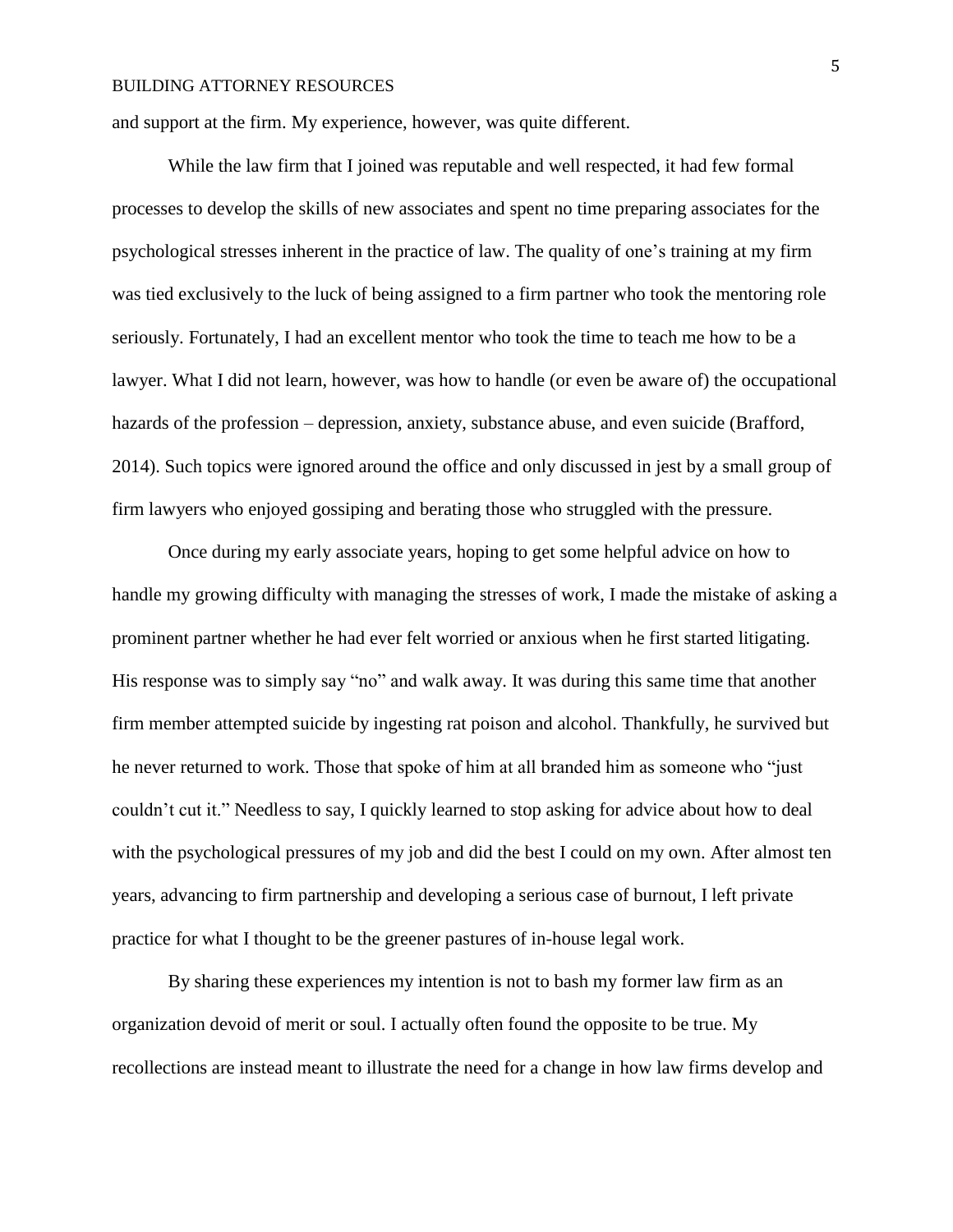protect the people that drive the business – the law firm lawyers. Indeed, looking back, I believe that I may have been able to avoid burnout and remain a productive and engaged member of the firm if the development of associate psychological resources and well-being had been a recognized priority.

With this Capstone project, I will argue that law firms would do well to consider that the positive psychological resources of their professionals are just as important to their individual and organizational performance as are their intellectual resources. Indeed, a compelling body of evidence demonstrates that positive psychological resources like hope, self-efficacy, optimism, and resilience shape the underlying attitudes and behaviors associated with increased performance. They may even buffer lawyers against the occupational hazards of the profession that cut against long-term success – hazards that include depression, anxiety, substance abuse, suicide, and over all poor health (Brafford, 2014). Accordingly, in this paper I will advocate for traditional law firm associate training systems to be enhanced to include programs for developing the positive psychological capacities of young lawyers alongside the development of their professional skills. I will discuss how policies that promote lawyer psychological strengths and well-being are good for the lawyer, good for the law firm, and ultimately good for business, and I will propose a brief training intervention directed toward young lawyers that have recently been admitted to the practice.

## **Law Firms' Traditional Approach to Management Fails to Foster Psychological Resilience and Optimal Performance Among Lawyers**

Historically, law firms have taken a traditional resource-based approach to firm management and competitive advantage. This view considers performance differences between firms as being based largely on the differences in the bundle of resources at each law firm's disposal and in how these resources are managed (Kor & Leblevici, 2005). Resources can be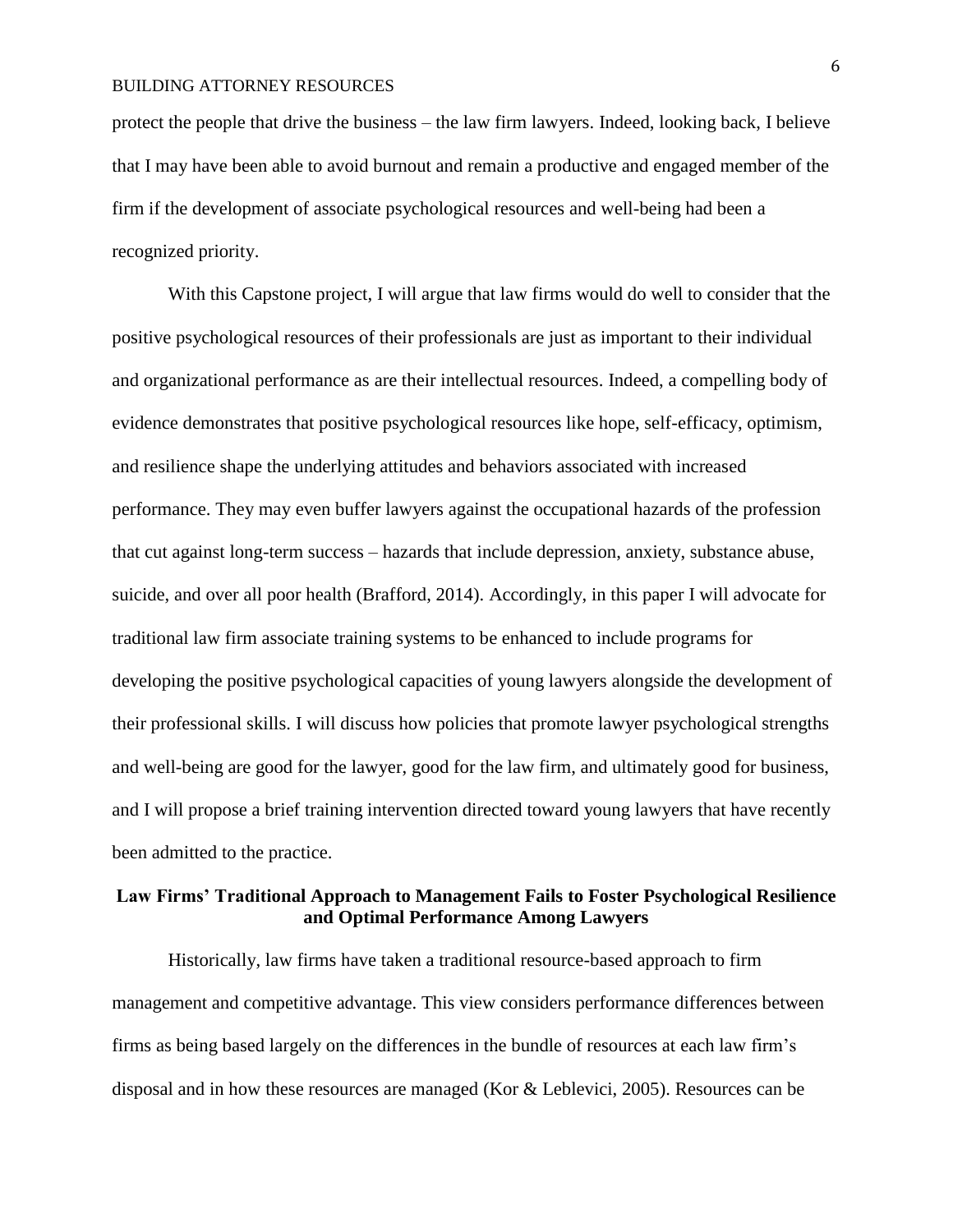traditional and tangible sources like economic capital. They might also be intangible sources like human capital – the knowledge, skills, and abilities of firm lawyers gained from education and experience; or social capital – the trust, relationships, and contact networks developed by the firm (Luthans & Youssef, 2004). Of all of these resources at its disposal, it is the law firm's human capital – the lawyers – that are at the heart of the firm's competitive advantage as they provide the specialized legal services that generate financial returns (Kor & Levlevici, 2005; Sherer, 1995). Maximizing these assets so that they remain valuable and productive for the law firm over the long-term is closely linked to how the lawyers are managed and developed (Kor  $\&$ Levlevici, 2005).

To this end, most law firms still follow a traditional "apprenticeship style" lawyer staffing model. This model includes hiring new lawyers as firm associates right after the completion of law school or a judicial clerkship, assuming that when they join the firm they will need to be taught how to be lawyers (Winslow, 2015). Teaching new associates how to practice law usually falls to more experienced firm partners who provide associates with work and, at least in theory, the supervision and guidance necessary for their proper skill development. As associates become increasingly capable, they can take on more specialized work at higher billable rates and pass lower paying work (and training) down to newer members of the firm (Kor & Leblebici, 2005).

While developing and deploying the law firm's human capital in this way may be a vital component of the firm's competitive advantage and ability to generate profitability (Kor & Leblebici, 2005), this traditional approach has not led to the optimal performance of lawyers. Missing from this framework is an attention to equipping new associates, and indeed all the firm's lawyers, with resources that may help them to handle the psychological distresses that are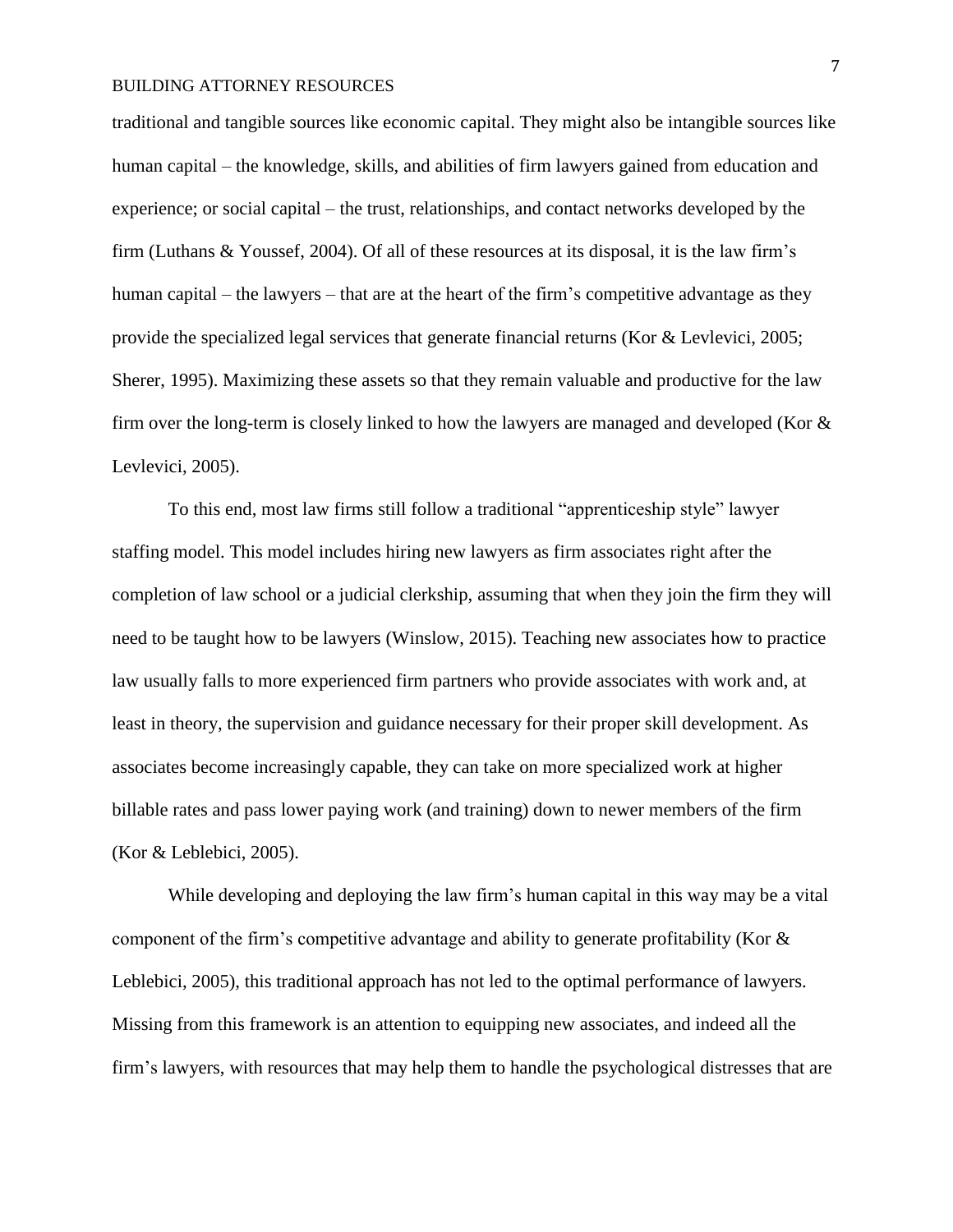commonly accepted as occupational hazards of the practice of law.

## **The "Occupational Hazards" of Practicing Law.**

The practice of law often is characterized as a profession in which psychological distress is accepted as a common occupational hazard. While the extent to which this is accurate is a matter of scholarly debate (see, e.g., Brafford, 2014 for an in depth discussion), it seems beyond debate that lawyers often face significant psychological challenges. The academic literature suggests that, when compared to other professions, lawyers are more likely to be unhappy and suffer from maladies like poor health, depression, anxiety, hostility, substance abuse and an increased likelihood of suicide (Beck, Sales, & Benjamin, 1995; Eaton, Anthony, Mandel, & Garrison, 1990; Mauney, n.d.; Schiltz, 1999; but see Hull, 1999; Levit & Linder; 2010). Even for lawyers who do not fall prey to these problems, there is considerable evidence of high career dissatisfaction (Levit & Linder; 2010; Schiltz, 1999, p. 882). This dissatisfaction can result in reduced performance, high attrition rates, and lawyers leaving the profession altogether (Daicoff, 2004; Schiltz, 1999; Smith, 2013; but see Levit & Linder, 2010).

These difficulties are believed to begin in the classroom. Numerous studies have correlated law school enrollment with disproportionate levels of emotional distress, depression, anxiety and substance abuse (Benjamin, Kaszniak, Sales, & Shanfield, 1986; Daicoff, 2004; Dammeyer & Nunez, 1999; Krieger, 2008; Mertz, 2007; Peterson & Peterson, 2009; Shanfield & Benjamin, 1985; Sheldon & Krieger, 2004; Seligman, Verkuil, & Kang, 2001). In fact, students entering law school show no signs of elevated psychological distress compared to the general population. Within the first year of matriculating, however, their negative symptoms increase alarmingly above the norm (Shanfield & Benjamin, 1985; Sheldon & Krieger, 2004). This means that, by the time students graduate, many may already be either psychologically depleted to some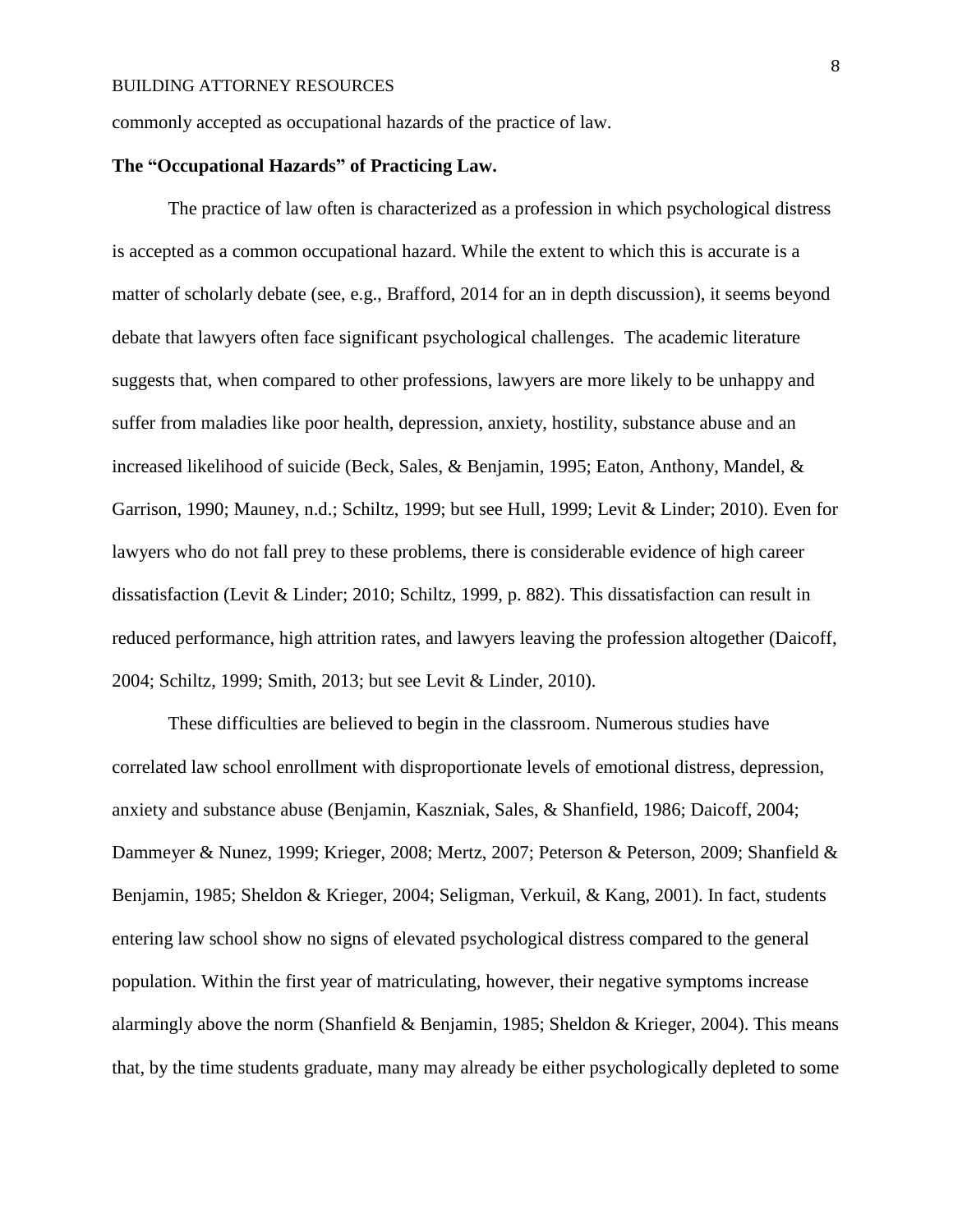degree or at heightened risk for developing the above-described "occupational hazards" – even before being exposed to the rigors of law practice.

Even in the difficult legal market of today, the majority of law graduates will still join private law firms (Huang & Swedloff, 2010 p. 336, n. 4; NALP.org, 2013). There, they learn to be lawyers by working with firm partners and participating in institutional training programs designed to develop their skills. Unfortunately, despite evidence that the "occupational hazards" of the profession are disproportionately concentrated in private practice (Levit & Linder, 2010; Monahan & Swanson, 2009; Schiltz, 1999; Sheldon & Kreiger, 2013), law firms still do little to supplement these traditional methods with programs to foster the psychological resilience necessary for lawyers to navigate this minefield. This reality is no secret; however, it leads to the question of why should law firms care?

#### **A New Approach for Law Firms: Developing Positive Psychological Capital**

Law firms should care because unhappy, distressed, or dysfunctional lawyers implicate a misallocation of the firm's most important resource for competitive advantage, the individual lawyer. A new approach for law firms may be found through the proactive development of each lawyer's positive psychological resources—specifically their psychological capital (PsyCap). Much like human capital, PsyCap is an investment in the success and competitive advantage of the firm. PsyCap, however, goes beyond the development of each associate's skill set and "what they know" to instead focus on developing "who they are" (Luthans, Avey, Avolio, & Peterson, 2010). Empirical evidence strongly suggests that the development of associates' PsyCap will buffer them against the challenges of the profession known to cut against long-term success while also boosting the firm's competitive advantage beyond that attributable to human capital alone (Donaldson & Ko, 2010; Luthans et al., 2010; Mills, Fleck, & Kozikowski, 2013).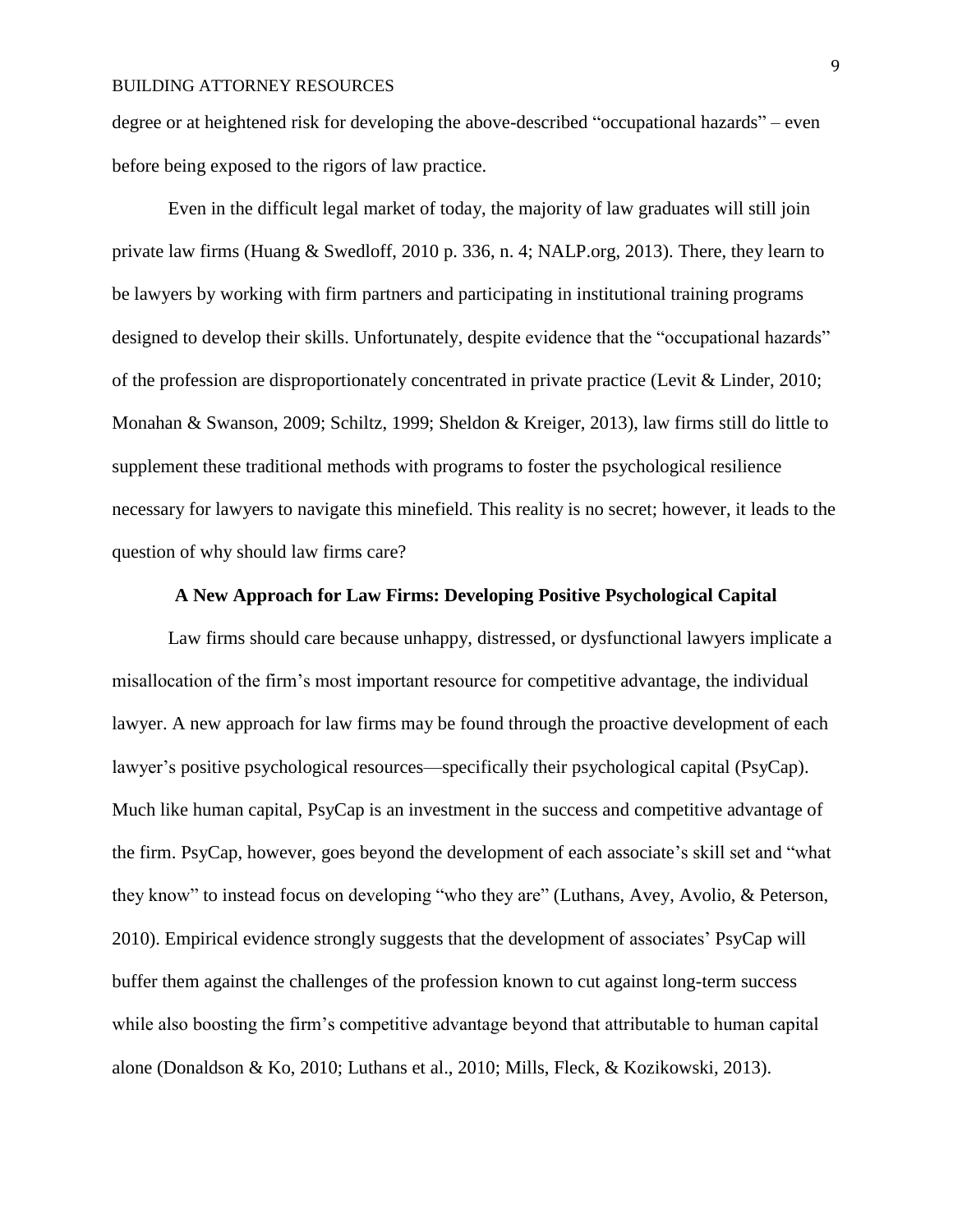#### **Positive Psychological Capital's Foundation in Positive Psychology**

The study of PsyCap as a source of competitive advantage in the workplace grew out of the vibrant new field of positive psychology. Positive psychology was formally introduced in the late 1990s at the American Psychological Association (APA) Convention when research psychologist and then-APA President Martin Seligman challenged the field of psychology to expand its focus (Seligman, 1999). Seligman (1999) called on psychologists to not only study human dysfunction but to also look at what is right and good about people and to use the scientific method to "show the world what actions lead to well-being, to positive individuals, to flourishing communities, and to a just society" (p. 560). Since Seligman's call to action, psychologists and scholars in other disciplines have united around the purpose of identifying and developing the positive qualities and strengths that contribute to well-being. They have focused on developing sound theory and research to identify what might be possible for individuals, organizations and communities (Seligman & Csikszentmihalyi, 2000; Sheldon & King, 2001).

Positive psychology's overall aim is to increase human well-being. The definitions and theories about what constitutes well-being and how it can be developed, however, differ within the field. Seligman's (2011) framework defines well-being using five elements: positive emotions, meaning, positive relationships, and accomplishment (PERMA). Diener (1984) studies what he calls "subjective well-being," defining it as including high positive affect or emotion, low negative affect, and high life satisfaction (Diener, Lucas, & Oishi, 2005). Ryan and Deci (2000) view the construct through the lens of Self Determination Theory, arguing that well-being comes from satisfying human needs for competence, autonomy and relatedness. While certainly distinct, what these and other well-being approaches all share is the belief that well-being is desirable not only in its own right, but also because it can predict or contribute to valuable life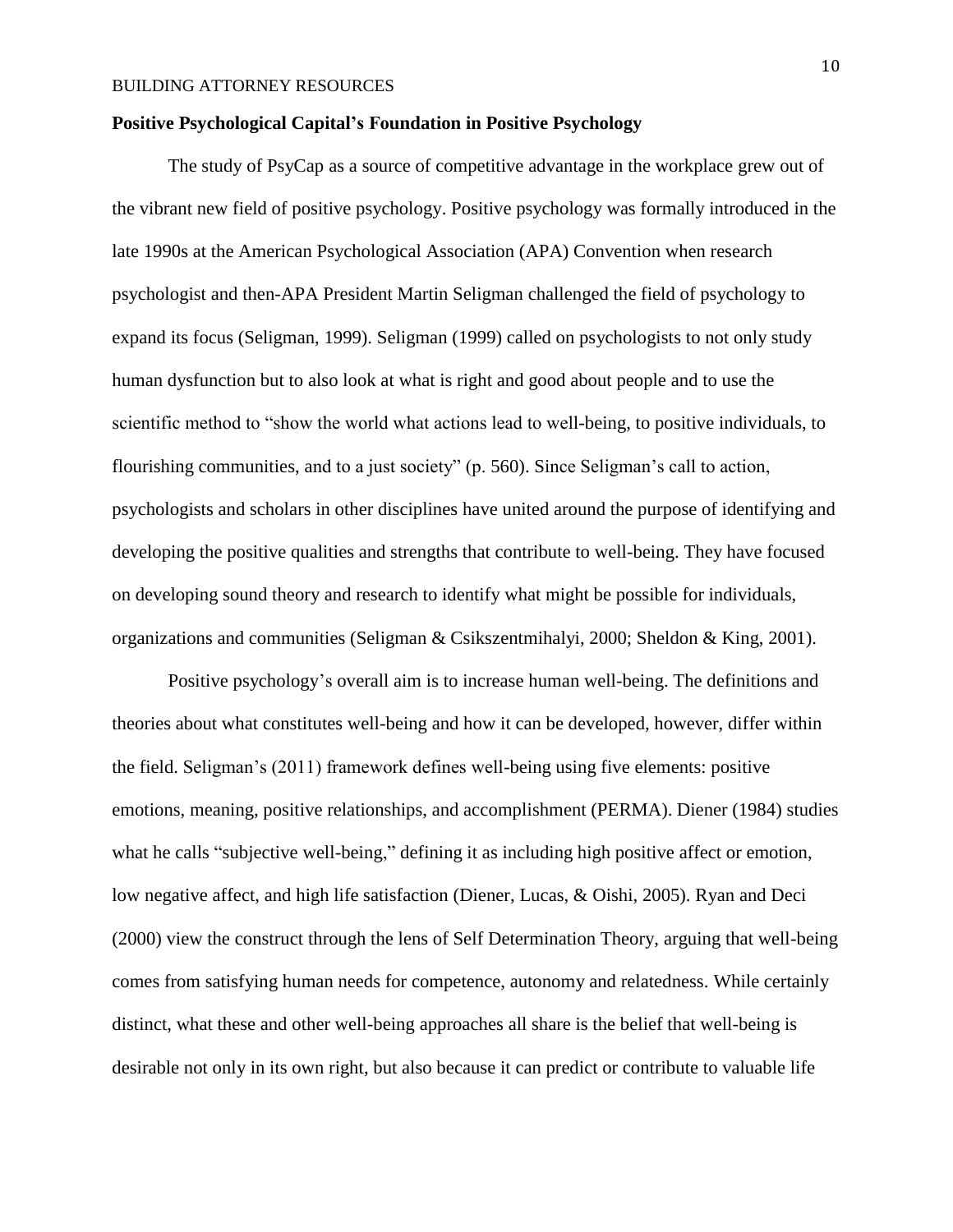outcomes (Lyubomirsky, King, & Kiener, 2005) such as improved physical and psychological health, greater satisfaction and success at work, and improved performance (Cohn & Fredrickson, 2009; Diener, Suh, Lucas, & Smith, 1999; Seligman, 2011).

## **Psychological Capital's Foundation in Positive Organizational Behavior**

Positive psychology's positive orientation to research, scholarship and application has stimulated new research aimed at understanding the unique contributions that strengths, solutions and optimal human functioning may have across many life domains (Donaldson & Ko, 2010). In the professional domain, it has inspired the development of the new field of "positive organizational behavior" (POB), which applies positive psychology principles to individuals in the workplace (Youssef & Luthans, 2010).

POB is defined as "the study and application of positively oriented human resource strengths and psychological capacities that can be measured, developed, and effectively managed for performance improvement in today's workplace" (Luthans, Avey, & Patera, 2008, p. 209; Luthans, 2002b). POB is concerned about the experience of the individual at work and how the development of certain positive capacities through workplace interventions can result in both individual and organizational benefits (Luthans, 2002a, 2002b; Mills et al., 2012). For a capacity to be considered part of POB, it must be grounded in theory and research, have valid and reliable measures, be state-like and open to development, and demonstrate a positive impact on attitudes, behaviors, and workplace performance (Luthans et al., 2010).

POB scholars have identified four positive psychological resource capacities that best fit these criteria: hope (Synder, 2000), self-efficacy (Bandura, 1997; Stajkovic & Luthans, 1998b), optimism (Carver & Schemer, 2002; Seligman, 1998), and resilience (Masten, 2001). Together, these four capacities make up PsyCap (Luthans et al., 2010). Researchers have found that the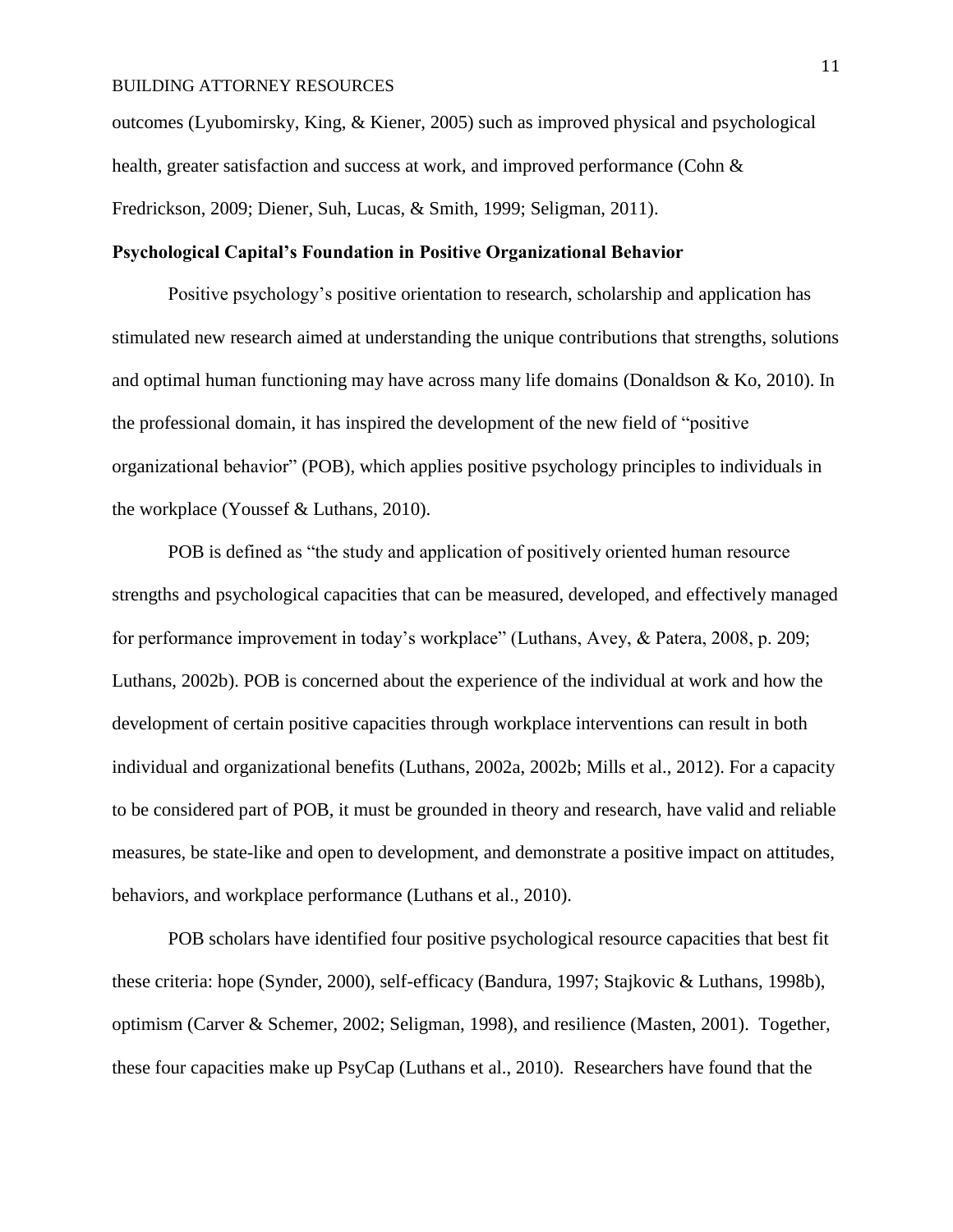composite construct of PsyCap predicts performance and employee satisfaction better than any of its four individual components alone (Luthans, Avolio, Avey, & Norman, 2007).

PsyCap is defined as follows:

An individual's positive psychological state of development that is characterized by: (1) having confidence (self-efficacy) to take on and put in the necessary effort to succeed at challenging tasks; (2) making a positive attribution (optimism) about succeeding now and in the future; (3) persevering toward goals, and when necessary, redirecting paths to goals (hope) in order to succeed; and (4) when beset by problems and adversity, sustaining and bouncing back and even beyond (resiliency) to attain success. (Luthans, Avey, Avolio, Norman, & Combs, 2006, p. 388)

Much like the well-recognized strategic resources of human and social capital, PsyCap has its theoretical roots in economic capital where resources are invested and leveraged by the organization for sustainable competitive advantage (Newman et al., 2014). Indeed, PsyCap is gaining considerable attention in business, academic, and other domains for its influence on human performance (Ardichvili, 2001 as cited in Newman et al., 2014). Similar to the other forms of capital, PsyCap contains distinct active components (i.e., hope, optimism, resilience, and self-efficacy) that can be individually managed for more effective performance (Luthans et al., 2007). As shown in **Figure 1**, PsyCap is distinguishable from other forms of capital, having been identified as going beyond "what you have" (economic capital), "what you know" (human capital), and "who you know" (social capital). Instead, PsyCap consists of "who you are" and "what you can become" (Luthans et al., 2004; Luthans & Youssef, 2004).

#### F**igure 1. Forms of capital for competitive advantage**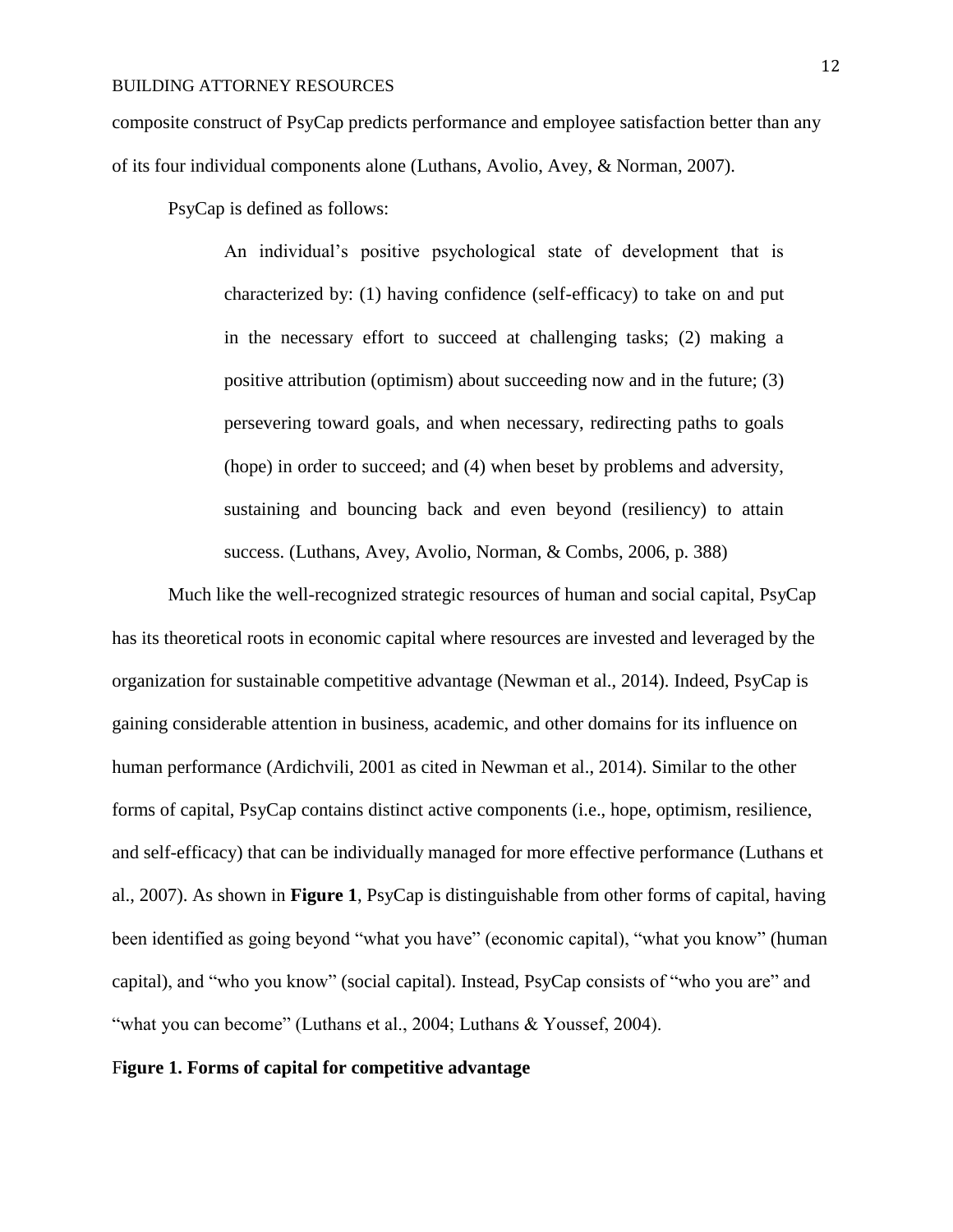

(Luthans, Luthans, & Luthans, 2004)

#### **Understanding the Four Components of PsyCap**

As stated above, PsyCap has been defined as a higher order construct consisting of the four positive psychological resources of hope, self-efficacy, optimism, and resilience (Luthans et al., 2006). These resources operate both individually and as a synergistic collective to strengthen the psychological capacities of individuals and, when developed and deployed in the workplace, lead to desirable organizational outcomes (Avey, Reichard, Luthans, & Mhatre, 2011). Below is a discussion of each of PsyCap's four components, including a discussion of how they apply to the workplace, how they contribute to improved performance and other desirable organizational outcomes, and how the development of each resource may be relevant and valuable to lawyers in a law firm setting.

#### **The Hope Resource in PsyCap**

*"The capacity for hope is the most significant fact of life. It provides human beings with a sense of destination, and the energy to get started."* – Norman Cousins

As a state that may be developed through the use of targeted goal-based interventions (Snyder, 2000, 2002; Luthans, 2002), hope is a vital component of PsyCap. Hope is primarily considered to be an "empowering way of thinking" (Synder, 1994, p. 2). Hopeful thinkers achieve more and are physically and psychologically healthier than less hopeful people (Synder, 2002). In the workplace, hope is associated with job performance (Peterson & Byron, 2007),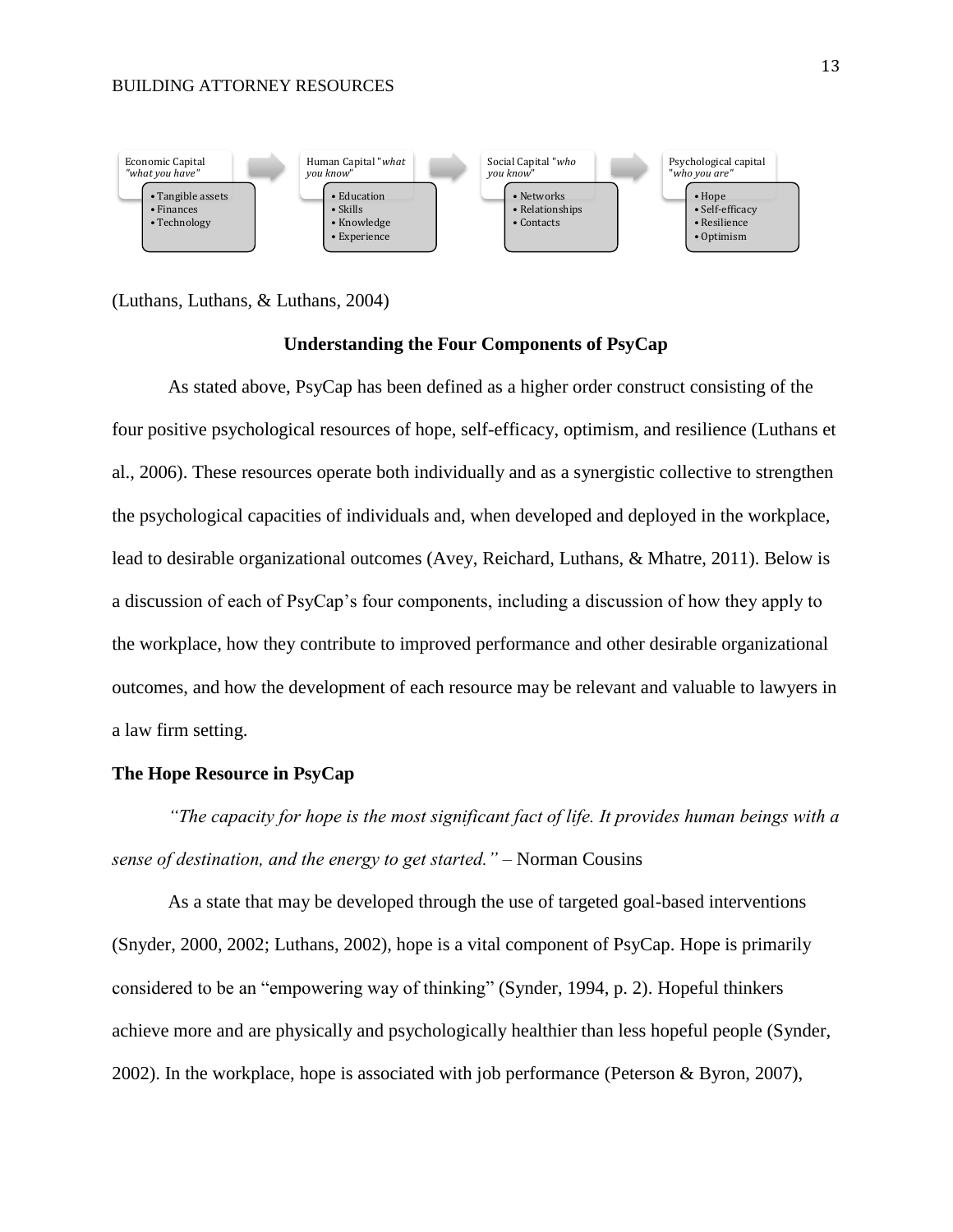profitability (Adams et al., 2002; Peterson & Luthans, 2003), job satisfaction, and organizational commitment (Youssef & Luthans, 2007; Peterson & Luthans, 2003).

The resource of hope in PsyCap is drawn primarily from psychologist Rick Snyder's (1994, 2000) expansive hope theory that conceptualizes hope as a motivational state based on the interaction between goals, agency, and pathways (Luthans et al., 2010). Hope theory postulates that people are motivated to accomplish their goals by having the willpower or agency to put in the effort toward achieving their goals, and by having the capability to develop pathways that can get them there. Basically, hopeful thinkers are people who are able to establish clear goals, imagine multiple workable pathways toward those goals, and persevere, even when obstacles get in their way (Synder, 2002).

**Goals.** There are two general types of desired goals in hope theory. The first is a positive or "approach" goal that is an outcome that a person wants to achieve, sustain or increase and the second involves deterring or stopping a negative outcome before it happens (Synder, 2002). Goals can be as simple as setting a daily schedule, or as expansive as reaching a life-long desired achievement. In the context of a new associate's law practice, examples of goal setting involving skill development could be learning to take a deposition or how to argue a legal motion before the court, or even simply just completing an assigned research memorandum in a timely manner. Other goal-setting examples could include seeking to successfully navigate working for a difficult partner who may provide the associate with a large amount of work but little to no guidance or feedback. This type of skill development serves not only to increase new associates' professional abilities but is also linked to psychological resilience (Rand & Cheavens, 2009; Synder, 2002).

**Pathways.** Without having the means to reach them, goals are just wishful thinking.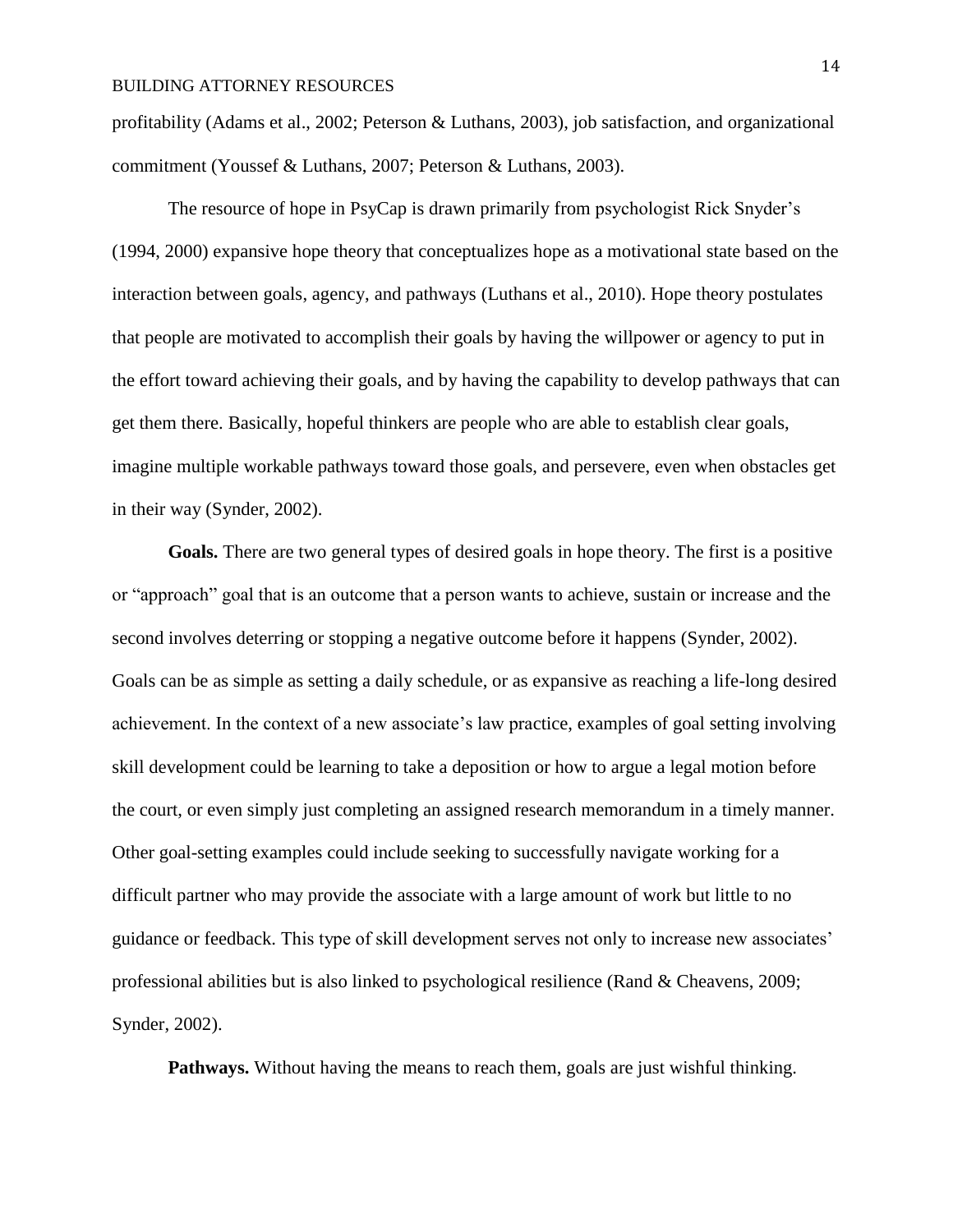Accordingly, people tend to approach their goals with thoughts of generating workable pathways toward achievement (Synder, 2002; Rand & Cheavens, 2009). For a person pursuing a goal who is high in hope, pathways thinking usually involves the proactive generation of one or more plausible routes to achievement. In the event that the high-hope person is faced with an obstacle along a given pathway, they show the capacity to switch gears and launch into predetermined alternative routes. In contrast, a low-hope person will not as strongly articulate pathways toward desired goals and will be more easily deterred when an obstacle appear (Synder, 2002).

The very nature of the practice of law involves anticipating and overcoming obstacles to the achievement of professional goals, making pathways thinking a vital skill for new associates. Litigation practice provides a good example of the value of strong pathways thinking as the adversarial nature of the process means that the opposing party is actively throwing obstacles in the way of the lawyer's desired goal. By learning to generate multiple workable routes to attaining their desired goal and to anticipate the inevitable roadblocks, new associates will more readily be able to handle these stresses of the adversarial process and continue toward goal attainment instead of being derailed (Synder, 2002).

**Agency.** Agency thinking is one's perceived capacity to use their pathways in order to reach a desired goal (Rand & Cheavans, 2009; Snyder, 2002). It is the motivational piece of hope theory. Agency thoughts create the mental energy to start and continue movement along one's pathways toward a goal. High-hope people often generate this energy by incorporating positive self-talk statements like "I can accomplish this," and "nothing can stop me." Agency thinking is especially important when obstacles to goal achievement arise as this cognitive process helps to move the necessary motivation to a different pathway that is a good alternative toward goal attainment (Rand & Cheavans, 2009; Snyder, 2002).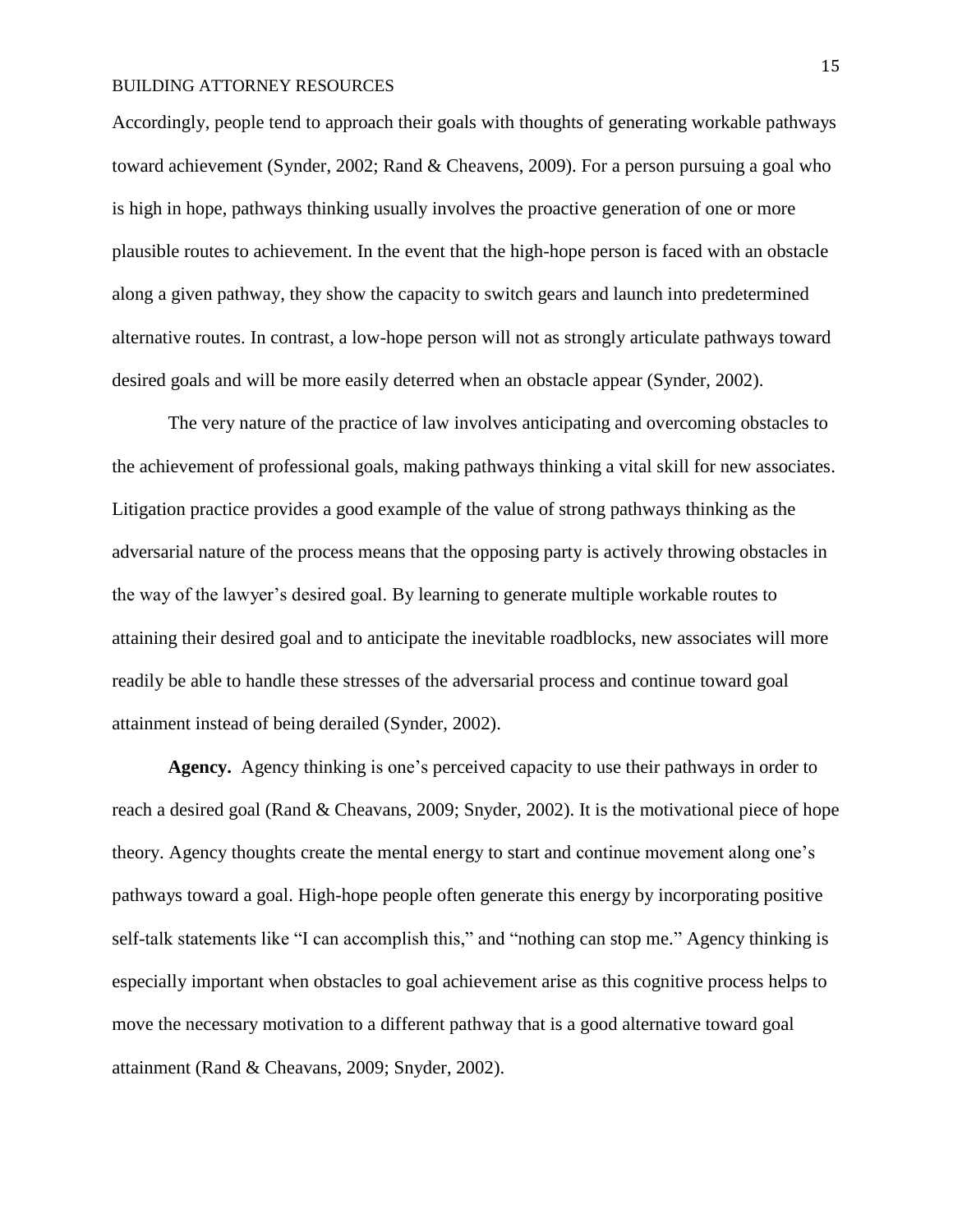Because a sizable part of a young lawyer's job is to find ways around obstacles to the goals of firm clients, PsyCap-based interventions aimed at the development of the cognitive features of both pathway and agency thinking may be especially important for their long-term success. PsyCap interventions focus on developing hope by instructing participants on ideal goal design, including how to identify goals, how to develop specific action plans toward goal achievement, and how to measure success. Since an important part of this process is identifying and planning to overcome obstacles, participants are taught to generate multiple pathways to chosen goals and proactively consider the resources necessary to pursue each avenue. Participants are also taught the importance of identifying sub-goals, a process called "stepping," so that they might take advantage of the positive benefits from even small "wins" (Luthans et al., 2006; Luthans et al., 2010). In this way, associates gain confidence that they can in fact complete the challenging tasks necessary to the practice of law and the efficacy needed for long-term success.

#### **The Self-Efficacy Resource in PsyCap**

#### *"They are able who think they are able." –* Virgil

Similar to hope theory, self-efficacy is a core mechanism of human agency that refers to an individual's belief in her ability to exert control over her environment and mobilize the motivation, cognitive resources, capability, and courses of action necessary to produce specific performance attainments (Bandura & Locke, 2003; Bandura, 1997, as cited in Maddux, 2009; Stajkovic & Luthans, 1998a, p. 66; see, e.g. Snyder, 2009, p. 257 for a discussion on distinctions between hope and self-efficacy). It is central to the choices we make, how well we persevere in the face of difficulties, our vulnerability to stress and depression, and our overall emotional wellbeing (Bandura & Locke, 2003). Put simply, our ultimate recipe for success is the belief that we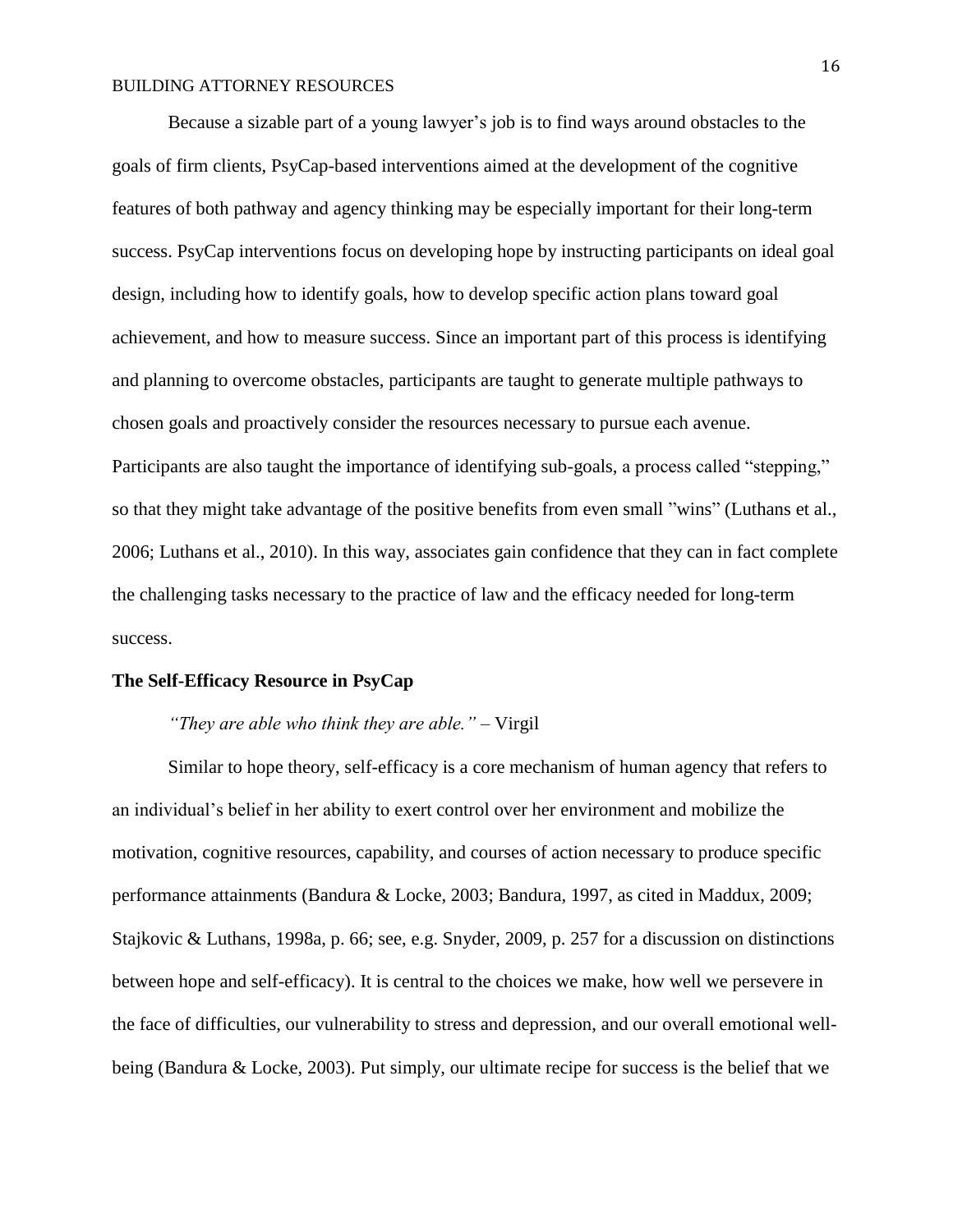can accomplish the goals that we set out to achieve (Maddux, 2009).

As a PsyCap capacity, self-efficacy has a strong link to desirable individual and workplace outcomes. Indeed, multiple meta-analyses show the correlation between self-efficacy and human functioning, finding strong connections with innovation, creativity, skill development, occupational choice and preparation, and the successful execution of skills (see Bandura & Locke, 2003 for a review). Other meta-analyses show that self-efficacy is strongly correlated to performance at work, including job satisfaction, organizational commitment, and turnover intentions (Judge, Jackson, Shaw, Scott, & Rich, 2007; Sadri & Robertson, 1993; Stajkovic & Luthans, 1998b).

High self-efficacy has been shown to be related to happiness and well-being, adoption of healthy behaviors and effective immune functioning, as well as with our ability to self-regulate (Maddux, 2009). Of particular interest to the law profession, self-efficacy beliefs can also play a major role in buffering against depression, anxiety and substance abuse problems (Bandura, 1997; DiClemente, Fairhurst, & Piotrowski, 1995; Maddux & Meier, 1995; Williams, 1995), psychological problems for which lawyers are at heightened risk (Beck et al., 1995; Daicoff, 2004; Eaton et al., 1990; Peterson & Peterson, 2009).

The development of a strong sense of self-efficacy in new lawyers is vital for their longterm professional success and continued well-being in the practice of law. However, when law graduates enter the profession as new lawyers, they typically know very little about how to practice law, manage clients or navigate the court system. The multitude of new challenges can easily undermine one's confidence without proper training and mentoring. Unfortunately, traditional law firm cultures do not support, and may sometimes even undermine, lawyers' confidence-development (Brafford, 2014). Too often, new associates are assigned to supervising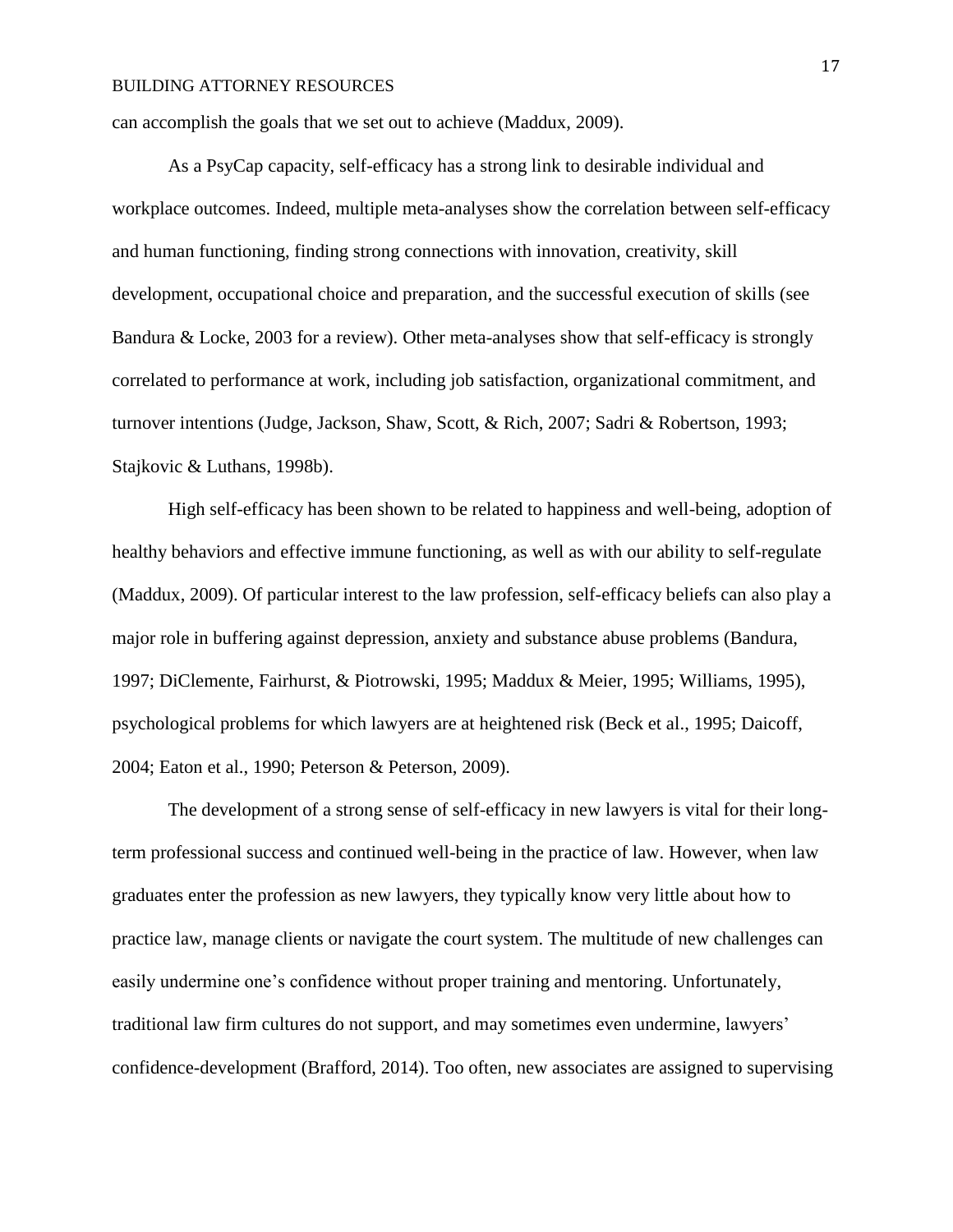partners that provide little to no direction on how to accomplish the assignments that they are given and may even be abusive and belittling when the associate asks questions. When these associates inevitably make mistakes, they may be labeled as weak and underperforming, further depleting their confidence (Brafford, 2014). Fortunately, self-efficacy can be developed through interventions targeting the following four sources: (1) mastery experiences; (2) vicarious and imagined experiences; (3) feedback from others; and (4) our physical and emotional states (Bandura, 1997; Maddux, 2009).

**Mastery experiences.** The most reliable source of self-efficacy development typically comes from the successful attempts to control our environment that we can attribute to our own efforts. Indeed, each success builds confidence just as each failure weakens it (Bandura, 1997; Maddux, 2009). Because efficacy beliefs develop as habits, law firms can help associates to develop mastery over time. This can be facilitated by a law firm commitment to taking the apprenticeship model seriously. This means that they should invest the time to help new associates accurately assess the demands of their assignments and then how to prepare for and perform these tasks as they become increasingly difficult over time (McPherson & McCormick, 2006; Stajkovic & Luthans, 1998). While doing so initially requires coaching on the part of more senior lawyers to help associates develop a sense of control and independence, activities that may not be billable to firm clients, this commitment should reap financial benefits to the firm over time. Once associates develop their efficacy by achieving a few "wins," these successes can provide the confidence necessary to persist when the inevitable obstacles of the practice of law present themselves.

**Vicarious experiences.** Efficacy beliefs also can be shaped through watching others successfully perform a task (Maddux, 2009). By doing so, people gain a sense of increased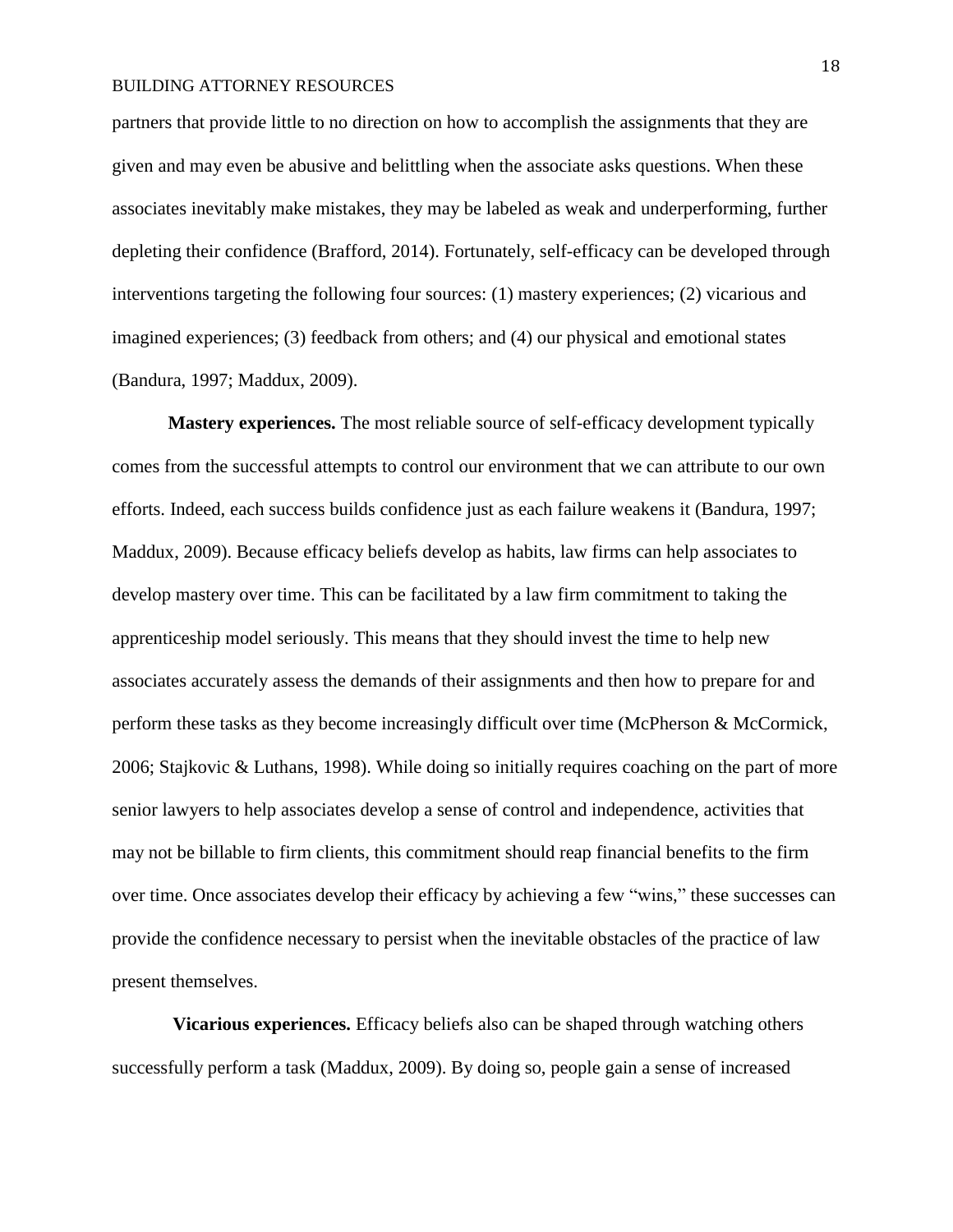confidence in their own ability to perform a similar task, especially when a person identifies with their model and recognizes a common ground between their mutual abilities (Bandura, 1977; Maddux, 2009; Williams, 1995). This suggests that firms should not only consider proper associate-partner fit, but partners should take their role as a mentor seriously. Indeed, modeling task mastery for associates is a way to more quickly lead to associate independence and financial profitability for the partner and the firm. Mentors also can ensure that associates sustain profitability by also teaching them effective behavioral and cognitive strategies for coping with the profession's difficulties (Maddux, 2009).

**Feedback.** Feedback and verbal persuasion can either increase or decrease self-efficacy. This is so because we can easily be influenced by what others tell us that they believe about what we can or cannot accomplish (Maddux, 2009). Theoretically, associates are provided feedback on their work and performance. But the range of feedback is wide-ranging – from almost nonexistent, to feedback that is overbearing, abusive and equally unhelpful. Fortunate are those associates who work for partners that set clear expectations and goals for improvement. While not all feedback needs to be positive, it should be helpful. Indeed, research demonstrates that, to build efficacy beliefs, feedback should be balanced, specific, and genuine with praise only following work that is truly deserving (Stajkovic & Luthans, 1998).

**Physiological and emotional states.** Perceptions of ability and skill are influenced by our awareness of the physical and emotional reactions that we experience in response to various situations (Maddux, 2009). When we have negative emotions, we are more likely to doubt our competence. If our emotional state is positive or even neutral, we may assign a higher efficacy perception to the accomplishment of a task (Maddux, 2009). The practice of law can be fraught with anxiety-producing situations. For new associates, these may include submitting an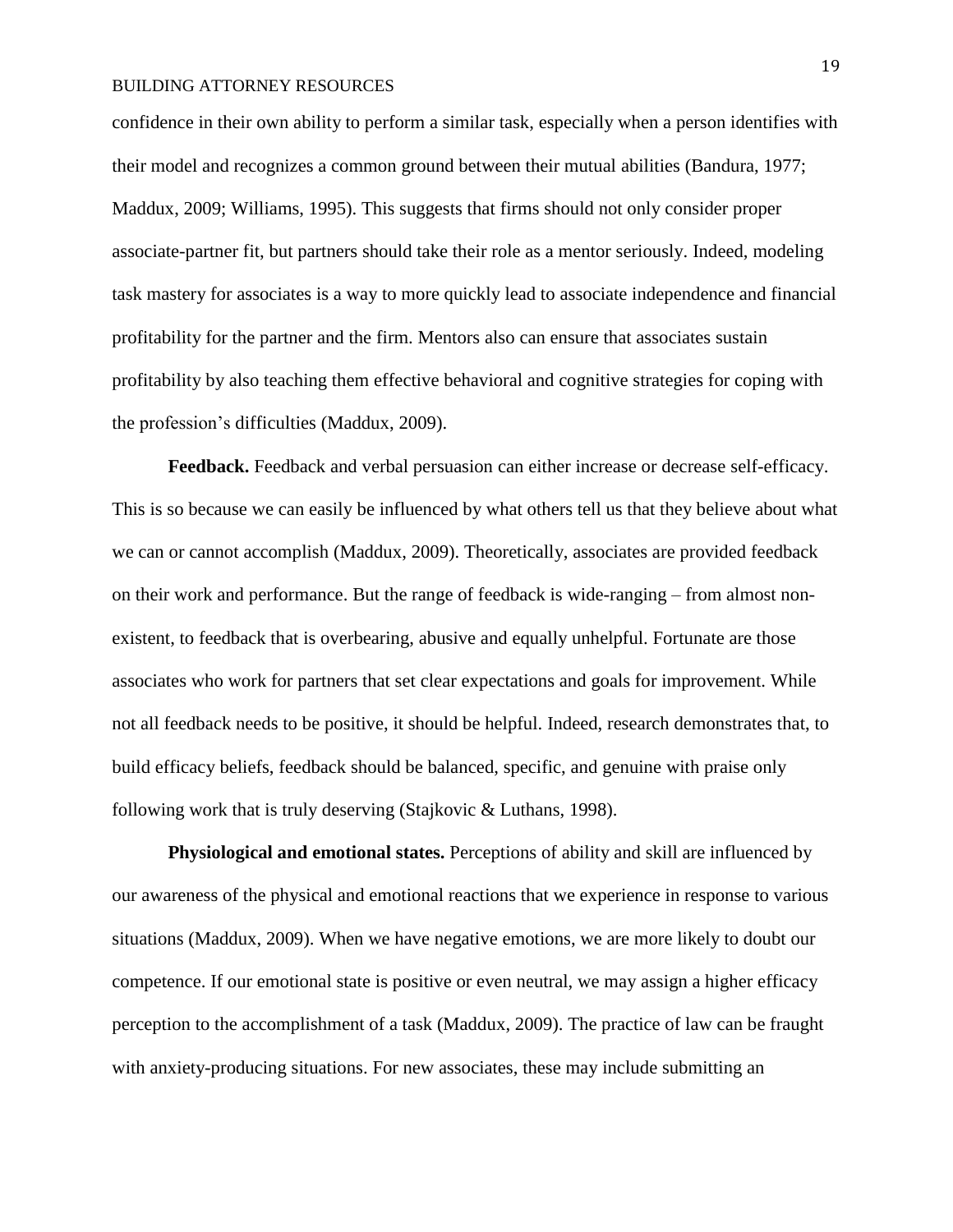important legal motion to a notoriously critical firm partner, having a deposition go awry, being berated by an overworked judge, having challenging communications with an unprofessional opposing counsel, or trying to work with difficult and unreasonably demanding clients. The negative emotions involved with these situations may leave associates with a lower sense of selfefficacy. Firms can help associates to reduce the anxieties about such situations (Bandura, 1997). This can be accomplished through interventions designed to teach associates to understand the connection between their emotions and self-efficacy beliefs and to learn to monitor and challenge any inaccurate self-perceptions (Stajkovic & Luthans, 1998).

The development of a strong sense of self-efficacy in new firm associates is vital for their long-term success and continued well-being in the practice of law. PysCap efficacy interventions focus on each of the four aforementioned sources of self-efficacy, integrating them into the goal exercises associated with the resource of hope (Luthans et al., 2006). For example, the source of task mastery is built by teaching the participants to focus on the generation of pathways and the creation of sub-goals. In small group breakouts, participants then share vicarious experiences to assist one another in learning from others. These efficacy exercises are, in turn, believed to help participants increase their optimism (Luthans et al., 2010).

#### **The Optimism Resource in PsyCap**

"*A pessimist sees the difficulty in every opportunity; an optimist sees the opportunity in every difficulty."* – Winston Churchill

While self-efficacy is the belief in our ability to be successful on a given project, the resource of optimism in PsyCap is an expectation of our future success (Luthans et al., 2010). Optimism is highly correlated with a variety of desirable outcomes at the organizational level, including heightened performance, job satisfaction, work happiness, organizational commitment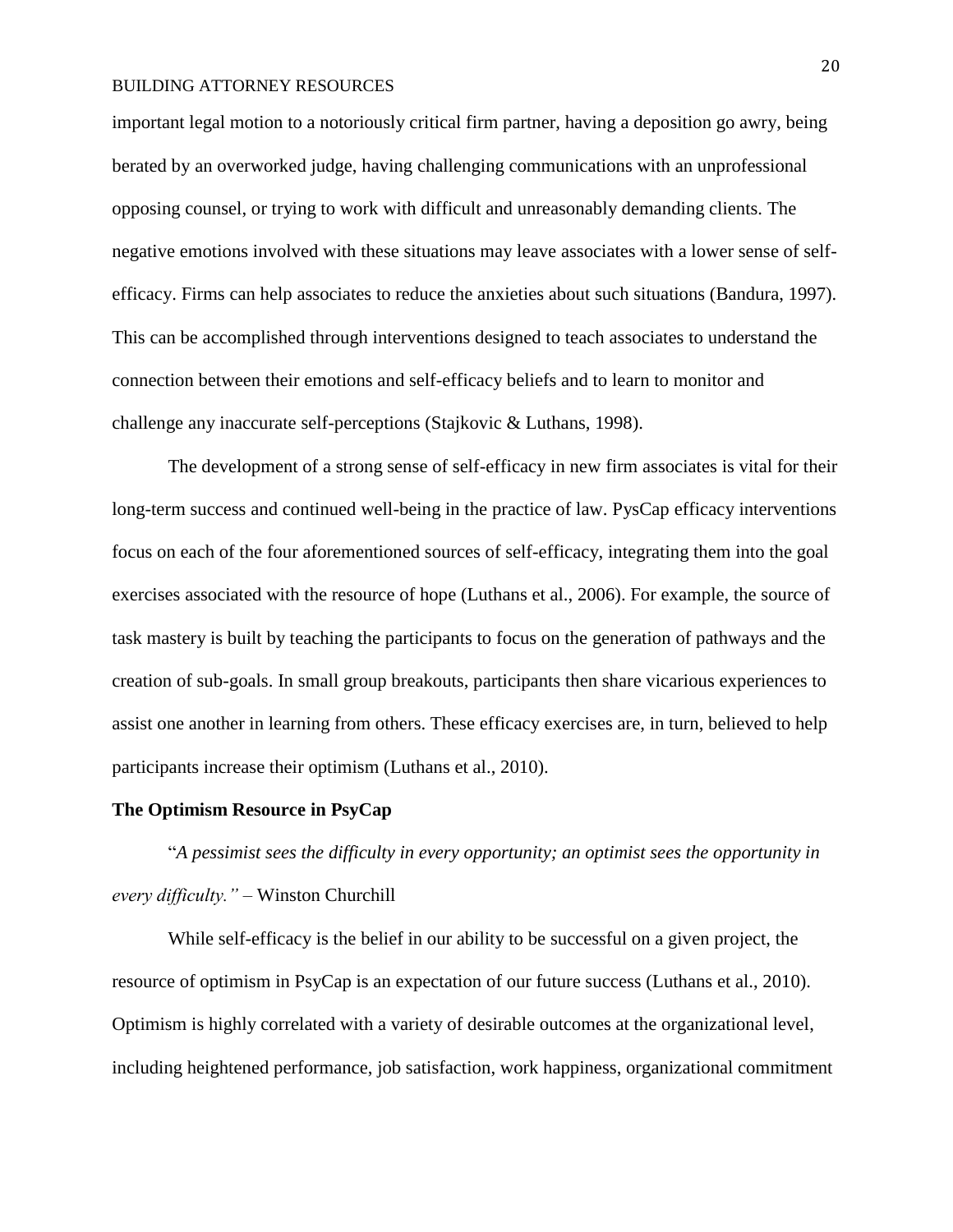(Luthans, Avolio, Walumbwa, & Li, 2005; Youssef & Luthans, 2007), higher productivity and lower turnover (Seligman & Schulman, 1986). At the individual level, optimism increases subjective well-being, improves the immune system, prevents chronic disease, increases the ability to cope with stress, buffers against depression, and increases resilience in the face of challenges (Carver, Schemer, Miller, & Fullford, 2009; Foreguard & Seligman, 2012; Seligman, 1990; Seligman & Schulman, 1986; Yeager & Dweck, 2012). Pessimism, on the other hand, has been linked with numerous negative outcomes, including depression, stress and anxiety (Kamen & Seligman, 1987). PsyCap approaches the development of optimism through two different but complementary theories—an expectancy value perspective (Scheier & Carver, 1985), and a positive explanatory style perspective (Peterson, 2000; Peterson & Seligman, 1984; Seligman, 1990) with realistic optimism being the ideal objective (Luthans et al., 2006; Luthans et al., 2010).

**Expectancy-value.** The expectancy-value perspective sees optimism as expecting good things to happen in one's life (Carver et al., 2009). Such expectations are associated with higher subjective well-being even under conditions of stress or adversity. This theory assumes that human behavior is a reflection of the pursuit of desired goals, and that both optimists and pessimists act in pursuit of their goals, trying to fit their behaviors to what they value (Carver et al., 2009). The more important the goal, the greater the "value" to the person (Carver & Schemer, 1998). It is the "expectancy" or the degree of confidence that the goal can be reached that separates the optimists from the pessimists. Having confidence that the goal can be attained will likely lead to increased perseverance even in the face of adversity. On the other hand, doubting if the goal can be reached will likely cause efforts toward it to decline (Carver et al., 2009).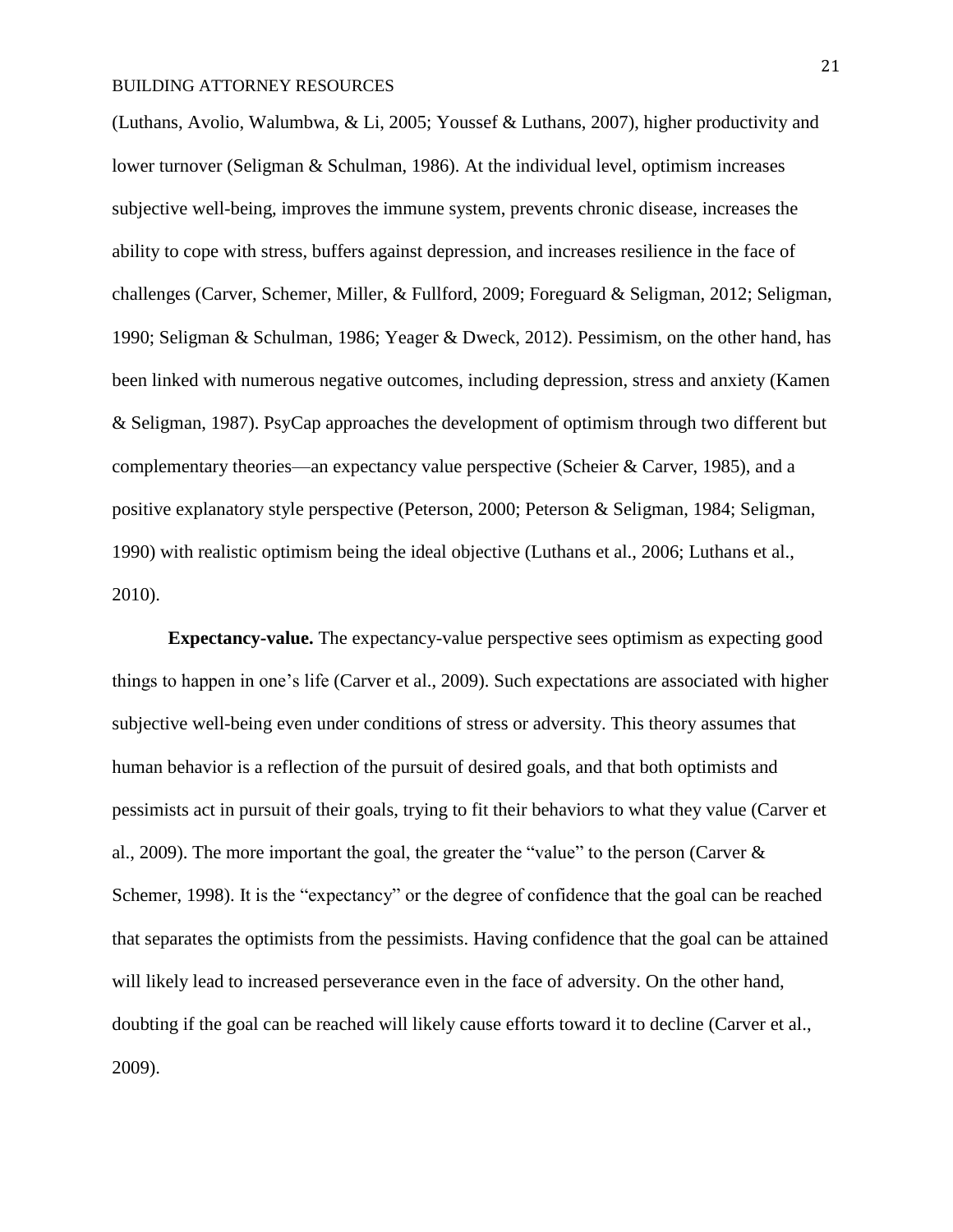**Explanatory style.** Seligman's (1990) view of optimism shares the premise that expectations for the future impact actions and experience (Carver et al., 2009; Peterson & Seligman, 1984). However, Seligman approaches optimism as an explanatory framework, looking at how people explain the causes of the things that happen to them. Optimists tend to view positive events as personal, permanent and pervasive, and explain negative events as external, unstable, and situation-specific. Stated differently, optimists take credit for the positive happenings in their lives, expect them to continue in the future, and to be of use in handling a wide range of situations. Because optimistic people see negative events as temporary and external, they tend to remain positive and confident about their future even in the face of difficulties (Seligman, 1990).

**Mindset.** Conceptually related to Seligman's (1990) optimistic explanatory style is Dweck's (2006) mindset theory (Duckworth & Eskreis-Winkler, 2013). Mindsets are our beliefs about whether our intelligence, personality, or abilities are either fixed or can grow. These beliefs have a profound effect on performance, stress and resilience in the face of challenges (Dweck, 2006; Yeager & Dweck, 2012). It is through our mindsets that we create a cognitive framework for ourselves by which we make predictions and create explanations for the meanings of our world. Our experiences of adversities and challenges are filtered through these frameworks and lead to different patterns of either vulnerability or resilience (Dweck, 2006; Dweck & Leggett, 1988; Nussbaum & Dweck, 2008; Yeager & Dweck, 2012).

For example, people with a fixed mindset believe that their qualities are carved in stone. Because of this, they tend to avoid risk and challenge, seeing them as things that might reveal their shortcomings. They view effort as futile and give up easily and early. In contrast, those with a growth mindset see their qualities as developable, believing that potential takes time and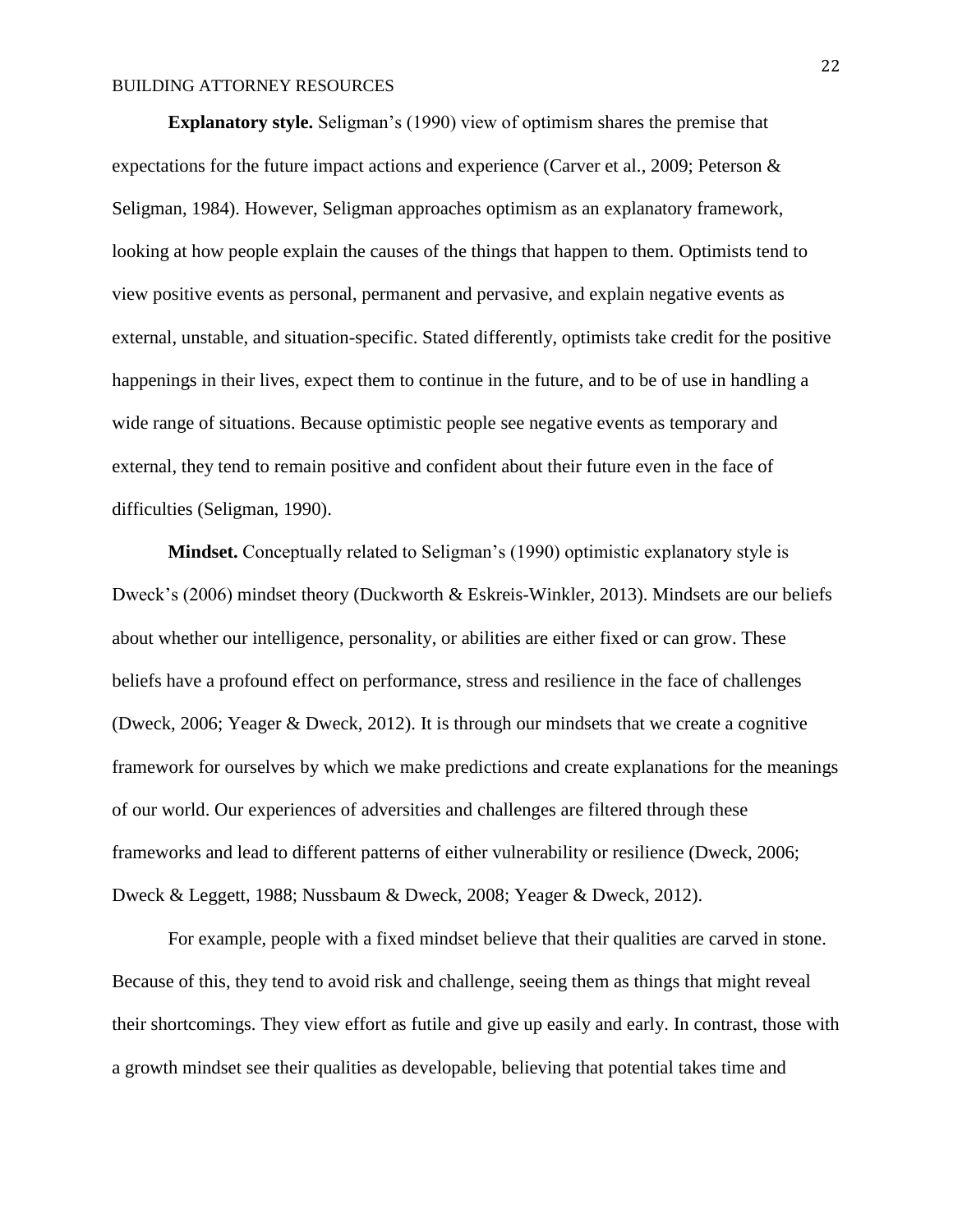challenges to cultivate. They tend to embrace challenges, persist in the face of setbacks, learn from criticism, and see effort as the path to mastery (Dweck, 2006).

**Pessimism and the law.** The practice of law is the rare setting where being a pessimist is actually thought to be associated with improved performance (Satterfield, Monahan, & Seligman; 1997; Seligman, 2002). Pessimists may excel in law because, unlike most jobs where optimists have the advantage, the skill of anticipating problems and perceived adversaries helps lawyers to advise clients of risk (Seligman, 1990; Seligman et al., 2001). This cautious, riskavoiding approach is appropriate and desirable in certain aspects of the practice of law. But the professional advantage that comes from pessimism may also come with serious personal costs. Indeed, these same skills that may allow practitioners to excel at work also carry significant risk for depression (Howerton, 2004; Seligman, 2002).

A solution for addressing this professional conundrum is to teach lawyers to understand that thinking like a lawyer is a job skill and not a life skill and to instead develop what is referred to as flexible optimism. Flexible optimism is having the wisdom to assess situations and identify which ones require a pessimistic approach and others that call for optimism (Seligman, 2002). This approach would allow lawyers to retain the professional benefits of critical and pessimistic thinking when called for in the professional domain, while being able to use a more optimistic and healthy approach when called for in both professional and personal situations (Seligman, 2002; Mertz, 2007, pp. 3, 6, 98 as cited in Kreiger, 2008).

**Developing flexible optimism.** Optimism is a resource that can be developed and enhanced through intervention (Carver, Scheier, Miller, & Fulford, 2009; Luthans et al., 2010, p. 46; Reivich & Shatte, 2002; Seligman, 1990, 2002; Yeager & Dweck, 2012). Both the expectancy-value and explanatory style approaches to optimism recommend cognitive-

23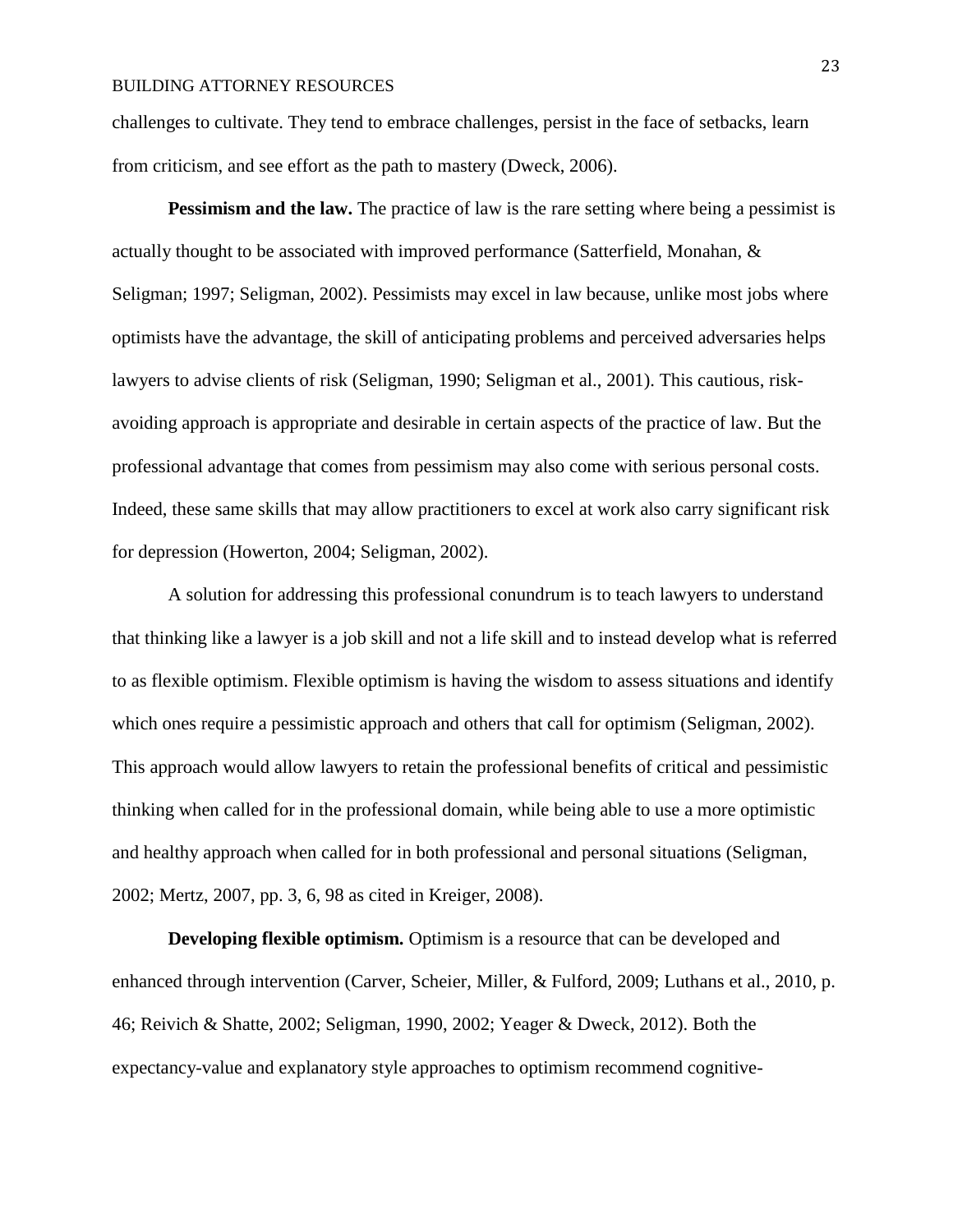behavioral techniques as the most straightforward way to develop flexible optimism (Carver et al., 2009, p. 309; Ellis, 1991; Reivich & Shatte, 2002; Seligman, 1990, 2002). PsyCap interventions largely cultivate optimism through the pathway-generation and obstacle-planning exercises used in the development of hope and self-efficacy, as discussed above (Luthans et al., 2006; Luthans et al., 2010). By building efficacy for pathway-generation and obstacle-planning, participants are believed to build a foundation for positive expectancies and confidence that their goals could be accomplished (Luthans et al., 2010).

While growth mindset theory has yet to be expressly incorporated into PsyCap interventions, mindset interventions bear mentioning in this context. Similar to PsyCap's optimism, proponents of the growth mindset theory view mindsets as open to development through targeted interventions (Yeager & Dweck, 2012). Recent studies show that even just teaching students that intellectual and social qualities can be developed can significantly impact resilience following academic and social adversity (Yeager & Dweck, 2012). The interventions used in these studies were brief, 30-minute theory exercises involving reading and writing. They were targeted to the specific population being studied and then delivered either in person or online. Encouragingly, the efficacy of these interventions in increasing resilience remained strong months later even without explicit reinforcement (Yeager & Dweck, 2012).

#### **The Resilience Resource in PsyCap**

*"The greatest glory in living lies not in never failing but in rising every time we fail."*  – Nelson Mandela

Resilience in the PsyCap model is defined as "having the capacity to bounce back from adversity, failure or even positive but seemingly overwhelming changes such as increased responsibility" (Luthans & Youssef, 2004, p. 154). Evidence of how resilience can be developed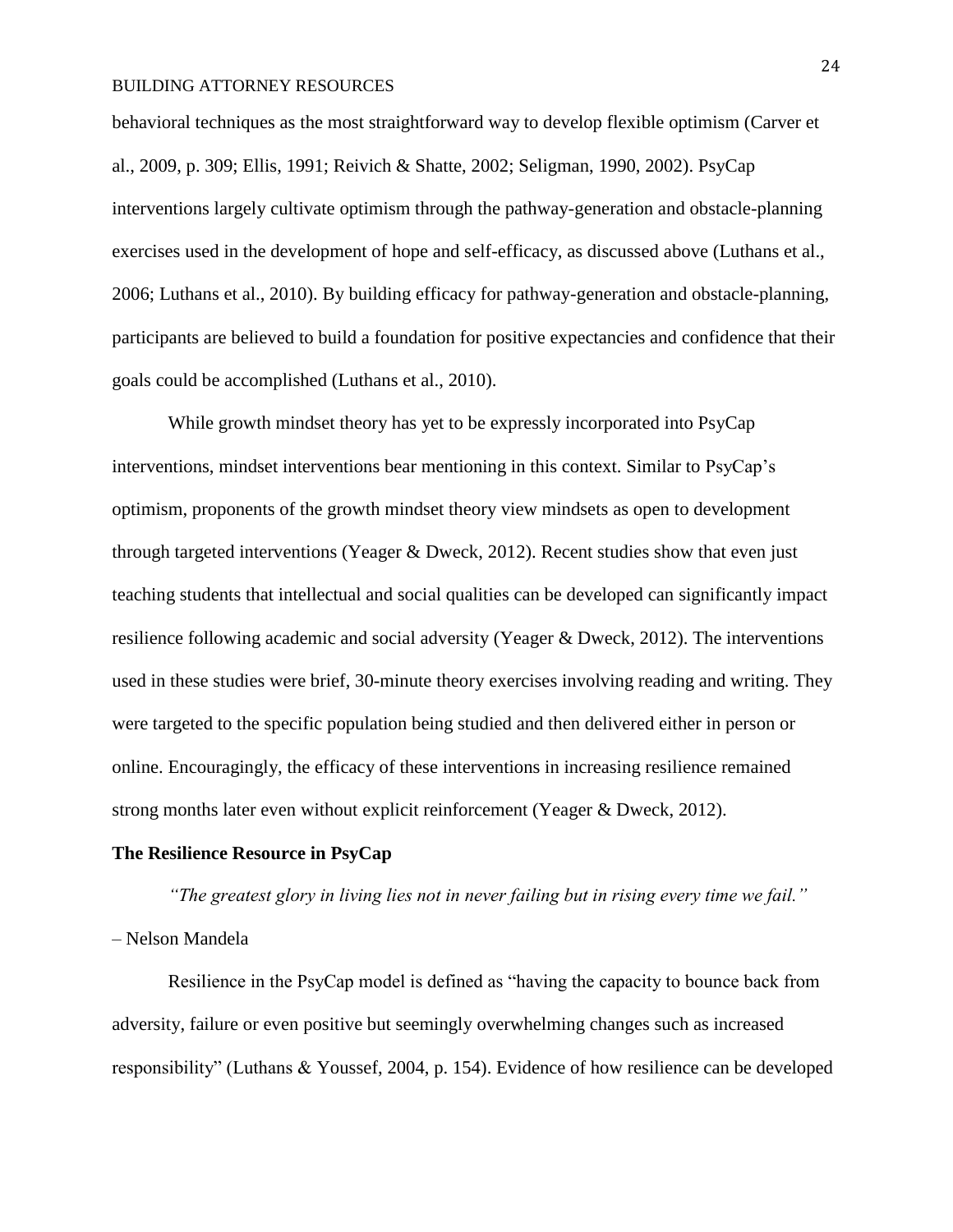in organizations and the effects of doing so is only beginning to emerge (Luthans, 2002b; Luthans, Youssef, & Avolio, 2007; Luthans, Luthans, & Avey, 2014). Initial PsyCap research has found positive correlations between resilience and desirable performance outcomes (Luthans et al., 2007; Luthans, et al., 2006; Luthans et al., 2005; Youssef, 2004).

For example, in a study of managers and students, experimental interventions were used to develop resilience by teaching subjects to be more adaptable, remain realistic and consider different options for taking action when faced with adversity. As a result, resilience was significantly increased from pre-test to post-test. This suggests that one does not need to face significant adversity to develop resilience, but that it can also be developed through learning to better handle the regular challenges of working life (Luthans et al., 2006).

Resilience research is primarily based on decades of work in developmental psychology that focused on spotting vulnerability to adversity in specific populations while also identifying and developing the protective factors that might modify its negative effects (Luthans et al., 2010; Luthar & Chechetti, 2000; Masten, 2001; Masten, Cutuli, Herbers, & Reed, 2009). Vulnerability to adversity is related to the negative conditions or circumstances present within a given population (Luthar & Chechetti, 2000; Masten & Reed, 2002). In the case of lawyers, they may be more vulnerable to adversity due to personality and ego. This possibility is suggested by personality assessments showing that lawyers score alarmingly low on resilience—averaging in the 30th percentile compared to the general public's average score in the 50th percentile (MacEwen, 2013). This data suggests that lawyers' vulnerability may be due to ego traits like defensiveness, skepticism, hypersensitivity to criticism, and the resistance to taking in feedback (MacEwen, 2013; Richard, 2002). Adding to this is the evidence that lawyers tend toward pessimism (Howerton, 2004; Satterfield, et al., 1997), a state known to weaken resilience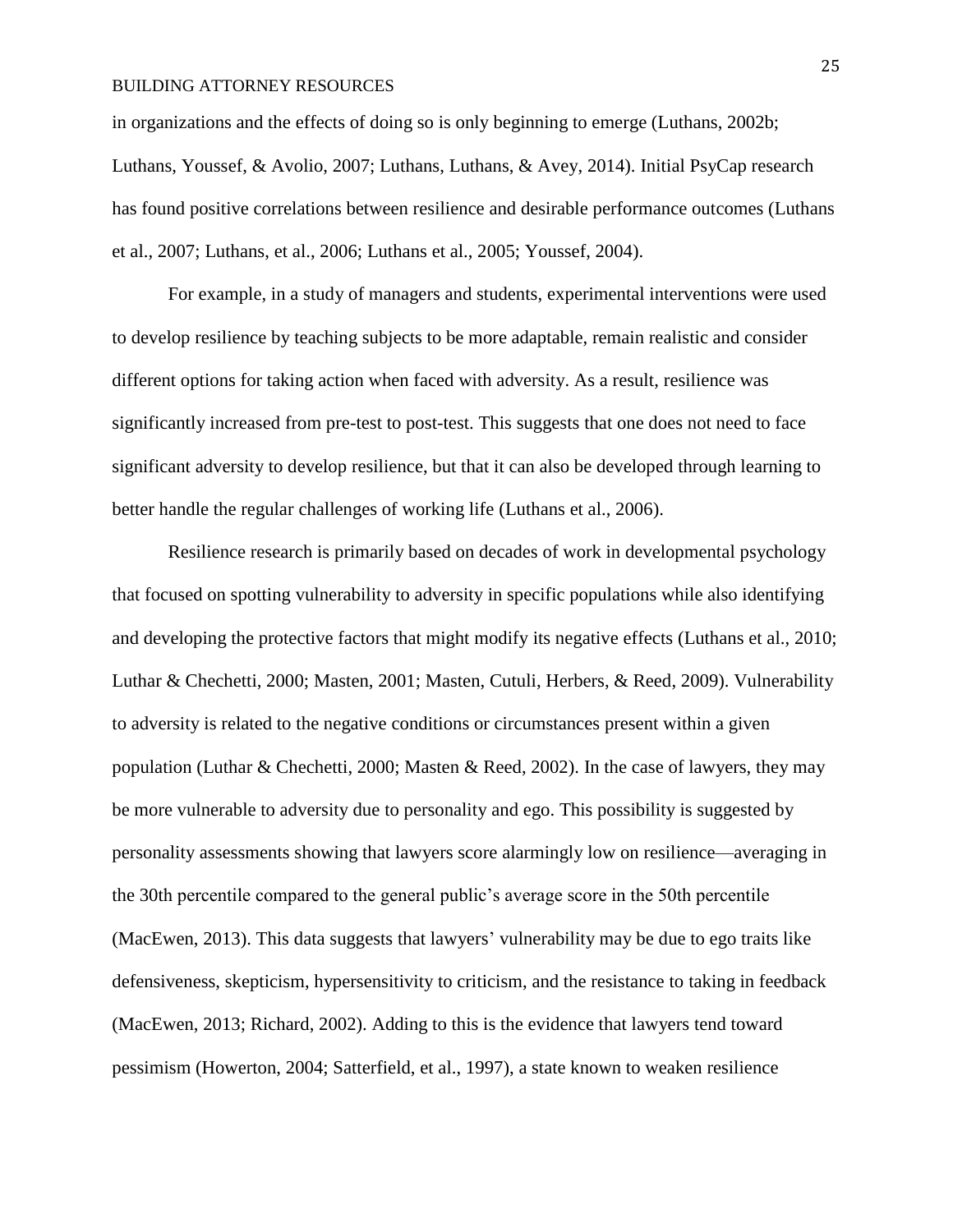(Satterfield et al., 1997; Seligman et al., 2001; Seligman, 2002). Lawyers' low resilience and pessimism may, in part, explain their heightened risk for developing depression, anxiety, and substance abuse problems (Beck, Sales, & Benjamin, 1995; Eaton et al., 1990; Mauney, n.d.; Schiltz, 1999). Other potential detrimental factors may include burnout and stress (e.g., Baron, Eisman, Scull, Veyzer, & Lieberman, 1996; Smith & Carlson, 2001), risks readily present in the legal profession.

Fortunately for lawyers, research also identifies certain protective assets, resources and competencies that are developable and contribute to increased resilience. At the individual level, these resources include self-regulation, flexible optimism, positive attachments, self-efficacy, impulse control, and effective problem solving, among other things (Masten et al., 2009, Table 12.2; Reivich, Seligman, & McBride, 2011; Reivich & Shatte, 2002; Luthans, Youssef, & Avoilo, 2007).

A notable example of the promise of resilience interventions is the U.S. Army's Master Resilience Training ("MRT"). The MRT uses cognitive-behavioral therapy techniques like thought awareness to enhance resiliency competencies like the PsyCap resource of flexible optimism (Harms, Herian, Krasikova, Vanhove, & Lester, 2013; Reivich et al., 2011). The goal of this approach is to learn that it is our thoughts and not external events that really drive how we feel and how we react to situations, and to then work to identify and control the thoughts and beliefs that trigger our strong reactions. When we learn to change how we think about a trigger event, we can learn to adjust our resulting feelings and reactions to be appropriate to the situation (Reivich & Shatte, 2002). Preliminary research shows that developing a flexible optimistic explanatory style in this way is effective for increasing soldier well-being and performance while also buffering against the growing epidemic of mental illness in their population (Harms et al.,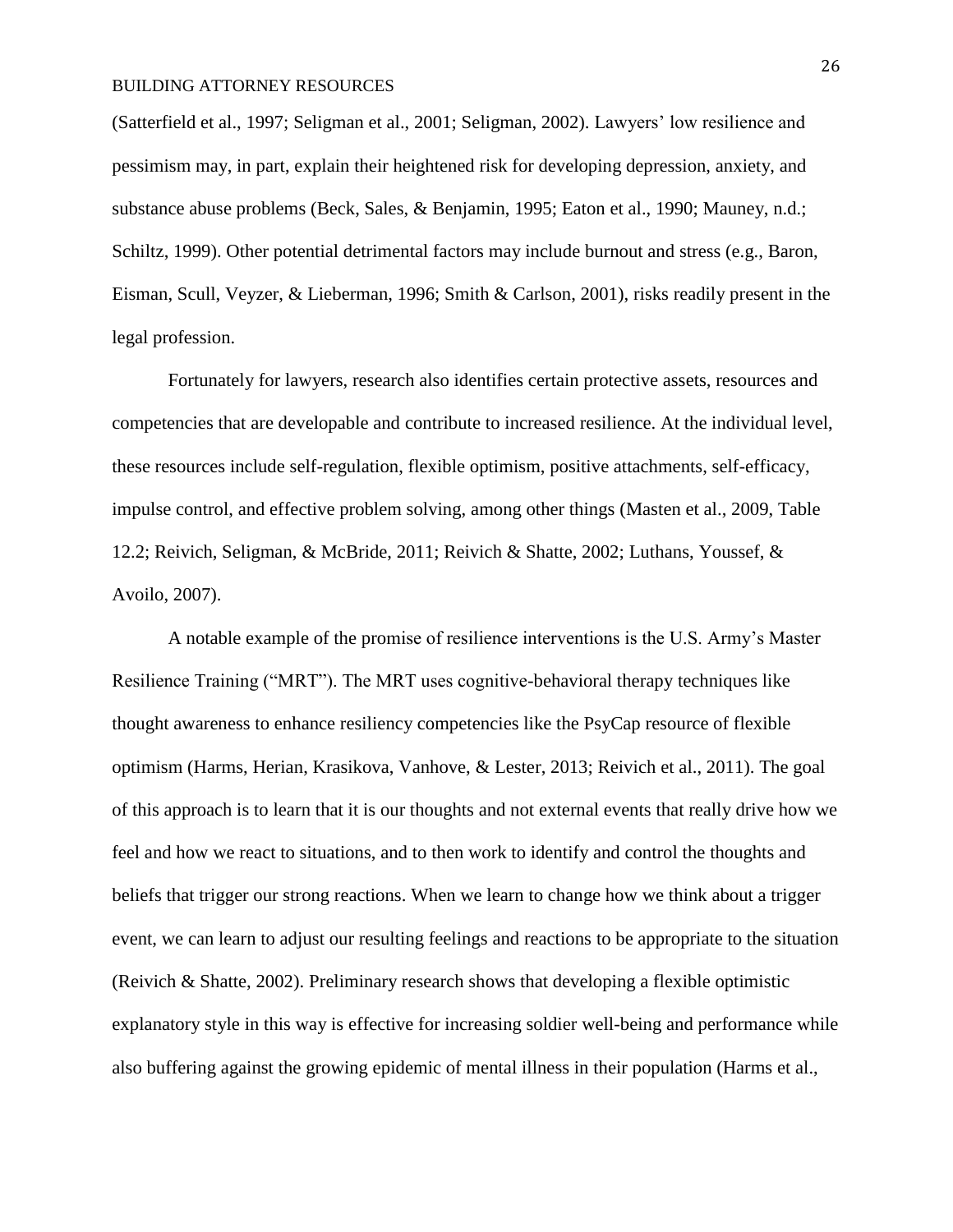2013; Reivich et al., 2011; Reivich & Shatte, 2002).

PsyCap interventions take a practical approach to resilience growth, targeting asset-, riskand process-focused strategies (Luthans et al., 2007). To develop this resource, participants first build their awareness of the various individual and organizational assets at their disposal. For law associates, assets might include their individual skill, education, knowledge and experience along with organizational assets like mentors, training programs, competent co-workers, or organizational budgets (Luthans et al., 2007; Luthans et al., 2014; Masten et al., 2009; Luthans et al., 2010). Gaining this awareness coupled with the cultivation of new assets, prepares associates to know what assets they can call upon to help them to manage difficult situations, thereby increasing levels of resiliency.

Risk-focused strategies in PsyCap interventions similarly begin with an identification of the risk factors that might decrease a participant's resilience over time. Law associate risk factors could include a verbally abusive boss, lack of social support, inadequate mentoring, or the associate's own pessimism. To boost resilience, participants of PsyCap interventions are encouraged to manage and reduce risk in a proactive rather than reactive approach (Luthans et al., 2007; Masten et al., 2009). For example, an appropriate proactive risk-focused strategy for a law associate might include strengthening personal relationships or learning flexible optimism.

Process-focused strategies go beyond cultivating assets and limiting risks. Instead, participants learn to target the processes that enhance resilient functioning—the dynamic interaction between the participant, situation, and the proper mix of assets for appropriately managing the risk (Luthans et al., 2007; Masten et al., 2009). In the context of a law firm, a process-focused strategy might include programs that target the development of an effective partner/associate mentoring relationship.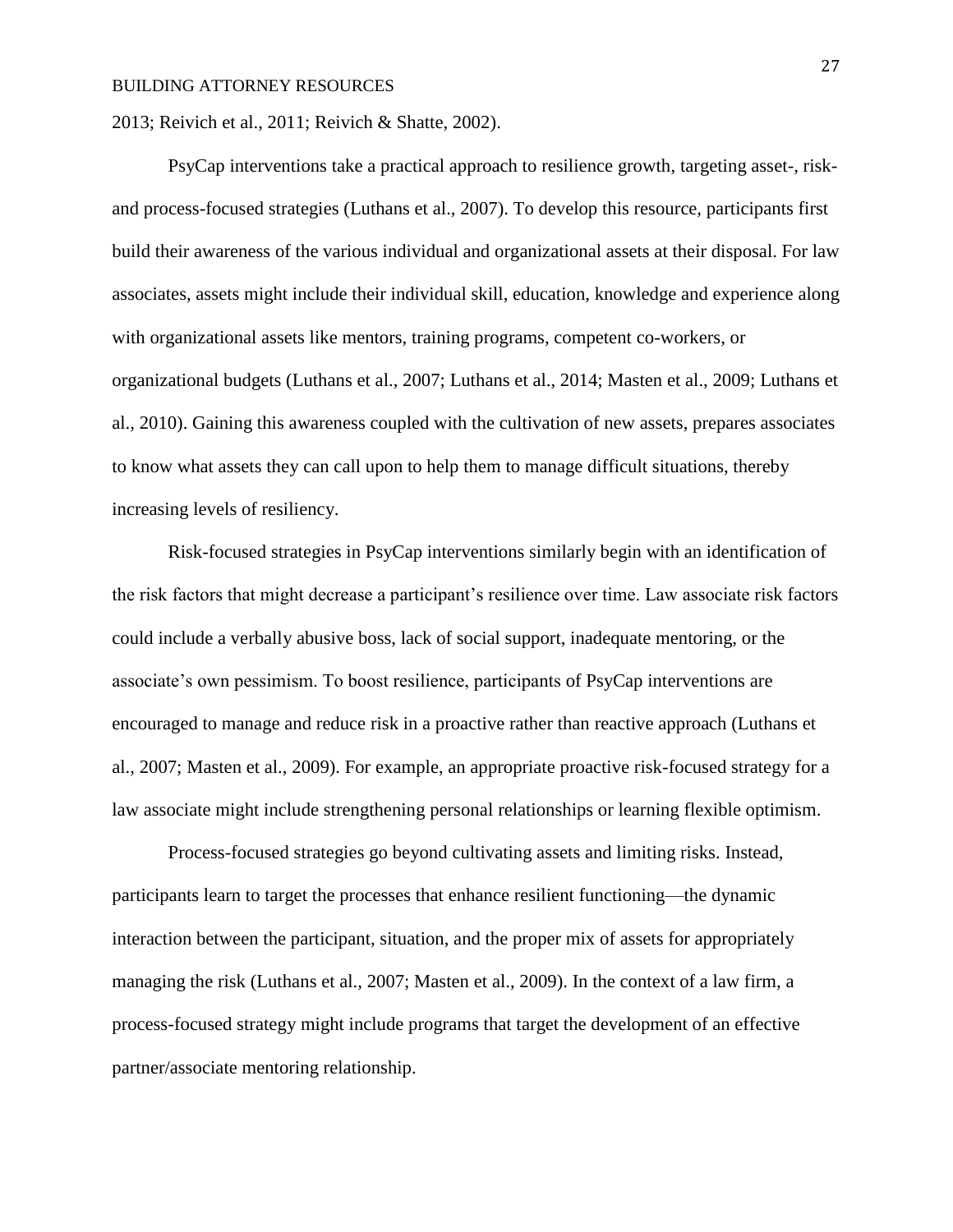#### **Synergy of PsyCap Resources**

POB researchers have found that when PsyCap's four positive resources – hope, selfefficacy, optimism, and resilience – are combined, they have a stronger impact on performance and other positive outcomes than any one of the components alone (Baron, Franklin,  $\&$ Hmieleski, 2013; Luthans et al., 2006; Luthans et al., 2007; Luthans et al., 2005; Youssef & Luthans, 2010). While each component has conceptual independence and empirical validity in its own right, this synergy in PsyCap is thought to exist because of a common underlying link running between each of the four resources that contributes to a motivational propensity to accomplish goals (Luthans et al., 2005; Luthans et al., 2006; Youssef & Luthans, 2010). Specifically, PsyCap can be explained as the underlying core construct shared among the four resources that is "'one's positive appraisal of circumstances and probability for success based on motivated effort and perseverance' that can predict goal attainment and performance" (Peterson, Luthans, Avoilo, Walummbwa, & Zhang, 2011, pp. 430-31 quoting Luthans et al., 2007, p. 550).

**Conservation of resources theory.** This conceptualization of the synergy of PsyCap finds support in the conservation of resources ("COR") theory (Hobfoll, 2002). COR has been used to explain what PsyCap is, how it works and the synergy that is apparent when the four resources of hope, self-efficacy, resilience, and optimism are combined (Luthans et al., 2010; Youssef & Lutherans, 2007). Originally introduced as a framework for understanding and predicting the consequences of stress, this theory suggests that some individual constructs are best understood as being part of cumulative sets or "resource caravans" that tend to develop, manifest and get used as a collective rather than in isolation (Youssef & Luthans, 2007; Hobfoll, 2002; Chen, Westman, & Hobfoll, 2015).

These resources are theorized to aggregate, creating and sustaining each other in what has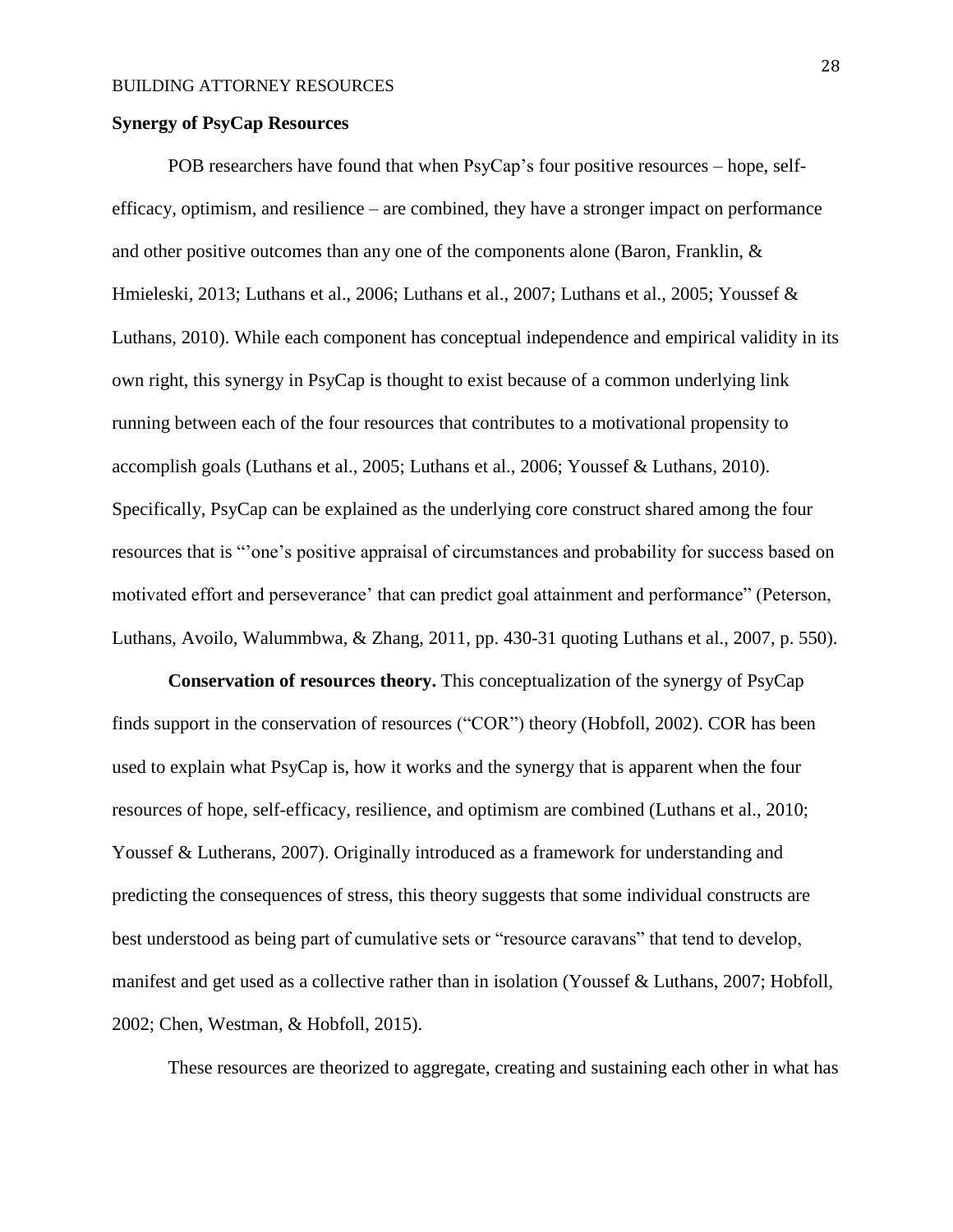been referred to in the COR literature as gain spirals (Chen et al., 2015). For example, those who have high self-efficacy with the confidence to take on and put in the necessary effort to succeed at challenging tasks might be more capable at identifying and using their other available resources to remain resilient in the face of adversity (Bandura, 1997, p. 3; Chen et al., 2015). Similarly, because those that are high in hope tend to have more self-efficacy on specific tasks, they more readily bounce back after difficulty (Snyder, 2000, pp. 39-40).

**Broaden and build theory.** Further support for the synergistic characteristics of PsyCap can be found in Fredrickson's (1998, 2001, 2003) broaden and build theory of positive emotions (Luthans et al., 2010; Youssef & Luthans, 2007). The four PsyCap constructs are primarily about an individual's various ways of thinking. But because one's perceptions about the success or failure of their goal-pursuit influences their emotional reactions, emotions also play a part (Maddux, 2009; Snyder, 2009). Fredrickson's (1998, 2001, 2003) research shows that positive emotions broaden inventories of thoughts and actions such as creativity, brainstorming, and problem-solving skills, characteristics important to attorney success, and that these inventories then build intellectual, physical, and psychological resources. The increase in these resources, in turn, results in increased positive emotions, setting up a positive cycle that supports increased well-being, optimal individual performance, and a heightened ability to adapt to difficulties (Youssef & Luthans, 2007; Fredrickson & Joiner, 2002). Boosting these psychological resources may also undo some of the destructive impact of negativity so often found in the practice of law, resulting in upward spirals of individual thriving and progress beyond what could be explained by any single resource (Youssef & Luthans, 2007).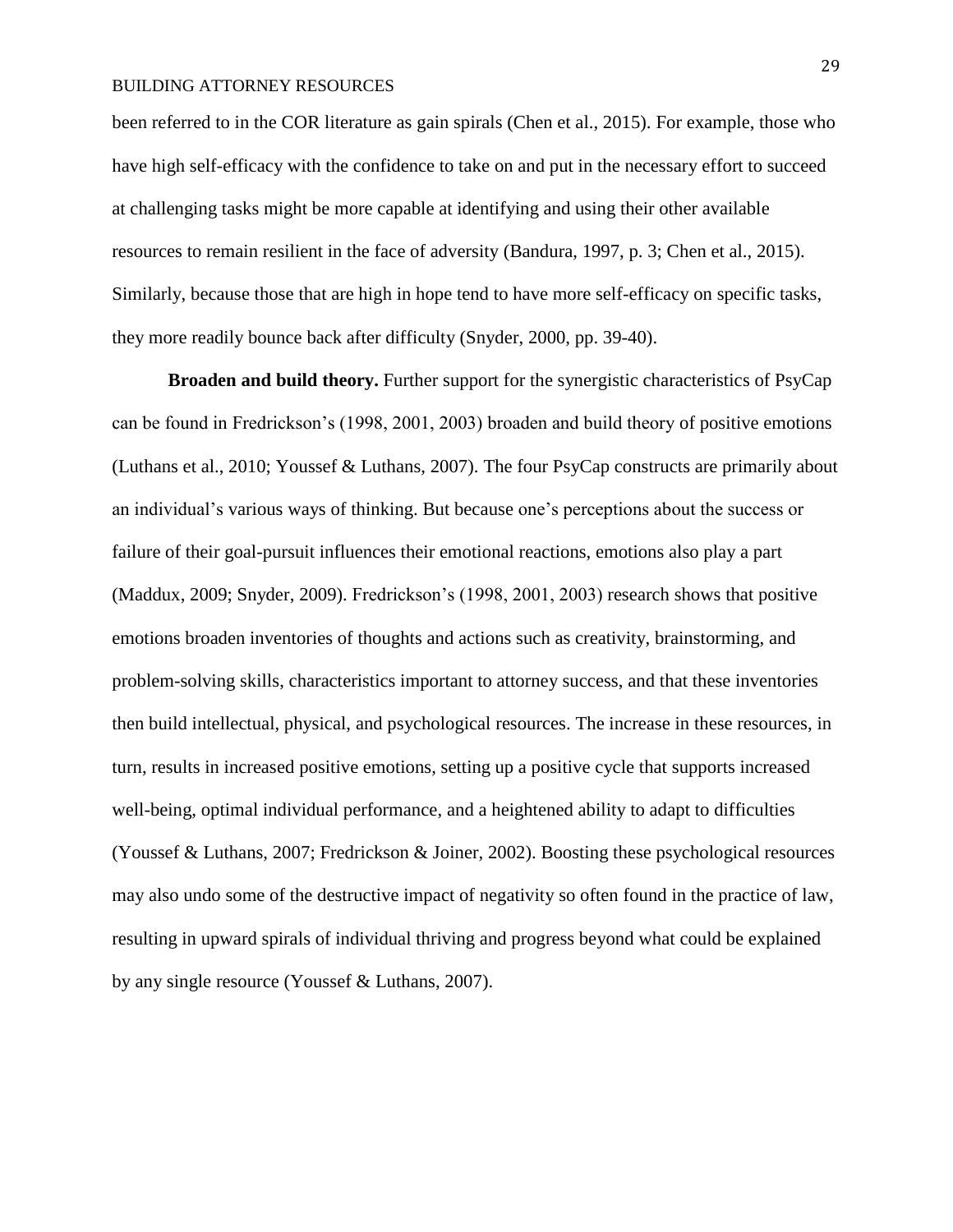## **PsyCap's Positive Business Outcomes: PsyCap and Individual and Organizational Performance and Well-Being**

Attorney talent is the law firm's primary asset. The firm's ability to develop, access and then leverage the knowledge, skills and abilities of its lawyers is tied directly to its financial success and competitive advantage (Kor & Leblevici, 2005). Many firms prioritize the development of this human capital through associate training programs. Little if any attention is given toward building the psychological resources that not only shape the underlying attitudes and behaviors associated with performance, but that also may keep firm lawyers performing at an optimal level by protecting them against the occupational hazards of the profession. Indeed, compelling research shows that PsyCap influences a variety of outcomes desirable to the law firm. As discussed in more detail below, by enhancing traditional associate training processes to include the development of PsyCap, law firms may boost their competitive advantage while also protecting the firm's investment in its valuable human capital.

## **PsyCap and Individual Performance and Psychological Well-Being**

The overall performance of law firm associates is a metric very important to the firm's bottom line. PsyCap levels are thought to impact individual performance because people with high levels have more resources to draw upon during goal-pursuit (Hobfoll, 2002), meaning that their resulting performance should be better than those that are low in PsyCap (Luthans et al., 2007; Luthans et al., 2008; Newman et al., 2014). Empirical studies support this theory. For example, in a recent meta-analysis of 51 independent samples and a total of 12,567 employees, PsyCap was found to have a strong and significant relationship with performance defined as "individual motivational propensities and effort to succeed resulting in increasing performance output" (Avey et al., 2011, p. 134). Significantly, no major differences were found between the self, subjective, and objective performance measures used in the study and the relationship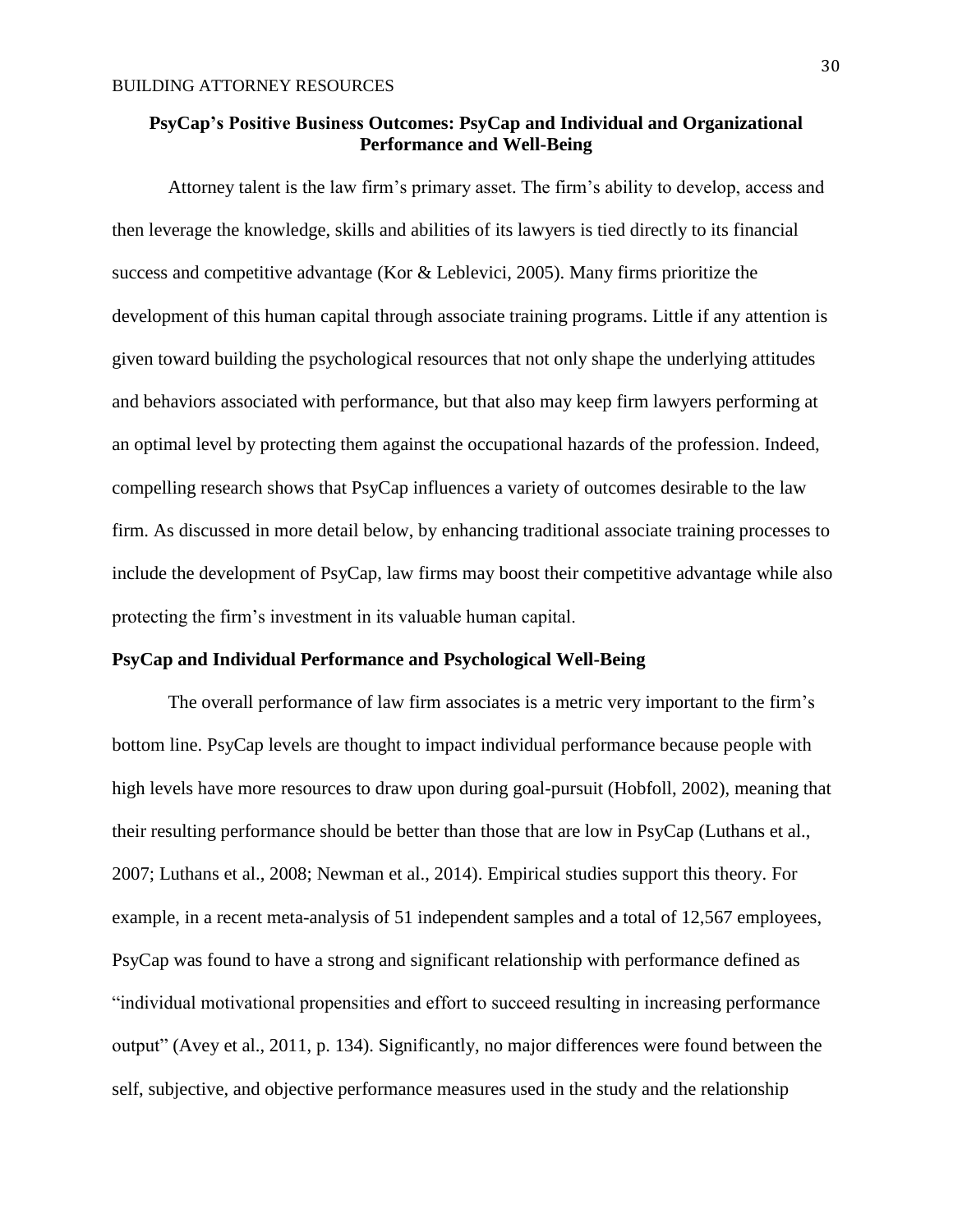between PsyCap and performance (Avey et al., 2011).

**Attitude and behavior.** Attitudes and behavior are important elements of performance. Unhappy and distressed associates are more likely to be unproductive, disengaged and disconnected from the organization (Huang & Swedloff, 2010). On the other hand, increases in well-being are linked to many aspects of performance (Avey, Luthans, Smith, & Palmer, 2010; Huang & Swedloff, 2010, p. 337). Those individuals high in PsyCap have stronger beliefs in their ability to handle obstacles on the job and have positive expectations of outcomes. These beliefs drive employee motivation to perform their job well, which in turn increases job satisfaction (Luthans et al., 2007). Indeed, Avey et al.'s (2011) comprehensive meta-analysis found a positive relationship between PsyCap levels and desirable employee attitudes like job satisfaction, organizational commitment, employee well-being, and employee performance as measured in multiple ways. High levels of PsyCap were also negatively related to undesirable employee attitudes such as stress, anxiety and cynicism (Avey et al., 2011).

PsyCap also has been shown to influence extra-role citizenship behaviors not required by an organization's formal reward system, like staying late to help a coworker or attending organizational events that are not required (Avey et al., 2011). These desirable behaviors are thought by some to be due to the broadened problem solving thought-action repertoires that result from the positive emotions experienced by those high in PsyCap (Avey, Hughes, Norman, & Luthans, 2008).

**PsyCap buffers against the stress and potential risks of high-demand jobs.** There also is growing evidence that PsyCap may buffer individuals against the potential negative effects that come from jobs that are high demand, high stress and require negativity (Abbas et al., 2013; Baron et al., 2013; Liu, Hu, Wang, Sui, & Ma, 2013; Morganson et al., 2014; Roberts et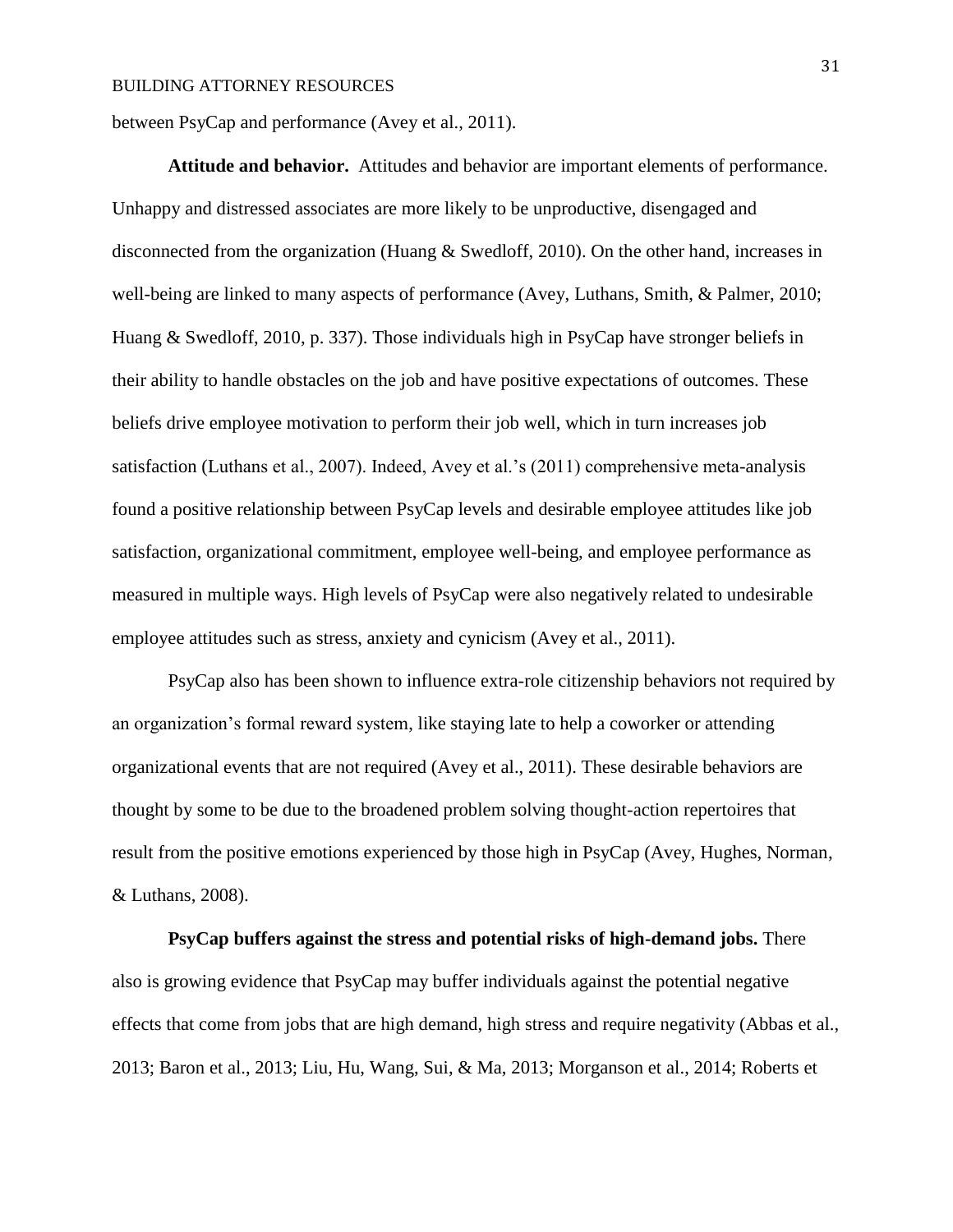al., 2011). Being a lawyer certainly can be a high stress job. The stress, anxiety, and depression that so many lawyers experience not only harms their own well-being and job performance but also is linked to a decrease in overall professionalism (Sheldon & Krieger, 2004; Kreiger, 2005) and an increase in disciplinary actions (Reed & Bornstein, 2010). PsyCap also may help address these areas of serious concern to the profession at large (Burger, 1995; Kronman, 1993). This is an added reason that law firms should invest in the development of PsyCap.

For example, in one study, PsyCap levels were shown to moderate the relationship between work-related stress and incivility (Roberts et al., 2011). This suggests the possibility that attorneys who are high in PsyCap might also exhibit higher levels of professionalism. In another study, PsyCap moderated the relationship between emotional stress, burnout, and job satisfaction (Cheung, Tang, & Tan, 2011). Further studies have shown PsyCap to be negatively associated with depressive symptoms (Liu et al., 2012; Liu, Hu, Wang, Sui, & Ma, 2013; Wang et al., 2012). These results are encouraging, but future research is needed to conclusively establish causal directions (Newman et al., 2014). This research suggests, however, a possible additional benefit of PsyCap—it may play an important role in enhancing professionalism and civility and curbing behavior that results in disciplinary actions.

**Work-family conflict and burnout.** PsyCap also acts to improve psychological wellbeing over time, impacting overall quality of life beyond the work domain (Avey et al., 2010; Culbertson, Fullager, & Mills, 2010; Luthans et al., 2013). Evidence is emerging that people who have more available psychological resources are better able to manage and cope with stressors and demands across various life domains, including life at work and at home (Siu, 2013; Morganson, Litano, & O'Neill, 2014; Polatci & Akdogan, 2014). Because of this, PsyCap is thought to act as a positive resource to facilitate improved quality of life and functioning in each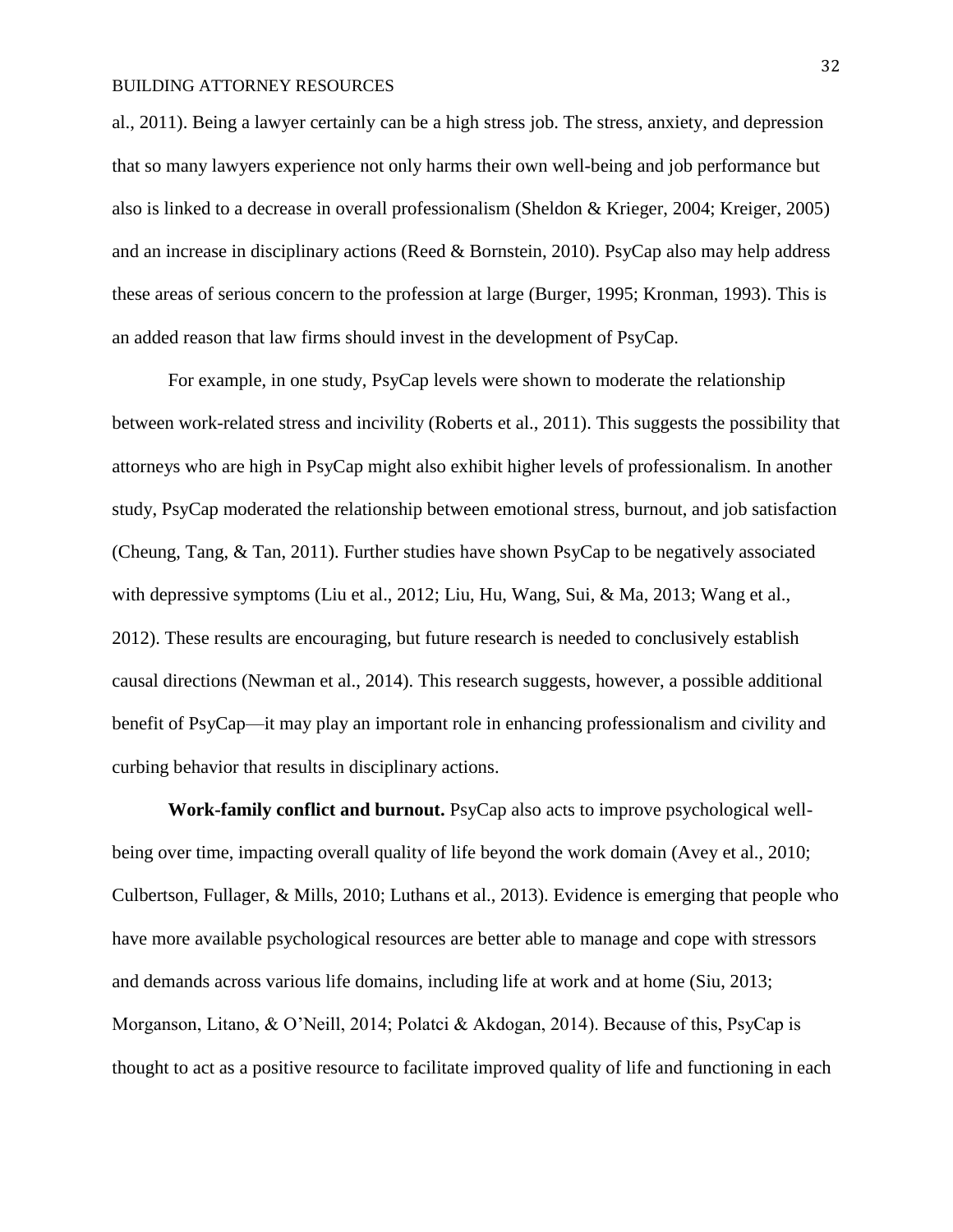(Siu, 2013; Morganson et al., 2014).

For example, a study of Chinese doctors found PsyCap to mediate the relationship between work family conflict and burnout (Wang, Liu, Wang, & Wang, 2012). Another found PsyCap to predict work-related psychological well-being and, as a result, feelings of balance between work and family roles (Siu, 2013). A third study found that those with a stressful work environment and high levels of between-role conflict exhibited lower levels of PsyCap (Liu, Chang, Fu, Wang, & Wang, 2012).

These studies strongly suggest that both organizations and individuals can reap benefits from enhancing PsyCap, which can facilitate coping and the proactive management of both work and life roles. Evidence suggests that improving PsyCap generates positive work-family spillover, $<sup>1</sup>$  which can, in turn, decrease the negative work-family spill-over effect on</sup> performance. The result may be an increasing organizational productivity and job satisfaction (Morganson et al., 2014, p. 233; Polatci & Akdogan, 2014).

#### **PsyCap and Organizational Performance**

l

**Financial performance.** Financial performance is another desirable outcome of heightened levels of PsyCap. In one field study that was conducted in a large financial services firm in Australia, PsyCap was found related to the levels of employee financial performance (Avey, Nimnicht, & Pigeon; 2010). Another study using longitudinal data similarly found the existence of a positive relationship between PsyCap and employee financial performance (Peterson et al., 2011). PsyCap is believed to also be strongly related to the financial performance of the entire organization when aggregated to the collective level (McKenny, Short, & Payne, 2013).

<sup>1</sup> Work-family spillover in this context does not conceptualize the work and family domains as necessarily conflicting, but refers to the transfer of positive experiences, moods and attitudes between the domains (Morganson et al., 2014, p. 221).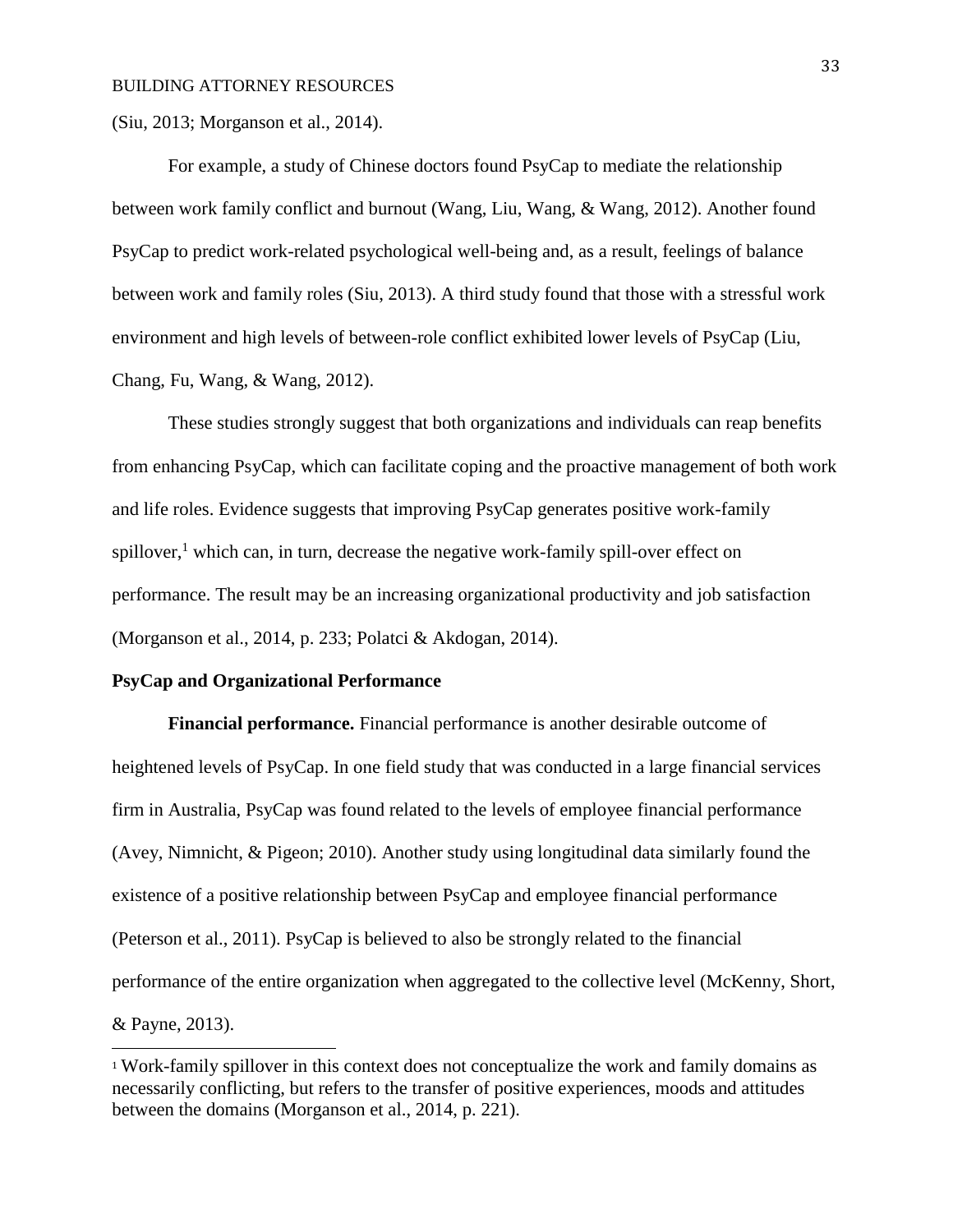**Employee attrition, absenteeism and job search behavior.** PsyCap has been shown to influence staying intentions (Avey et al., 2011, meta-analytical review), as well as lower levels of absenteeism and job search behavior (Avey et al., 2006; Avey et al., 2009; Chen & Lim, 2012). Therefore, developing associate PsyCap may also help the law firm to alleviate the financial impact of associate attrition as dissatisfied associates are more likely to quit (Huang & Swedloff, 2010).

#### **PsyCap Limitations and Future Directions**

Despite the significant findings discussed above and a robust body of work demonstrating the legitimacy and efficacy of the construct, aspects of PsyCap still have limitations. Primarily, there are many unanswered questions about the antecedents of PsyCap and its role as a mediator that provide ample opportunities for future research. This area of study is important because better understanding these issues may help organizations design workplace systems that foster individual PsyCap growth. Future research should also focus on developing a better understanding of the underlying mechanisms of the construct and how it is that PsyCap influences workplace outcomes on individual, team and organizational levels (Newman et al., 2014, p. 121).

Another limitation worth noting is that many PsyCap studies to date have used self-report measures, an approach that risks common method variance and social desirability biases. To add rigor, future PsyCap researchers should consider supplementing their work with alternative measures such as other-report or possibly physiological/biological measures (Newman, Ucbasaran, Zhu, & Hirst, 2014, pp. 123-124). Despite these limitations, substantial evidence indicates that PsyCap is an effective construct for analyzing and developing employees' psychological resources.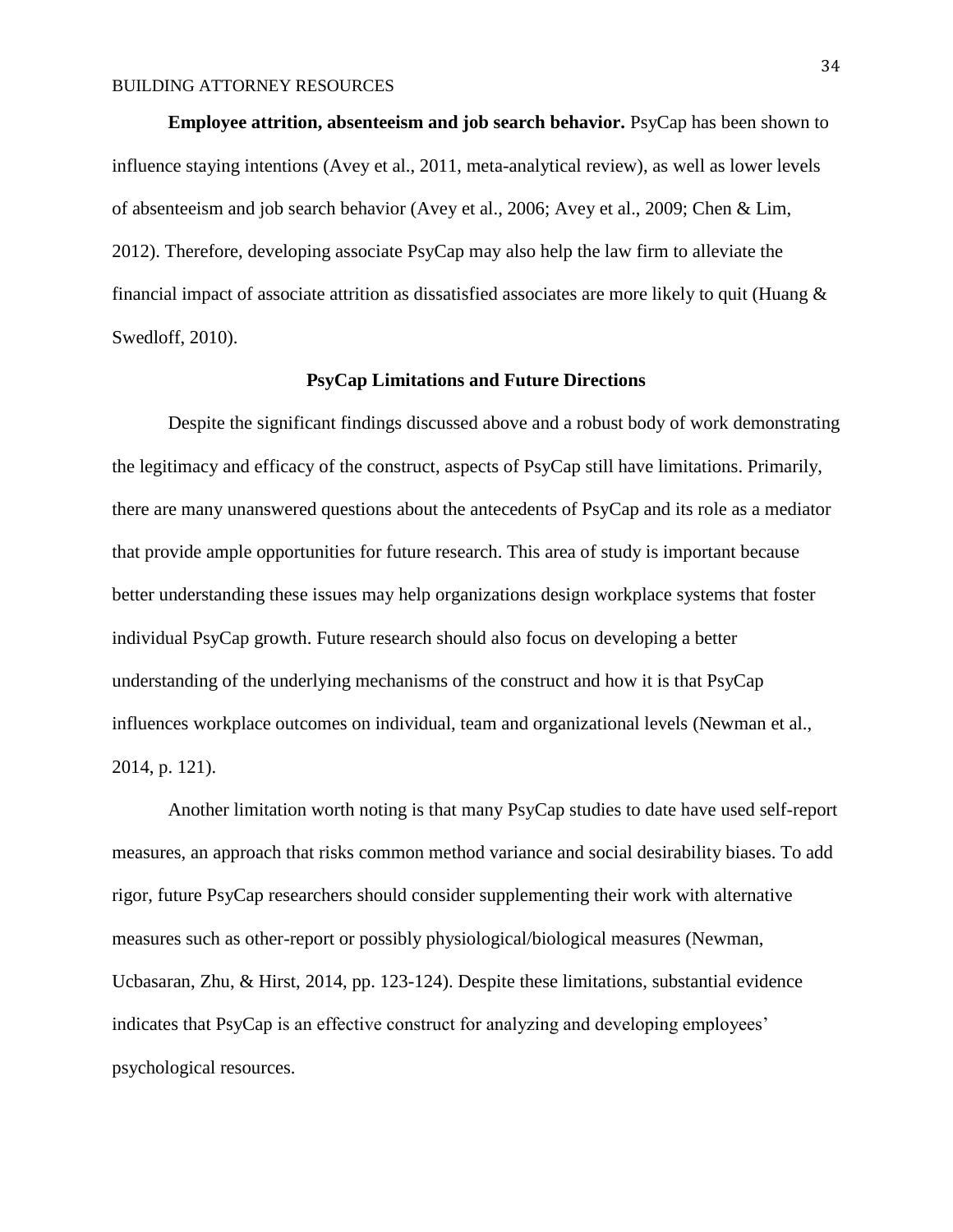#### **PsyCap Interventions for Law Firm Associates**

Lawyers are the most important asset of the law firm. Thus, law firms seeking to protect and solidify their competitive edge would do well to adopt training interventions that optimize this resource through the development of the PsyCap of firm lawyers. In this section, I will discuss the feasibility for law firms to adopt PsyCap training within a law firm in terms of time and cost commitment and will briefly explain the processes of established PsyCap interventions. I will conclude by outlining a proposed PsyCap intervention for law firm associates.

#### **PsyCap can be Developed Through Short Interventions**

Research shows that PsyCap can be developed through brief workplace training sessions lasting no longer than three hours (Luthans et al., 2010; Luthans et al., 2008). The effects of such short training are believed to be sustainable over a period of time (Luthans & Youssef, 2007; Luthans et al., 2007) with evidence showing the continued stability of PsyCap over a period of five months after the intervention (Siu, 2013). These findings are in line with the accumulated findings that a significant portion of one's well-being may be elevated through intentional activities (Lyobomirsky, King, & Kiener, 2005; Sheldon & Lyubomirksy, 2006).

The brief length of PsyCap interventions and its reasonable staying power make it very realistic for a law firm to add this training to its lawyers' busy calendars from time to time. Indeed, the demonstrated efficacy of short training interventions in the workplace (Luthans et al, 2008; Luthans et al., 2010; Luthans, Luthans, & Jensen, 2012; Luthans, Luthans, & Avey, 2014) make PsyCap interventions an attractive option for law firms seeking to increase their competitive edge.

#### **The Processes of Established PsyCap Interventions**

The most-studied PsyCap intervention is the PsyCap Intervention (PCI) training model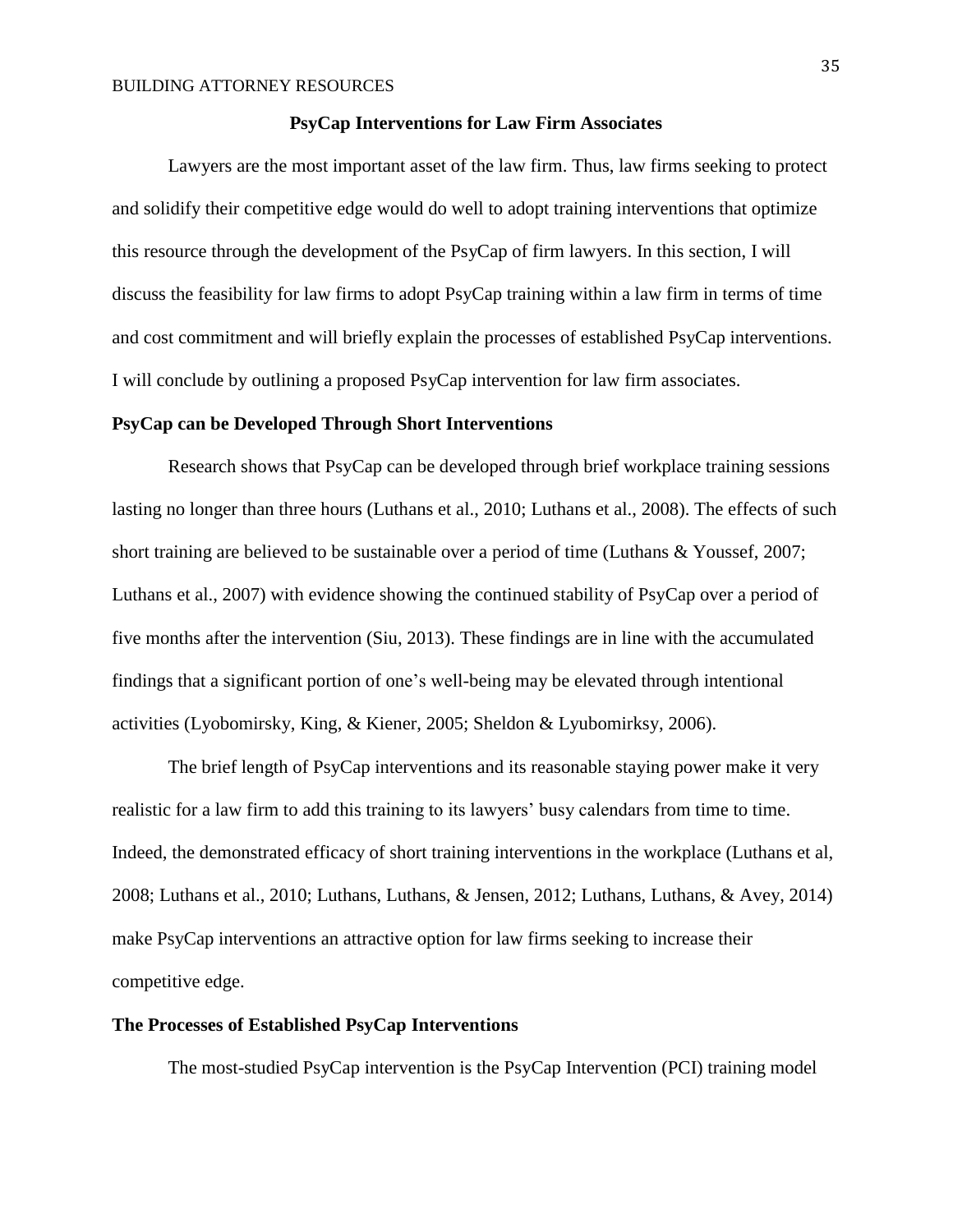developed by Luthans et al. (2006). The PCI is aimed at developing individual levels of hope, self-efficacy, resilience and optimism while also boosting the overall level of PsyCap. It can be administered with little cost and has been shown to raise PsyCap in comparison to a control group both by delivery through in-person training lasting three hours or less (Luthans et al., 2007; Luthans et al., 2010) and through a two-hour online course (Luthans et al., 2008).

The approach of the PCI is to instruct participants on each of the four PsyCap components, including how each capacity applies to the person's workplace in general and job in particular (Luthans et al., 2006; Luthans et al., 2008). The training involves facilitator-guided practice in implementing each of the PsyCap resources using both individual and small-group work, along with encouragement of individual reflection on instances where participants have either witnessed or used these capacities in their own lives (Luthans et al., 2006; Luthans et al., 2007; Luthans et al., 2010).

The web-based format of the PCI takes a similar approach but facilitates the intervention through two separate on-line sessions that use narrated PowerPoint presentations, short video clips, and reflection prompts to remotely develop each of the four PsyCap resources (Luthans et al., 2008). Emerging evidence has shown this web-based intervention to be efficacious (Luthans et al., 2008; Luthans, Luthans, & Avey, 2014).

#### **PsyCap has a High Return On Investment**

The likely cost to a law firm for enhancing associate development with PsyCap training would be relatively minimal. In-person facilitation of an approximately three-hour intervention session would require only the hourly fee of the facilitators plus any associated training overhead. Web-based PsyCap training could be even more economical, minimizing the cost of facilitating the intervention while also maximizing convenience and accessibility to busy firm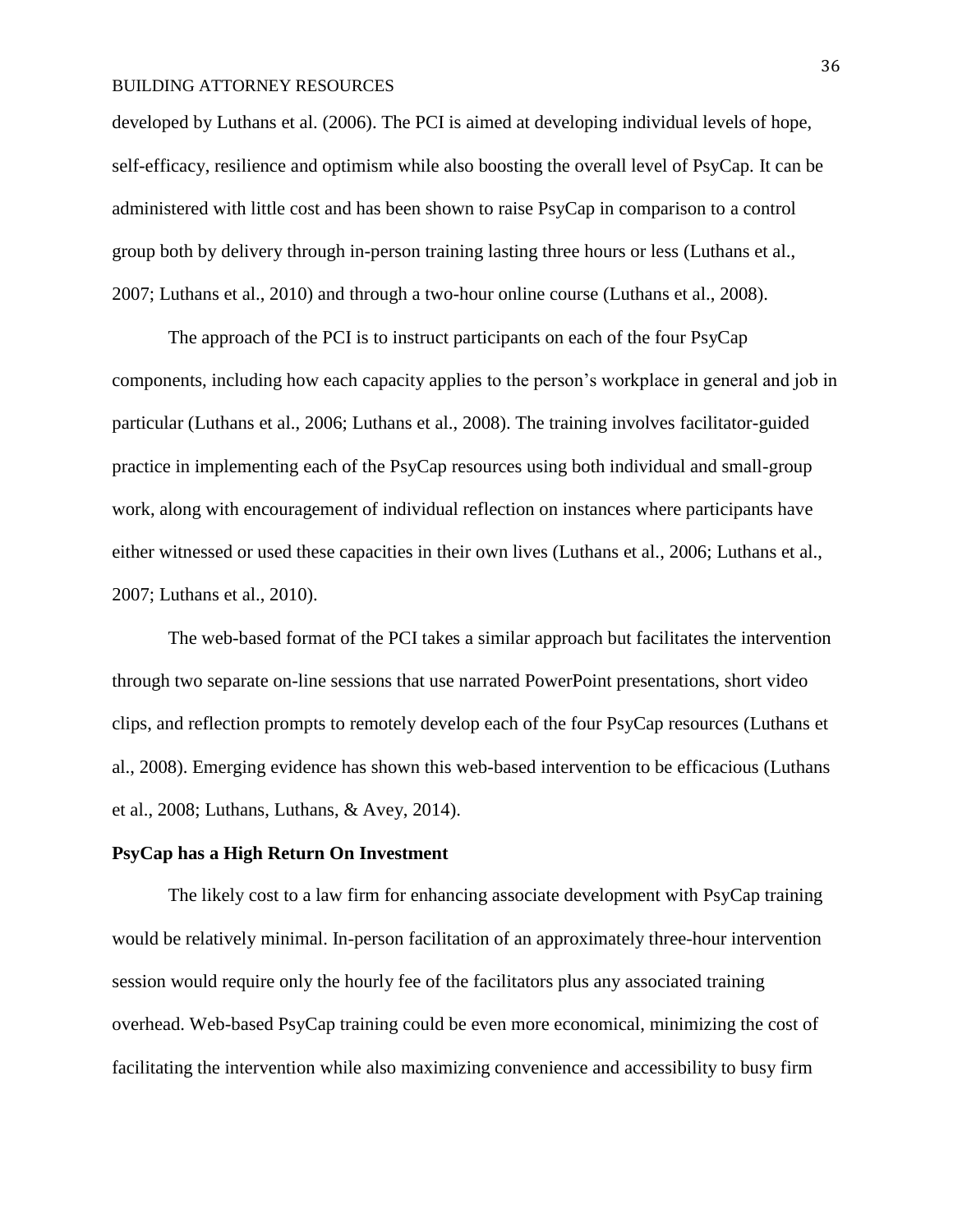associates (Luthans et al., 2008). Further, an analysis of PCI studies through utility analysis using real data found a return on investment of over 200% when analyzing the percentage increases in PsyCap (Luthans et al., 2007; Youssef & Luthans, 2007). Thus, the investment in a PsyCap intervention seems well worth law firms' cost, time and effort.

#### **Proposed PsyCap Intervention for Law Firm Associates**

My proposed PsyCap training intervention will be directed toward law firm associates and will focus on the development of hope, self-efficacy, resilience, and optimism. The training will take place over the course of three separate sessions. The first session will be web-based, last no longer than twenty minutes, and will give an overview of PsyCap and its role in performance and prevention. The subsequent two sessions will be live ninety minute seminars facilitated by two non-firm lawyers. In-firm partners that have been previous participants and supporters of the program will assist these facilitators by sharing their experiences with the associates and modeling optimal attitudes and behavior.

As shown below in **Figure 2**, the overall structure of the proposed PsyCap training will use a modified version of the "Aware, Explore, Apply" framework that is often used in successful strength building interventions (Niemiec, 2014). Here, in the "aware" phase, facilitators will instruct on PsyCap's positive capacities and how they relate to success within the practice of law. The introductory portion of this phase will also touch upon the occupational hazards of the profession to build an understanding of the need for and benefits of developing PsyCap.

During the "explore" phase, participants will engage in facilitator-led exercises in which they will consider various goals, challenges, thoughts, emotions, and behaviors relative to the particular capacity being discussed. For example, participants will consider a past challenging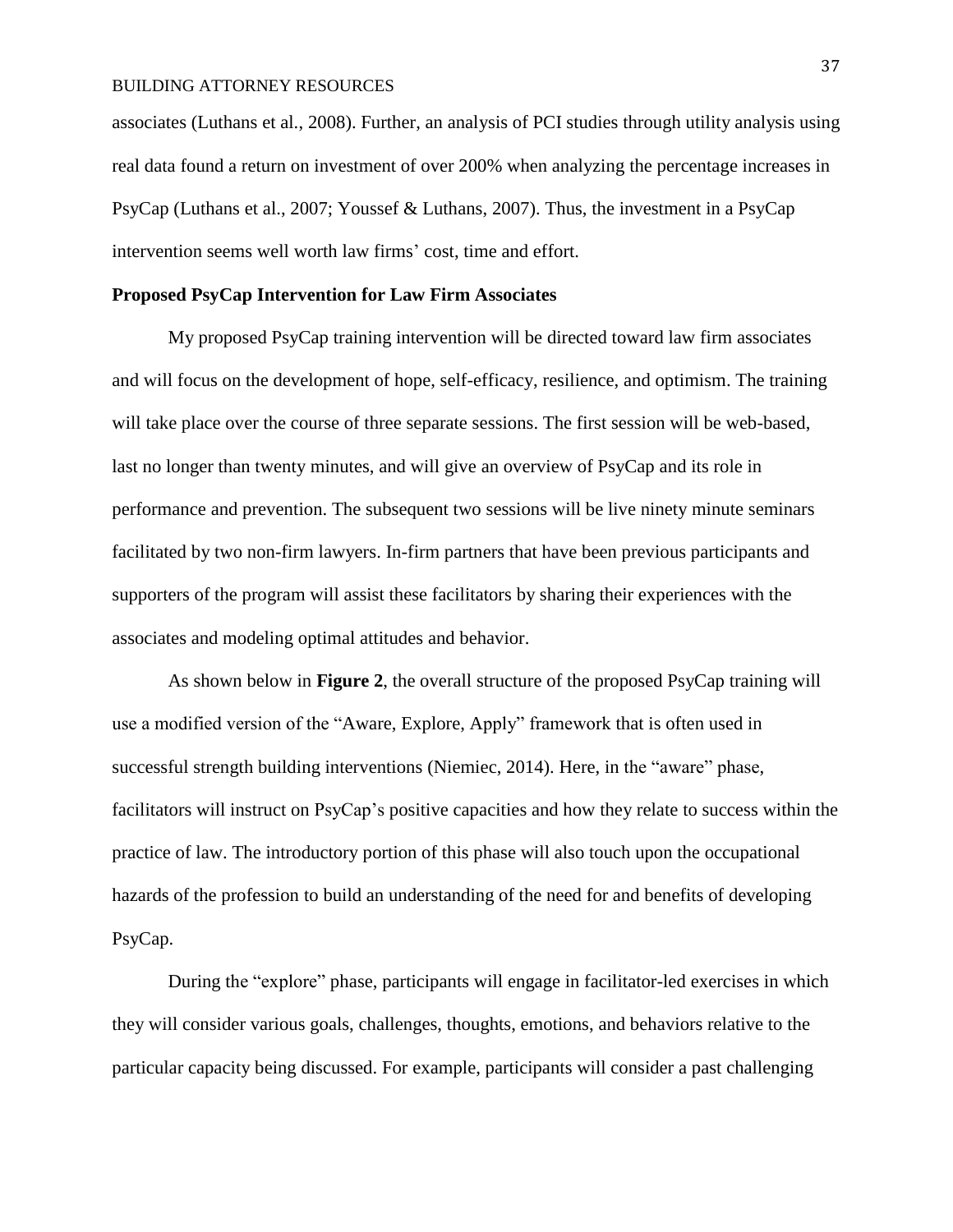work situation where they felt stuck in terms of resilient thinking or self-efficacy. Then participants will explore actions within their control that could have addressed the situation in a tenable way (Luthans et al., 2008). Finally, in the "apply" phase, participants will learn how the capacities of PsyCap that they practiced in the "explore" phase could be used to help them accomplish future goals and to face challenges all while remaining resilient and productive. Selfreflection exercises will also be incorporated that help participants to understand past thoughts, emotions and behaviors and to set new intentions for future actions (Luthans et al., 2008).

Pre and post intervention measurement of participants PsyCap levels will be taken. The most widely used measure is a 24-item questionnaire that allows for the evaluation of PsyCap as a whole and the study of the four sub-scales of hope, optimism, self-efficacy, and resilience (Luthans, Avolio, et al., 2007). Assessment will be important to determine if the training made a difference in the way that was intended or in some other unexpected way. It will also inform whether changes to the intervention are advisable and provide a tool to justify to stakeholders the need to continue to put resources into the program.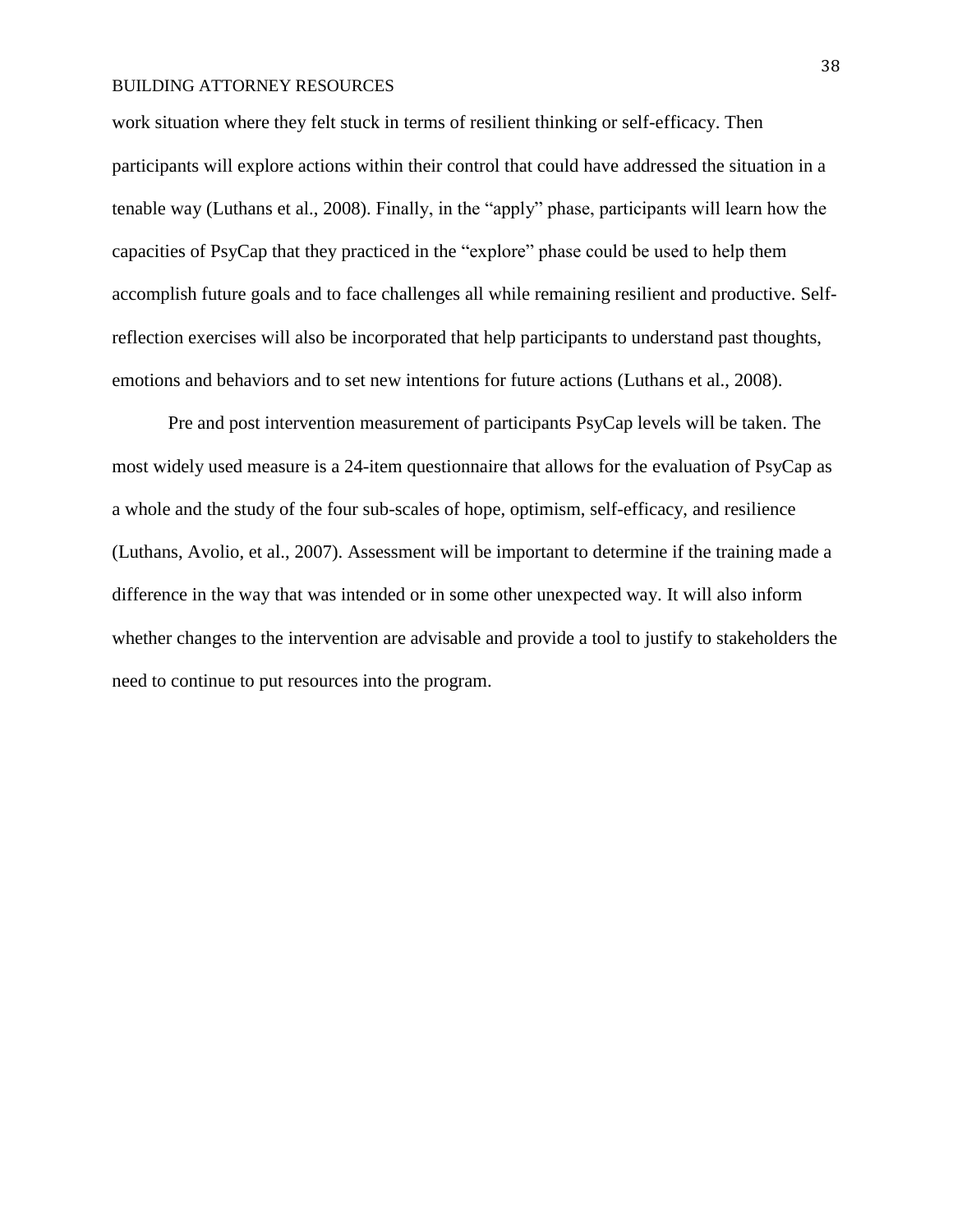| <b>Session</b> | <b>Time</b>   | <b>Topics Covered</b>                       | <b>Elements of the Curriculum</b>                                                                                                                                                                                                                                                                                                                                                                                                                                                                                                                                           |
|----------------|---------------|---------------------------------------------|-----------------------------------------------------------------------------------------------------------------------------------------------------------------------------------------------------------------------------------------------------------------------------------------------------------------------------------------------------------------------------------------------------------------------------------------------------------------------------------------------------------------------------------------------------------------------------|
| Pre-work       | 20<br>minutes | PsyCap for<br>Prevention and<br>Performance | Discussion of the psychological hazards of<br>the legal profession, effect on professional<br>performance and overall well-being, and<br>resources for prevention. Overview of<br>scientific basis for PsyCap provided.                                                                                                                                                                                                                                                                                                                                                     |
| $\mathbf{1}$   | 90<br>minutes | Resilience                                  | "Aware" - Introduction of resilience and<br>self-efficacy and explanation of how each<br>capacity is applicable to the practice of law.<br>"Explore" - Identify personal workplace<br>challenges to resilience and efficacy. Use of<br>self-reflection exercises and small group<br>facilitation to develop pathways thinking and<br>build awareness of assets, risks and processes                                                                                                                                                                                         |
|                |               | Self-Efficacy                               | that support resilience.<br>"Apply" - Practice identifying multiple<br>pathways to achieve work-related goals.<br>Learn to use asset identification and multiple<br>pathways thinking to proactively plan for<br>obstacles and leverage goal achievement.                                                                                                                                                                                                                                                                                                                   |
| $\overline{2}$ | 90<br>minutes | Hope                                        | "Aware" - Introduction to hope and<br>optimism and explanation of relevance to law<br>practice. Time spent on pessimism and how<br>"thinking like a lawyer" is a job skill and not<br>a life skill.                                                                                                                                                                                                                                                                                                                                                                         |
|                |               |                                             | "Explore" - Participants practice goal setting<br>by generating goals with characteristics of<br>being valuable, challenging and having a<br>clear beginning and end point. Participants<br>taught that large goals should be divided into<br>smaller through "stepping" techniques. Small<br>group feedback is given on additional<br>pathway and identification of obstacles. This<br>practice of identifying positive outcomes,<br>make goals seem more attainable and boost<br>levels of optimism expectancy. Modeling is<br>used along with self-reflection exercises. |
|                |               | Optimism                                    |                                                                                                                                                                                                                                                                                                                                                                                                                                                                                                                                                                             |
|                |               |                                             | "Apply" - Participants identify a personal<br>work-related goal and apply goal setting and<br>expectancy techniques learned to apply in<br>actual work setting.                                                                                                                                                                                                                                                                                                                                                                                                             |

**Figure 2. Proposed PsyCap Training**

(Luthans et al., 2010; Luthans et al., 2008).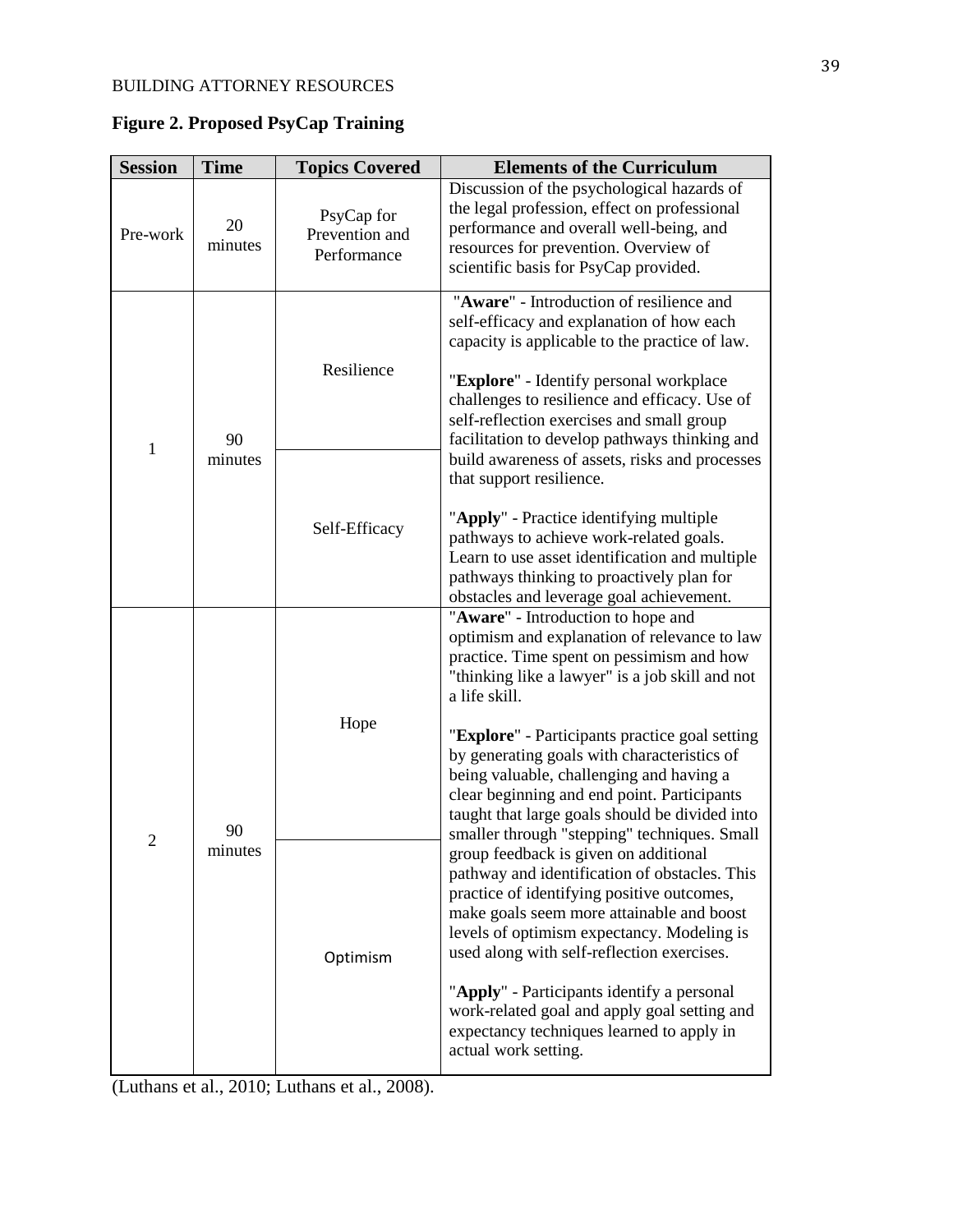#### **Conclusion**

Attorneys' psychological resources are as vital to law firms' competitive edge as the attorneys' knowledge, skills and experience. To optimize firm performance, firms no longer can invest only in the development of lawyers' legal skills. Firms also must build attorneys' psychological strengths that can help to buffer them against the occupational hazards of the profession. Ultimately, dissatisfied or dysfunctional lawyers constitute a misallocation of the firm's most important resource--the individual lawyer. Therefore, to remain competitive, law firms should evolve and integrate wellness into the workplace culture. In this Capstone, I have proposed that law firms enhance their traditional associate training processes with short PsyCap interventions aimed at developing the capacities of hope, self-efficacy, optimism and resilience. If adopted, this program will likely increase performance and help tackle recruiting and attrition issues with the resulting cost savings to the firm. It also will provide the added value of protecting the firm's primary asset, the cognitive and emotional health of its attorneys. In short, by promoting lawyer strengths and well-being through an investment in in PsyCap, law firms will be making a smart long-term investment in policies that are good for the lawyer, good for the law firm and ultimately good for business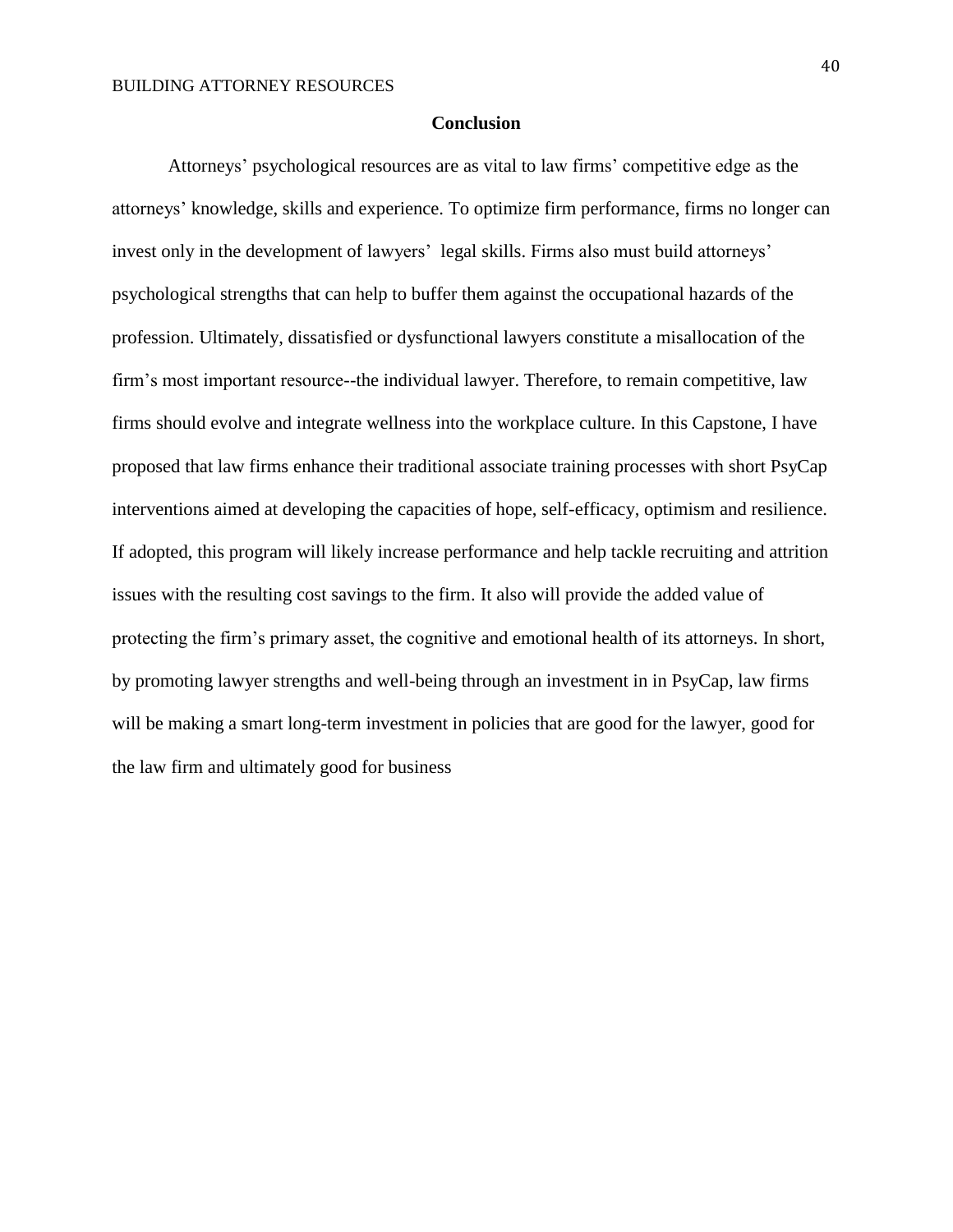#### **References**

- Abbas, M., Raja, U., Darr, W., & Bouckenooghe, D. (2013). Combined effects of perceived politics and psychological capital on job satisfaction, turnover intentions, and performance. *Journal of Management*, doi: 10.1177/0149206313495411.
- Adams, V. H., Synder, C. R., Rand, K. L., King, E. A., Sigmon, D. R., & Pulvers, K. M. (2002). Hope in the workplace. In R. Giacolone & Jurkiewics (Eds.), *Handbook of workplace spirituality and organizational performance* (pp. 367-377). New York: Sharpe.
- Ardichvili, A. (2011). Invited reaction: Meta-analysis of the impact of psychological capital on employee attitudes, behaviors and performance. *Human Resource Development Quarterly, 22*, 153-156.
- Avey, J. B., Hughes, L. W., Norman, S. M., & Luthans, L. (2008). Using positivity, transformational leadership and empowerment to combat employee negativity. *Leadership and Organization Development Journal, 29*, 110-126.
- Avey, J. B., Luthans, F., & Mhatre, K. H. (2008). A call for longitudinal designs in POB and PsyCap research. *Journal of Organizational Behavior, 29*, 705-711.
- Avey, J. B., Luthans, F., Smith, R. M., & Palmer, N. F. (2010). Impact of positive psychological capital on employee well-being over time. *Journal of Occupational Health Psychology, 15*, 17-28.
- Avey, J. B., Nimnicht, J. L., & Pigeon, N. G. (2010). Two field studies examining the association between positive psychological capital and employee performance. *Leadership & Organization Development Journal, 31*, 384-401.
- Avey, J. B., Reichard, R. J., Luthans, F., & Mhatre, K. H. (2011). Meta-analysis of the impact of positive psychological capital on employee attitudes, behaviors, and performance. *Human*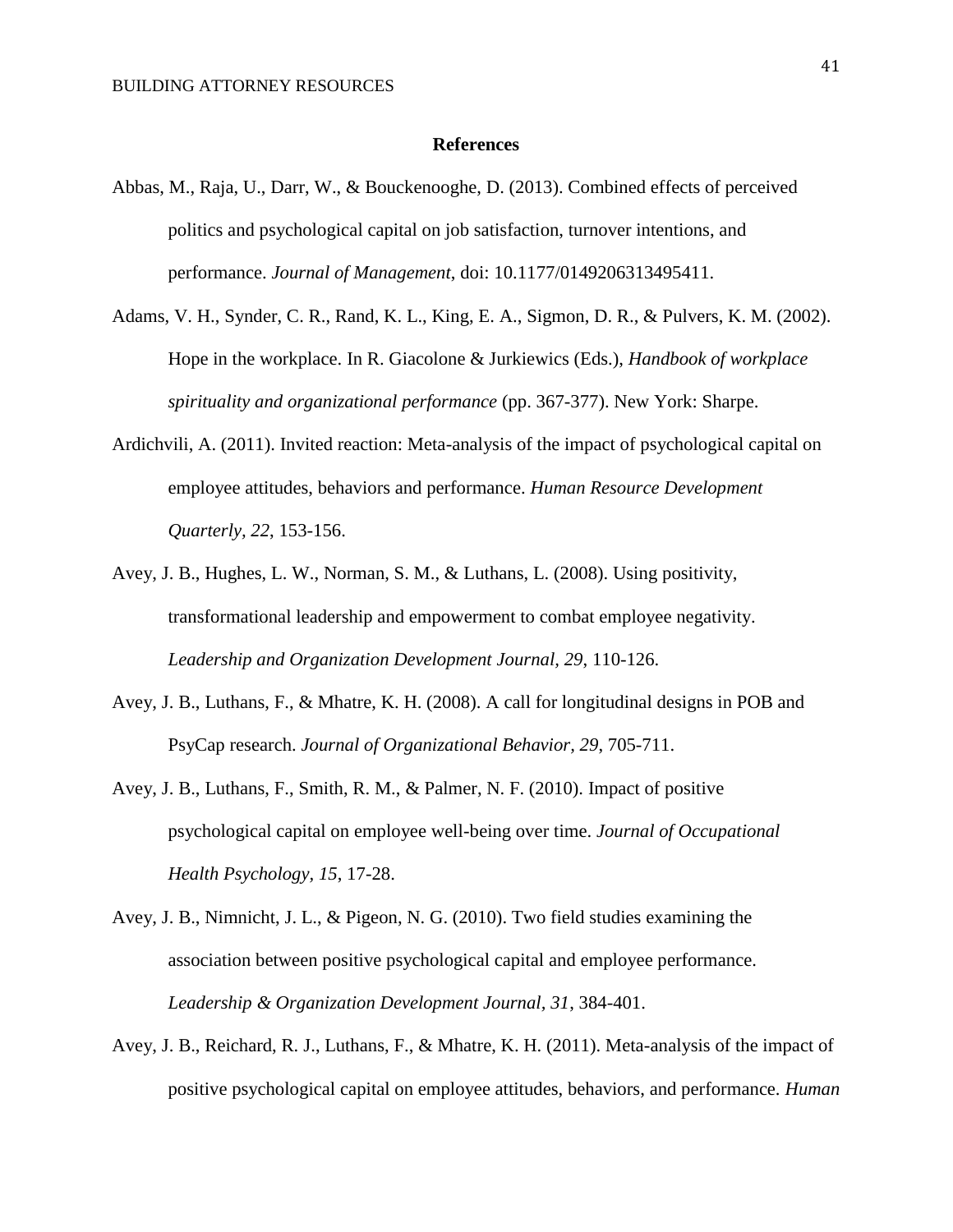*Resource Development Quarterly, 22*(2), 127-152.

Bandura, A. (1977). *Social learning theory*. Englewood Cliffs, NJ: Prentice-Hall.

Bandura, A. (1995). Exercise of personal and collective efficacy in changing societies. In A. Bandura (Ed.), *Self-efficacy in changing societies* (pp. 1-45). New York: Cambridge University.

Bandura, A. (1997). *Self-efficacy: The exercise of control*. New York: Freeman.

- Bandura, A., & Locke, E. A. (2003). Negative self-efficacy and goal effects revisited. *Journal of Applied Psychology, 88*, 87-99.
- Barney, J. (1991). Firm resources and competitive advantage. *Journal of Management, 17*, 99-120.
- Baron, R. A., Franklin, R. J., & Hmieleski, K. M. (2013). Why entrepreneurs often experience *low*, not high, levels of stress: The joint effects of selection and psychological capital. *Journal of Management*. doi: 10.1177/0149206313495411
- Beck, C. J. A., Sales, B. D., & Benjamin, C. A. H. (1995). Lawyer distress: Alcohol-related problems and other psychological concerns among a sample of practicing lawyers. *Journal of Law & Health, 10*, 1-94.
- Benjamin, G. A. H., Kaszniak, A., Sales, B., & Shanfield, S. B. (1986). The role of legal education in producing psychological distress among law students and lawyers. *American Bar Foundation Research Journal,* 225-252.
- Brafford, A. M. (2014). *Building the positive law firm: The legal profession at its best.* (Masters thesis). Available from The University of Pennsylvania Scholarly Commons database. Retrieved from http://repository.upenn.edu/mapp\_capstone/62/

Burger, W. E. (1995). The decline of professionalism. *Fordham Law Review, 63*(4), 949-958.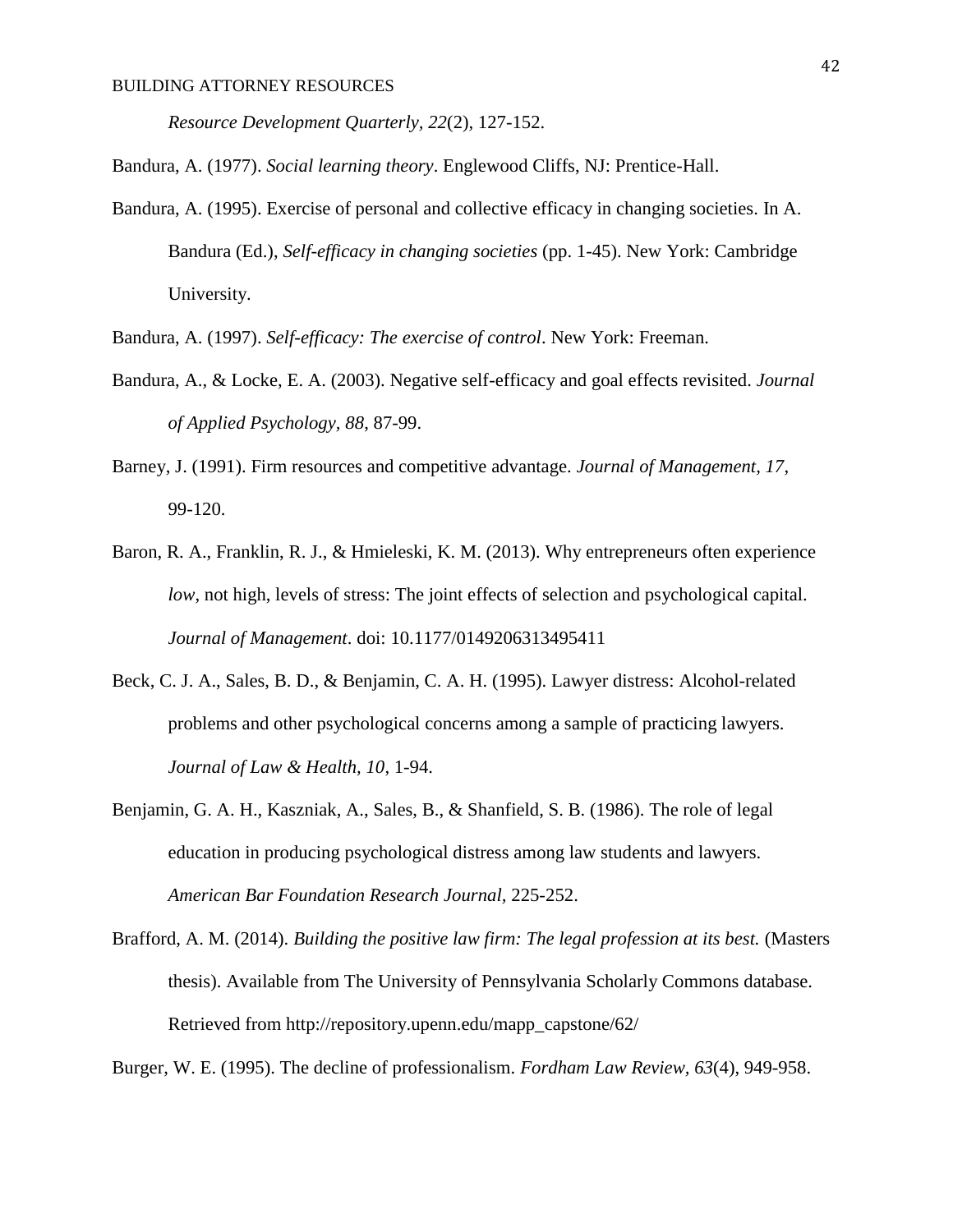- Carver, C. S., Scheier, M. F., Miller, C. J., & Fulford, D. (2009). Optimism. In S. J. Lopez & C. R. Synder (Eds.), *Oxford Handbook of Positive Psychologcy, 2nd Edition* (pp. 303-211). Oxford: Oxford University Press.
- Chen, S., Westman, M., & Hobfoll, S. E. (2015). The commerce and crossover of resources: Resource conservation in the service of resilience. *Journal of Stress and Health, 31*, 95-105.
- Chen, D. J. Q., & Lim, V. K. G. (2012). Strength in adversity: The influence of psychological capital on job search. *Journal of Organizational Behavior, 33,* 811-839.
- Cheung, F., Tang, K. S., & Tang, S. (2011). Psychological capital as a moderator between emotional labor, burnout, and job satisfaction among school teachers in China. *International Journal of Stress Management, 18*, 348-371.
- Cohn, A. C., & Fredrickson, B. L. (2009). Positive emotions. In S. J. Lopez & C. R. Snyder (Eds.), *The Oxford Handbook of Positive Psychology, second edition* (pp. 13-24). New York: Oxford University Press.
- Culbertson, S. S., Fullagar, C. J., & Mills, M. J. (2010). Feeling good and doing great: The relationship between psychological capital and well-being. *Journal of Occupational Health Psychology, 15,* 421-433.
- Daicoff, S. S. (2004). *Lawyer, know thyself: A psychological analysis of personality strengths and weaknesses.* Washington, D.C.: American Psychological Association.
- Dammeyer, M. M., & Nunez, N. (1999). Anxiety and depression among law students: Current knowledge and future directions. *Law and Human Behavior, 23,* 55-73.
- Demerouti, E., Van Eeuwijk, E., Snelder, M., & Wild, U. (2011). Assessing the effects of a "personal effectiveness" training on psychological capital, assertiveness and self-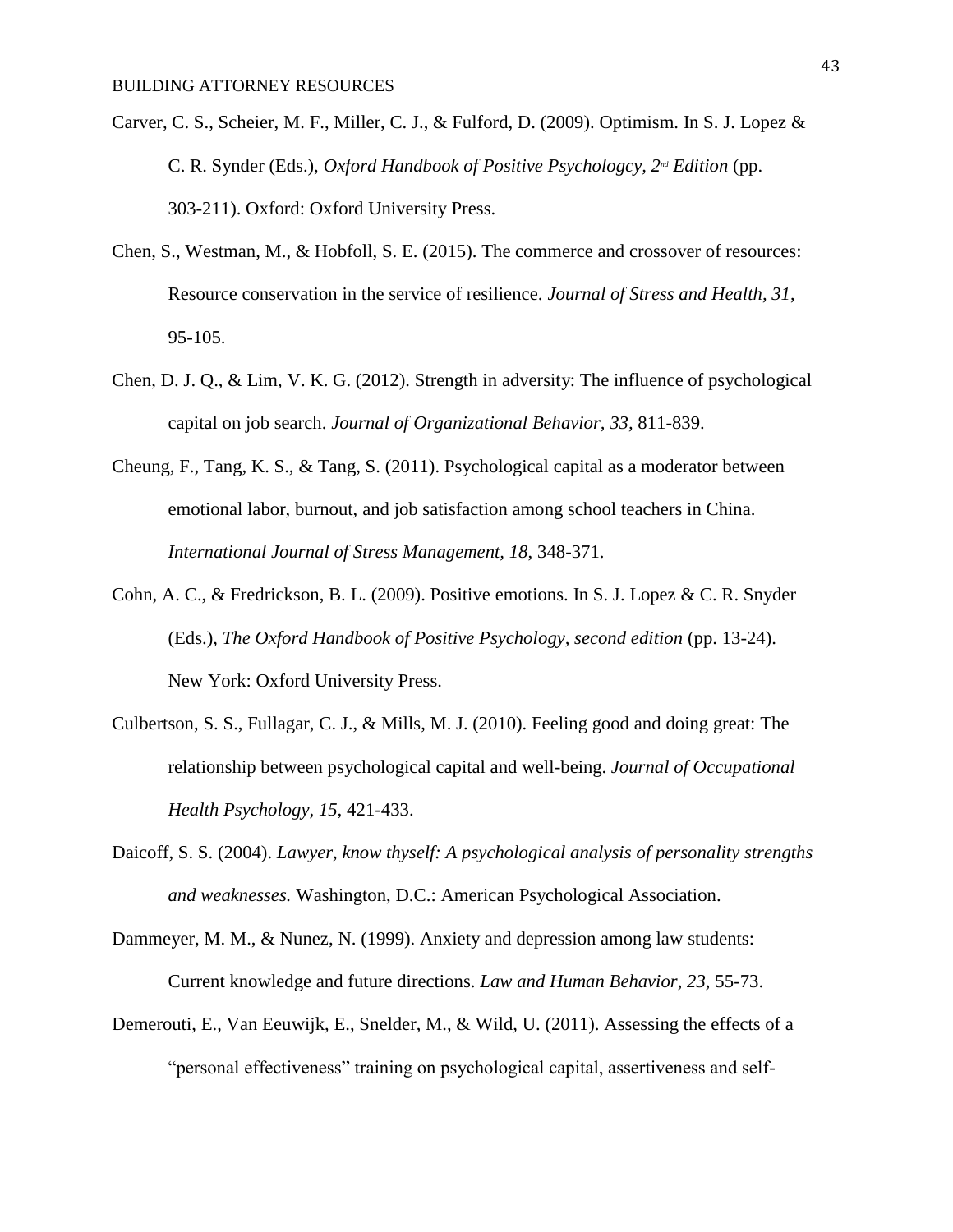awareness using self-other agreement. *Career Development International, 16*, 60-81.

- Diener, E., Suh, E. M., Lucas, R. E., & Smith, H. L. (1999). Subjective well-being: Three decades of progress. *Psychological Bulletin, 125*, 276-302.
- Diener, E. (1984). Subjective well-being. Psychological Bulletin, 95, 542-575. http:// dx.doi.org/10.1037/0033-2909.95.3.542
- Diener, E., Lucas, R. E., & Oishi, S. (2005). Subjective well-being: The science of happiness and life satisfaction. In C. R. Snyder & S. J. Lopez (Eds.), *Oxford handbook of positive psychology* (pp. 63-73). New York, NY: Oxford University Press.
- DiClemente, C. C., Fairhurst, S. K., & Piotrowski, N. A. (1995). Self-efficacy and addictive behaviors. In J. E. Maddux (Ed.), *Self-efficacy, adaptation, and adjustment: Theory, research, and application* (pp. 109-142). New York: Plenum.
- Donaldson, S. I., & Ko, I. (2010). Positive organizational psychology, behavior, and scholarship: A review of the emerging literature and evidence base. *Journal of Positive Psychology, 5*(3), 177-191.
- Duckworth, A. L., & Eskries-Winkler, L. (2013, April 13). True Grit. *Observer*. Retrieved online from<http://www.psychologicalscience.org/index.php/publications/observer/> 2013/april-13/true-grit.html
- Dweck, C. S. (2006). *Mindset*. New York, NY: Random House.
- Dweck, C. S., & Leggett, E. L. (1988). A social-cognitive approach to motivation and personality. *Psychological Review, 95*, 256-273.
- Eaton, W.W., Anthony, J. C., Mandel, W., & Garrison, R. (1990). Occupations and the prevalence of major depressive disorder. *Journal of Occupational Medicine, 32*(11), 1079-1087.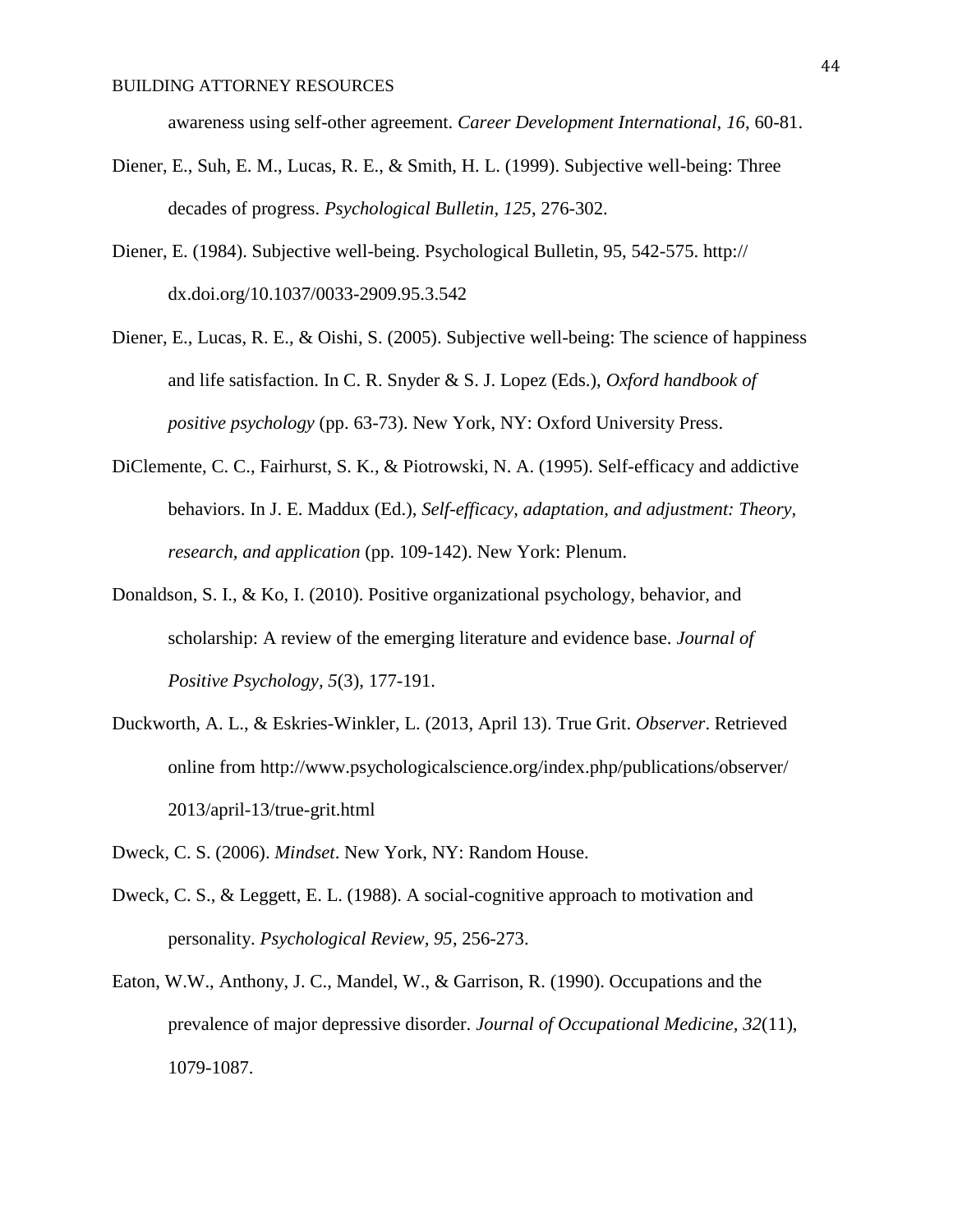- Ellis, A. (1991). The revised ABC's of rational-emotive therapy (RET). *Journal of Rational-Emotive and Cognitive Behavior Therapy, 9*(3), 139-172.
- Forgeard, M. J. C., & Seligman, M. E. P. (2012). Seeing the glass half full: A review of the causes and consequences of optimism. *Pratiques psychologiques, 18*, 107-120. http://dx.doi.org/10.1016/j.prps.2012.02.002
- Fredrickson, B. L. (1998). What good are positive emotions? *Review of General Psychology, 2*, 300-319.
- Fredrickson, B. L. (2001). The role of positive emotions in positive psychology: The broaden-and-build theory of positive emotions. *American Psychologist*, *56*, 218-226.
- Fredrickson, B. L. (2003). The value of positive emotions. *American Scientist, 91*, 330-335.
- Fredrickson, B. L., & Joiner, T. (2002). Positive emotions trigger upward spirals toward emotional well-being. *Psychological Science, 13*, 172-175.
- Gist, M. E., & Mitchell, T. R. (1992). Self-efficacy: A theoretical analysis of its determinants and malleability. *Academy of Management Review, 17*, 183-211.
- Harms, P. D., Herian, M N., Krasikova, D. V., Vanhove, A., & Lester, P. B. (2013). The comprehensive solider and family fitness program evaluation report #4: Evaluation of resilience training and mental and behavioral health outcomes. Retrieved from [http://www.ppc.sas.upenn.edu/csftechreport4mrt.pdf.](http://www.ppc.sas.upenn.edu/csftechreport4mrt.pdf)
- Hobfoll, S. (2002). Social and psychological resources and adaptation. *Review of General Psychology, 6*, 307-324.
- Howerton, M. H. (2004). *The relationship between attributional style, work addiction, perceived stress, and alcohol abuse on depression in lawyers in North Carolina* (Doctoral dissertation). Available from ProQuest Dissertations and Theses database. (UMI No.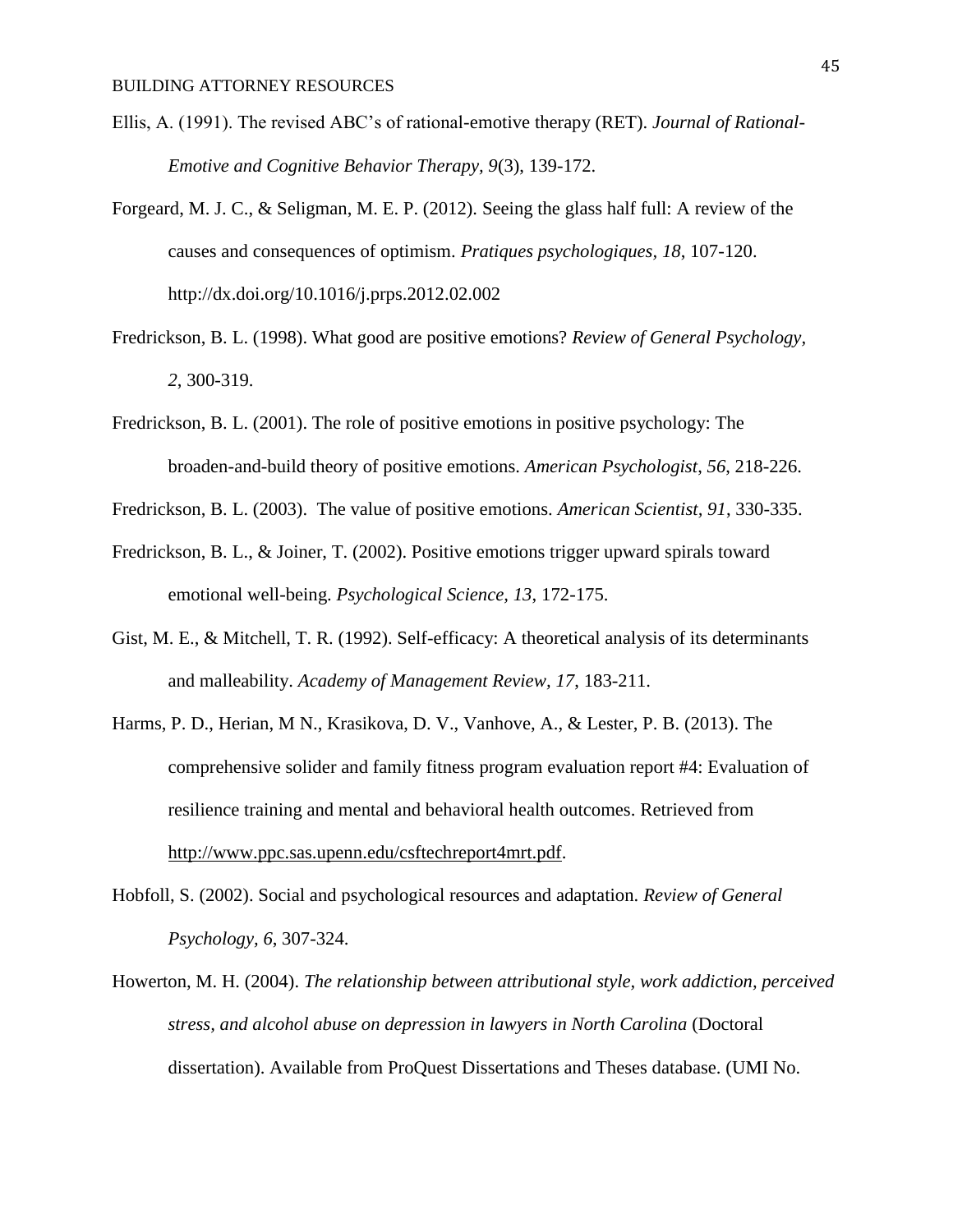- Huang, P. H., & Swedloff, R. (2008). Authentic happiness & meaning at law firms. *Syracuse Law Review, 58*, 335-350.
- Hull, K. (1999). Cross-examining the myth of lawyers' misery. *Vanderbilt Law Review, 52*, 971-983.
- Irving, L. M., Snyder, C. R., & Crowson, J. J., Jr. (1988). Hope and the negotiation of cancer facts by college women. *Journal of Personality, 66*, 195-214.
- Judge, T. A., Jackson, C. L., Shaw, J. C., Scott, B. A., & Rich, B. L. (2007). Self-efficacy and work-related performance: The integral role of individual differences. *Journal of Applied Psychology, 92*, 107-127.
- Kamen, L. P. & Seligman, M. E. (1987). Explanatory style and health. *Current Psychological Research & Reviews, 6*(3), 207-218.
- Kor, Y. Y., & Leblevici, H. (2005). How do interdependencies among human-capital deployment, development, and diversification strategies affect firms' financial performance? *Strategic Management Journal, 26*, 967-985.
- Kreiger, L. S. (2008). Human nature as a new guiding philosophy for legal education and the profession. *Washburn Law Journal*, 284-308.
- Kronman, A. T. (1993). *The lost lawyer: Failing ideals of the legal profession*. Cambridge, MA: Harvard University Press.
- Levit, N., & Linder, D. O. (2008). *The happy lawyer: Making a good life in the law.* New York, NY: Oxford University Press.
- Liu, L., Chang, Y., Fu, J., Wang, J., & Wang, L. (2012). The mediating role of psychological capital on the association between occupational stress and depressive symptoms among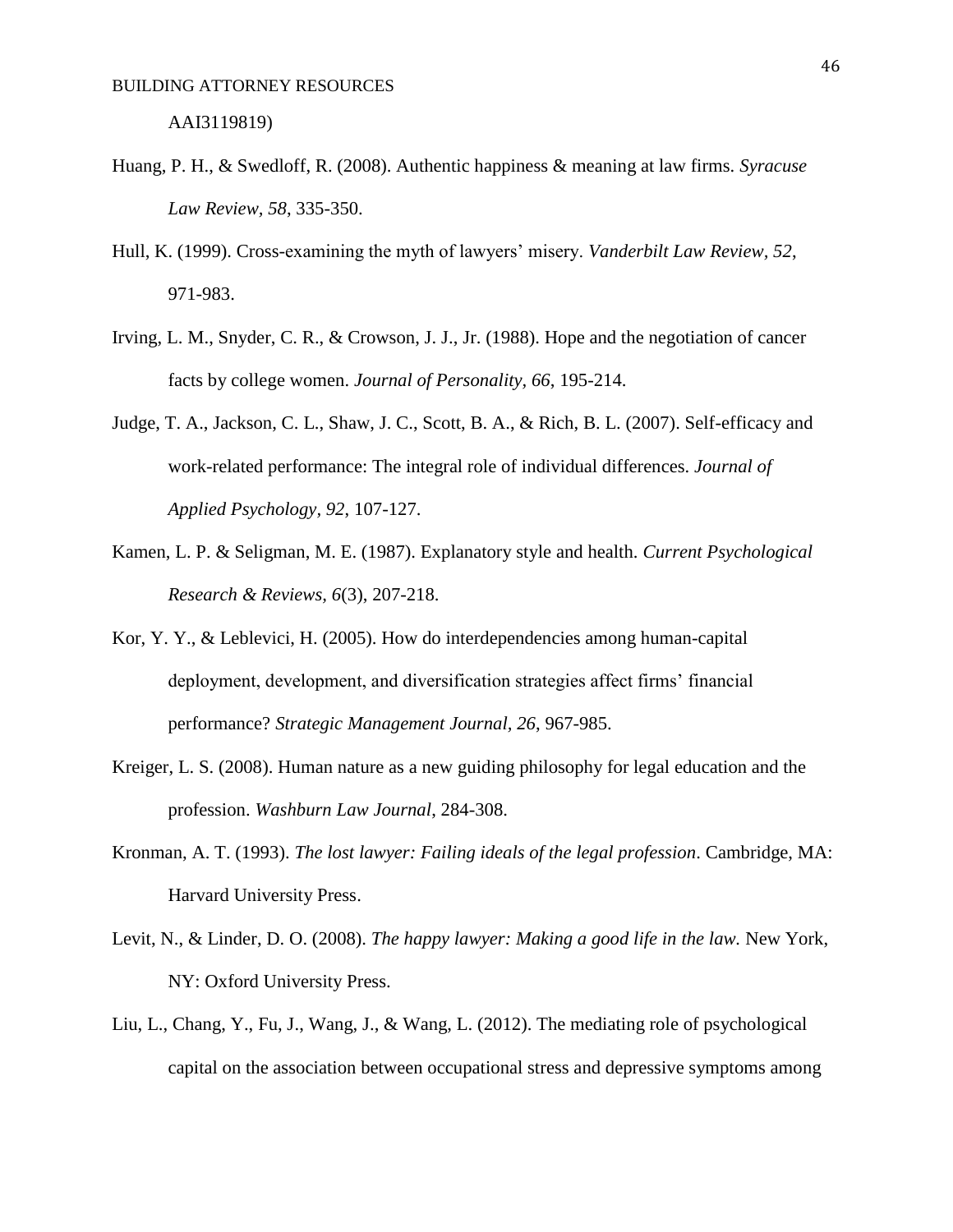Chinese physicians: A cross-sectional study. *BMC Public Health, 12,* 219-227.

- Liu, L., Hu, S., Wang, L., Sui, G., & Ma, L. (2013). Positive resources for combating depressive symptoms among Chinese male correctional officers: perceived organizational support and psychological capital. *BMC Psychiatry, 13*(89). doi:10.1186/1471-224X-13-89.
- Luthans, F. (2002a). The need for and meaning of positive organizational behavior. *Journal of Organizational Behavior, 3*, 695-706.
- Luthans, F. (2002b). Positive organizational behavior: Developing and managing psychological strength. *Academy of Management Executive, 16*(1), 57-72.
- Luthans, F., Avey, J. B., Avolio, B. J., & Peterson, S. J. (2010). The development and resulting performance impact of positive psychological capital. *Human Resources Development Quarterly, 21*(1), 41-67.
- Luthans, F., Avey, J. B, Avolio, B. J., Norman, S. M., & Combs, G. (2006). Psychological capital development: Toward a micro-intervention. *Journal of Organizational Behavior, 27*, 387-393.
- Luthans, F., Avey, J. B., & Patera, J. L. (2008). Experimental Analysis of a Web-Based Training Intervention to Develop Positive Psychological Capital. *Academy of Management Learning & Education, 7*(2), 209-221.
- Luthans, F., Avolio, B. J., Avey, J. B., & Norman, S. M. (2007). Positive psychological capital: Measurement and relationship with performance satisfaction. *Personnel Psychology, 60*(3), 541-572.
- Luthans, F., Avolio, B. J., Walumbwa, F., & Li, W. (2005). The psychological capital of Chinese workers: Exploring the relationship with performance. *Management and Organization Review, 1*, 247-269.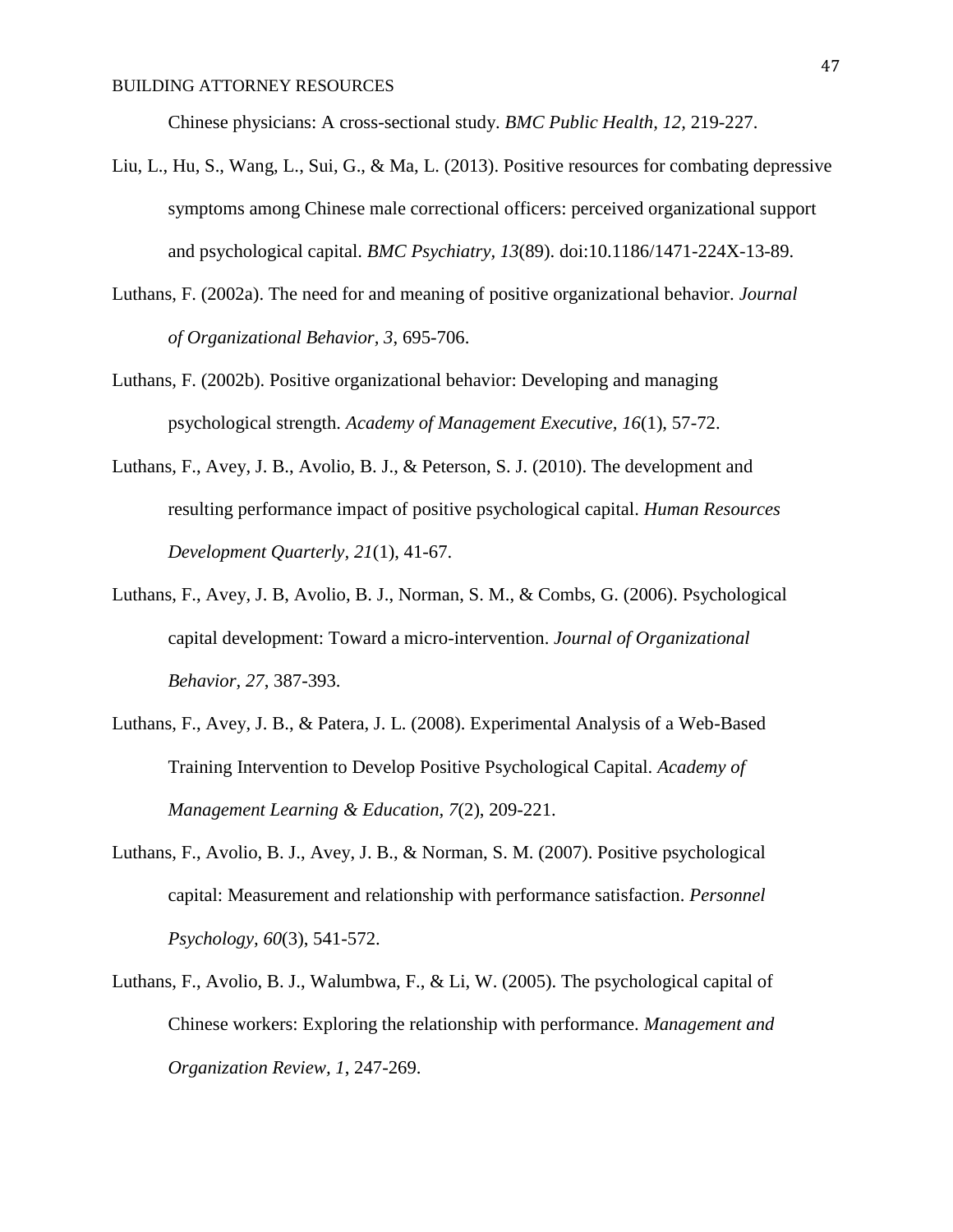- Luthans, B. C., Luthans, K. W., & Avey, J. B. (2014). Building the leaders of tomorrow: The development of academic psychological capital. *Journal of Leadership & Organizational Studies, 21*(2), 191-199.
- Luthans, B. C., Luthans, K. W., & Jensen, S. M. (2012). The impact of business school students' psychological capital on academic performance. *Journal of Education for Business, 87*, 253-259.
- Luthans, F., Luthans, K., & Luthans, B. C. (2004). Positive psychological capital: Going beyond human and social capital. *Business Horizons, 47*, 45-50.
- Luthans, F., & Youssef, C. M. (2004). Human, social and now positive psychological capital management. *Organizational Dynamics, 33*, 143-160.
- Luthans, F., Youssef, C. M., & Avolio, B. J. (2007). *Psychological capital: Developing the human competitive edge*. New York: Oxford University Press, Inc.
- Luthans, F., Youssef, C. M., & Rawski, S. L. (2011). A tale of two paradigms: The impact of psychological capital on reinforcing feedback on problem solving and innovation. *Journal of Organizational Behavior Management, 31*, 333-350.
- Luthans, F., Youssef, C. M., Sweetman, D. S., & Harms, P. D. (2013). Meeting the leadership challenge of employee well-being through relationship PsyCap and health PsyCap. *Journal of Leadership and Organizational Studies, 20*, 118-133.
- Lyubomirsky, S. L., King, L., & Diener, E. (2005). The benefits of frequent positive affect: Does happiness lead to success? *Psychological Bulletin, 131,* 803-855.
- MacEwan, B. (2013). *Growth is dead: Now what? Law firms on the brink.* New York, NY: Adam Smith, Esq., LLC.
- Maddux, J. E. (2009). Self-efficacy: The power of believing you can. In S. J. Lopez & C. R.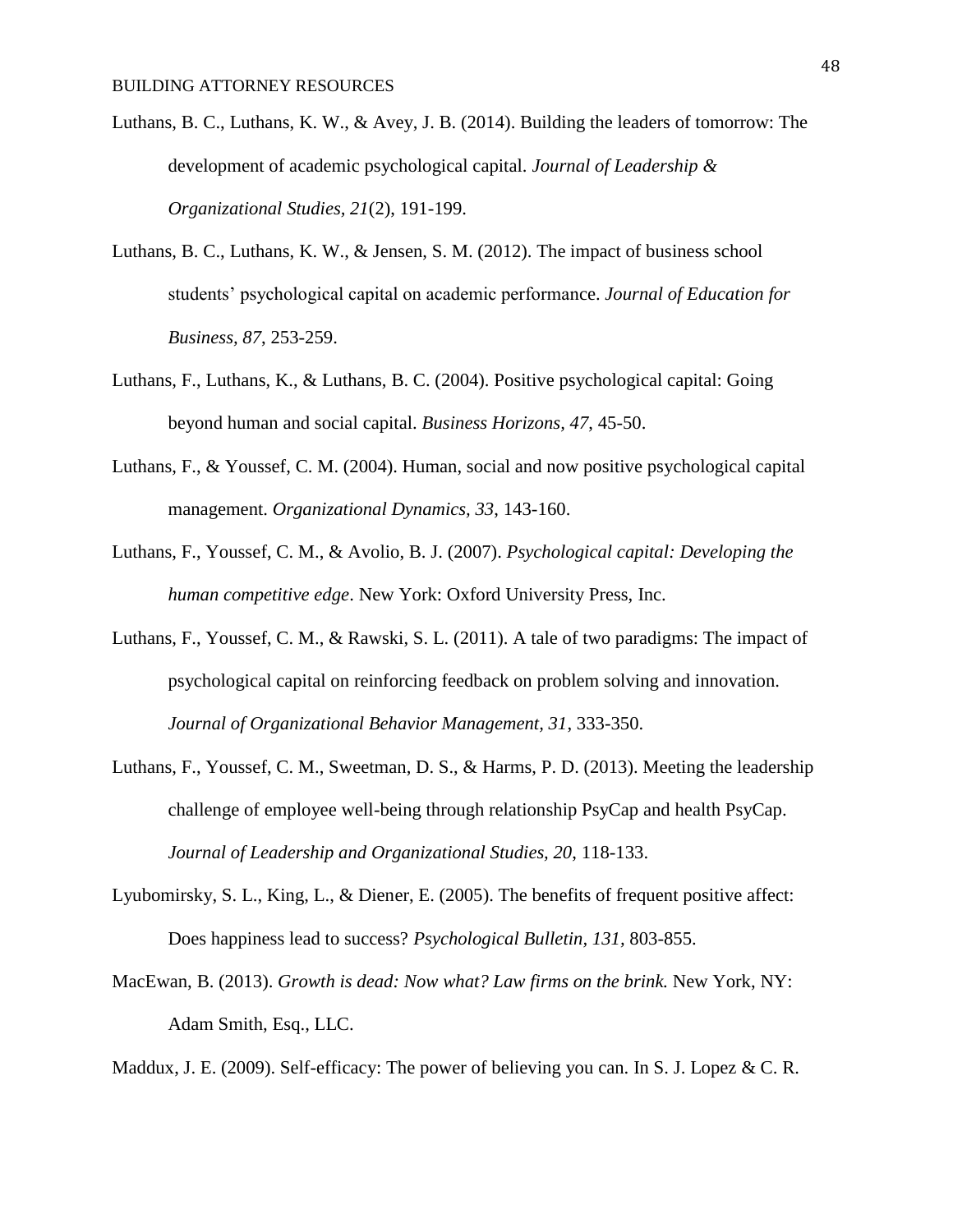Snyder (Eds.), *Oxford handbook of positive psychology, 2nd edition* (pp. 335-343). New York: Oxford University Press.

Maddux, J. E., & Meier, L. J. (1995). Self-efficacy and depression. In J. E. Maddux (Ed.), *Self-efficacy, adaptation, and adjustment: Theory, research, and application* (pp. 143-169). New York: Plenum.

Maslow, A. H. (1954). *Motivation and personality*. New York: Harper.

- Masten, A. S. (1994). Resilience in individual development: Seccessful adaptation despite risk and adversity. In M. C. Wang & E. W. Gordon (Eds.), *Educational resilience in inner-city America: Challenges and prospects* (pp. 3-25). Hillsdale, NJ: Lawrence Erlbaum.
- Masten, A. S. (2001). Ordinary magic: Resilience processes in development. *American Psychologist, 56*(3), 227.
- Masten, A. S., Cutuli, J. J., Herbers, J. E., & Reed, M. J. (2009). Resilience in development. In S. J. Lopez & C. R. Snyder (Eds.), *Oxford handbook of positive psychology* (pp. 117-131). New York, NY: Oxford University Press, Inc.
- Mauney, C.S. (n.d.). The lawyers' epidemic: Depression, suicide and substance abuse. Retrieved from<http://www.charlestonlaw.edu/charlestonSchoolOfLaw/files/> 27/274463ca-476c-40cd-9c0a-733676db3cb5.pdf.
- McKenny, A. F., Short, J. C., & Payne, G. T. (2013). Using computer aided text analysis to elevate constructs: An illustration using psychological capital. *Organizational Research Methods, 16*, 152-184.
- McPherson, M. G., & McCormick, J. (2006). Self-efficacy and music performance. *Psychology of Music, 34*, 325-339. doi:10.1177/0305735606064841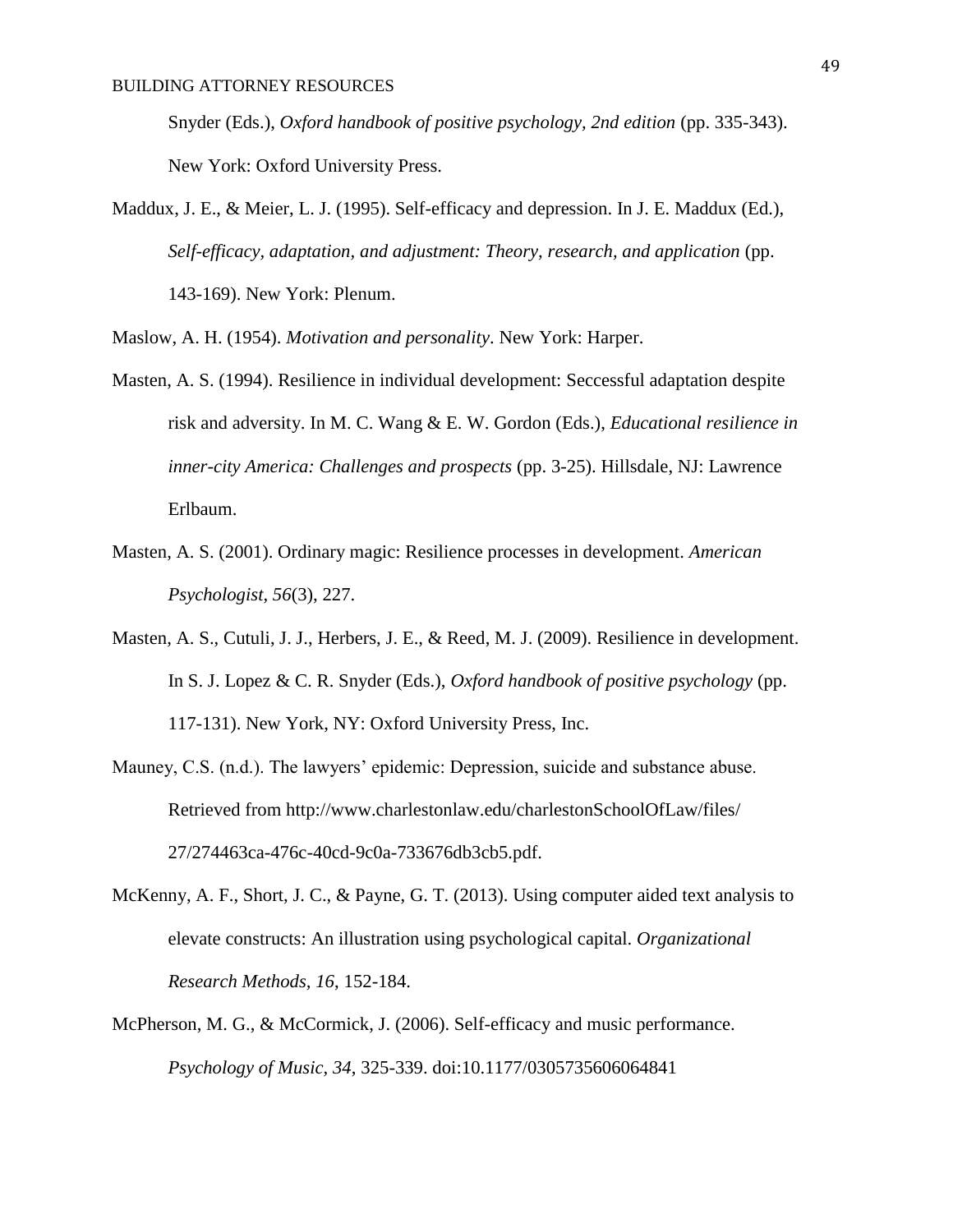- Mertz, E. (2007), *The language of law school: Learning to "think like a lawyer."* New York: Oxford University Press.
- Mills, M. J., Fleck, C. R., & Kozikowski, A. (2012). Positive psychology at work: A conceptual review, state-of-practice assessment, and a look ahead. *The Journal of Positive Psychology, 8*(2), 153-164.
- National Association for Law Placement, Inc. (2013). Class of 2013 national summary report. Retrieved from<http://www.nalp.org/uploads> NatlSummaryChartClassof2013.org
- Niemiec, R. M. (2014). *Mindfulness and character strengths*. Cincinnati, OH: Hogrefe Publishing.
- Newman, A., Ucbasaran, D., Zhu, F., & Hirst, G. (2014). Psychological capital: A review and synthesis. *Journal of Organizational Behavior, 35*, 120-138. doi: 10.1002/job
- Nussbaum, A. D., & Dweck, C. S. (2008). Defensiveness v. remediation: Self-theories and modes of self-esteem and maintenance. *Personality and Social Psychology Bulletin, 34*, 127-134.
- Parker, S. (1998). Enhancing role-breadth self-efficacy: The roles of job enrichment and other organizational interventions. *Journal of Applied Psychology*, *83*, 835-852.
- Peterson, C. (2000). The future of optimism. *American Psychologist, 55*, 44-55.
- Peterson, C., & Seligman, M. E. P. (1984). Causal explanations as a risk factor for depression: Theory and evidence. *Psychological Review, 91*, 347-374.
- Peterson, S. J., & Byron, K. (2007). Exploring the role of hope in job performance: Results from four studies. *Journal of Organizational Behavior, 28*, 785-803.
- Peterson, S. J., & Luthans, F. (2003). The positive impact and development of hopeful leaders. *Leadership and Organizational Development Journal, 24*, 26-31.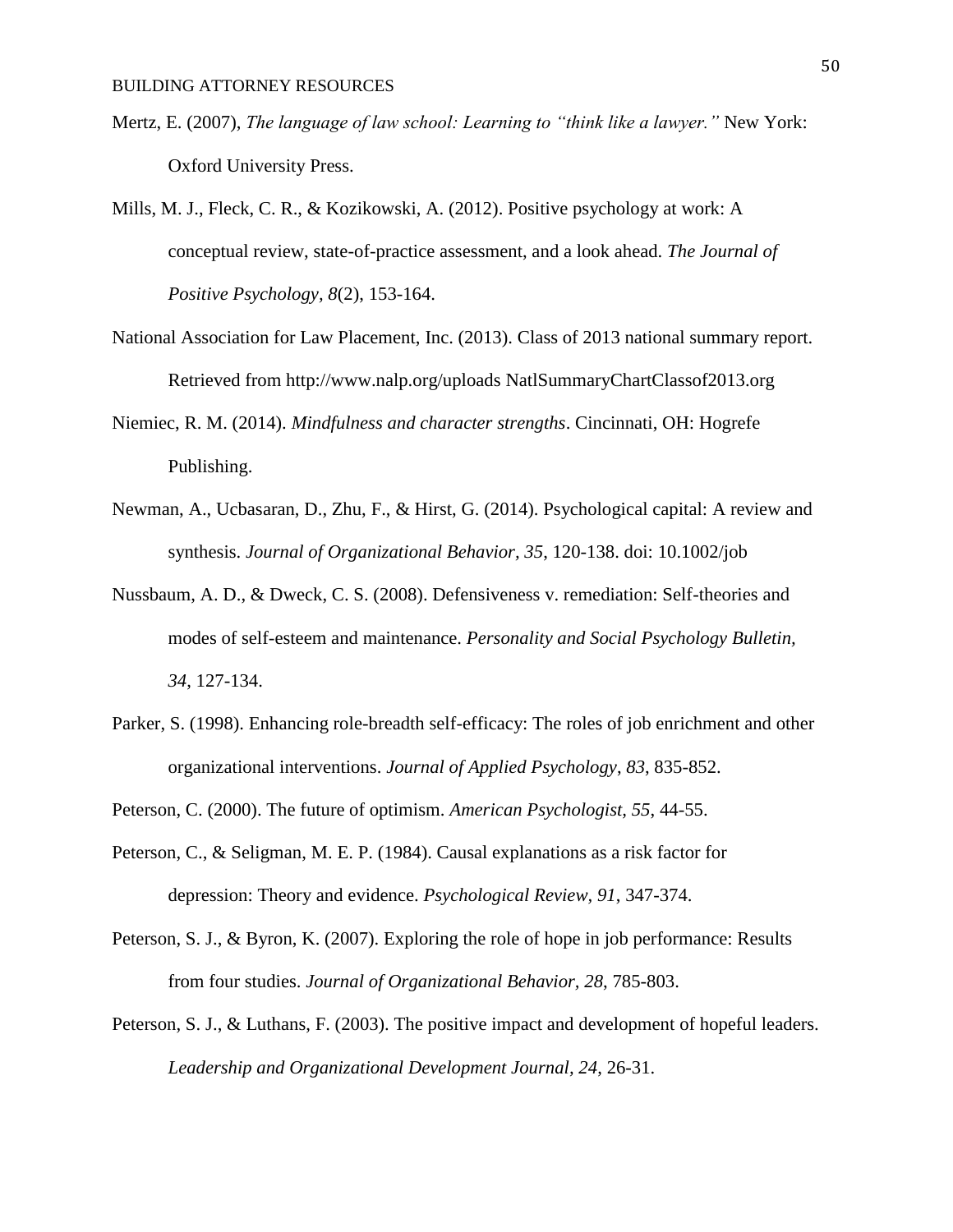- Peterson, T. D., & Peterson, E. W. (2009). Stemming the tide of law student depression: What law schools need to learn from the science of positive psychology. *Yale Journal of Health Policy, Law, and Ethics, 9*(2), 357-434.
- Peterson, S. J., Luthans, F., Avolio, B. J., Walumbwa, F. O., & Zhang, Z. (2011). Psychological capital and employee performance: A latent growth modeling approach. *Personnel Psychology*, *64*, 427-450.
- Rand, K. L., & Cheavens, J. S. (2009). Hope Theory. In S. J. Lopez & C. R. Snyder (Eds.), *Oxford handbook of positive psychology, 2nd edition* (pp. 323-333). New York: Oxford University Press.
- Reed, K., & Borstein, B. H. (2012). A stressful profession: The experience of lawyers. In M. K. Miller & B. H. Bornstein (Eds.), *Stress, Trauma, and Wellbeing in the Legal System* (pp. 234-236). New York: Oxford University Press.
- Reivich, K., & Shatte, A. (2002). *The resilience factor: 7 Essential skills for overcoming life's inevitable obstacles.* New York, NY: Broadway Books.
- Richard, L. (2002). Herding cats: The lawyer personality revealed. *Altman Weil Report to Legal Management, 29*(11), 1-12. Retrieved from [http://www.managingpartnerforum.org/tasks/sites/mpf/assets/image/MPF%20-](http://www.managingpartnerforum.org/tasks/sites/mpf/assets/image/MPF%20-%20WEBSITE%20-%20ARTICLE%20-%20Herding%20Cats%20-%20Richards1.pdf) [%20WEBSITE%20-%20ARTICLE%20-%20Herding%20Cats%20-%20Richards1.pdf.](http://www.managingpartnerforum.org/tasks/sites/mpf/assets/image/MPF%20-%20WEBSITE%20-%20ARTICLE%20-%20Herding%20Cats%20-%20Richards1.pdf)
- Roberts, S., Scherer, L., & Bowyer, C. (2011). Job stress and incivility: What role does psychological capital play? *Journal of Leaderships & Organizational Studies, 18*, 449-58.
- Ryan, R. M., & Deci, E. L. (2000) Self-determination theory and the facilitation of intrinsic motivation, social development, and wellbeing. *American Psychologist, 55*, 68-78.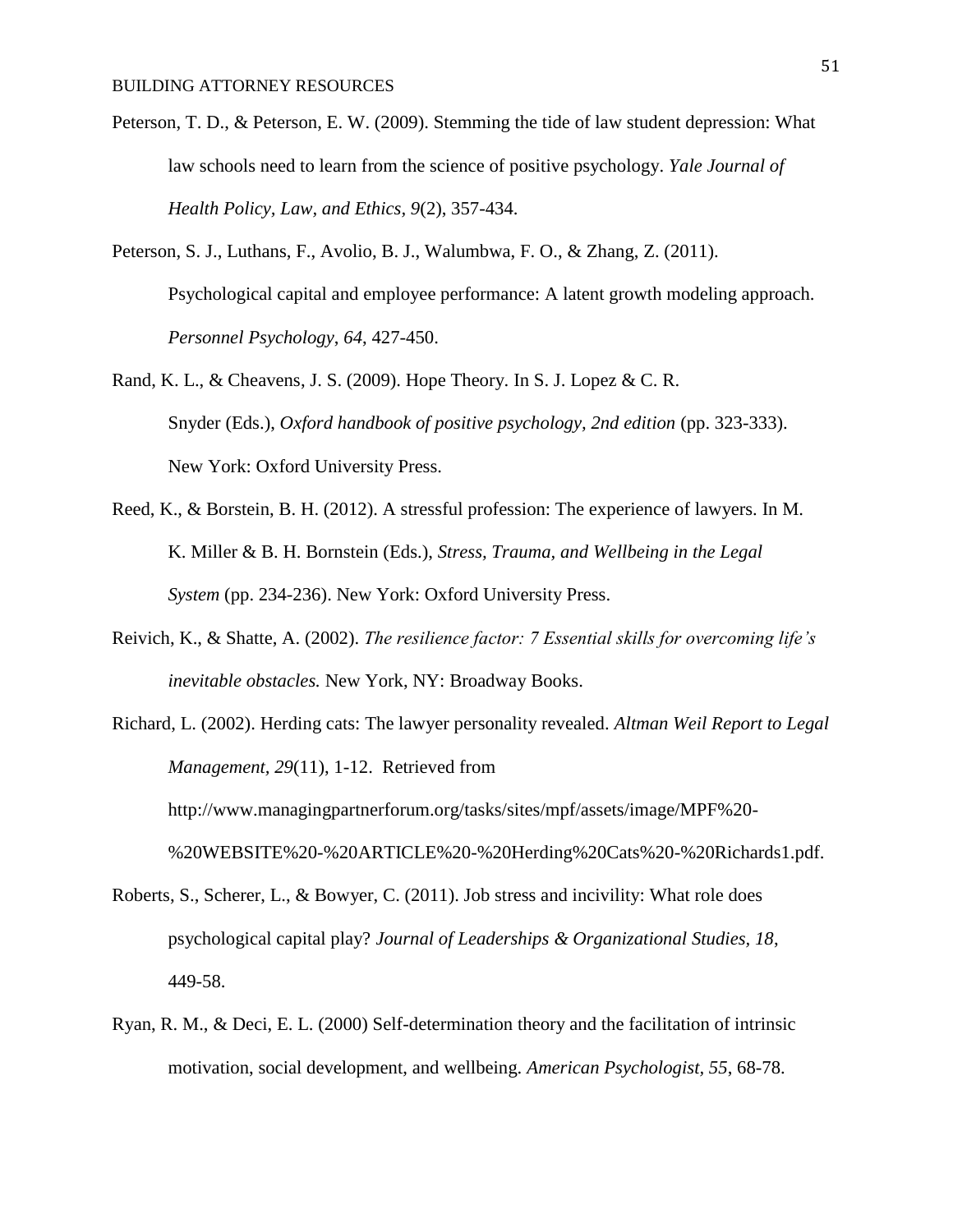http://dx.doi.org/10.1037/0003-066X.55.1.68

- Sadri, G., & Robertson, I. T. (1993). Self-efficacy and work-related behavior: A review and meta-analysis. *Applied Psychology: An International Review, 42*, 139-152.
- Satterfield, J. M., Monahan, J., & Seligman, M. E. P. (1997). Law school performance predicted by explanatory style. *Behavioral Sciences & the Law, 15*(1), 95-105.
- Scheier, M., & Carver, C. (1985). Optimism, coping, and health: Assessment and implications of generalized outcome expectancies. *Health Psychology, 4, 219-247.*
- Schiltz, P. J. (1999). On being a happy, healthy, and ethical member of an unhappy, unhealthy, and unethical profession. *Vanderbilt Law Review, 52,* 871-951.
- Seligman, M. E. P., & Schulman, P. (1986). Explanatory style as a predictor of productivity and quitting among life insurance agents. *Journal of Personality and Social Psychology, 50*, 832-838.
- Seligman, M. E. P. (1990). *Learned optimism: How to change your mind and your life.* New York, NY: Vintage Books.
- Seligman, M. E. P. (1999). The president's address. *American Psychologist, 54,* 559-562.
- Seligman, M. E. P. (2002). *Authentic happiness*. New York, NY: Free Press.
- Seligman, M. E. P. (2011). *Flourish: A visionary new understanding of happiness and wellbeing.* New York, NY: Free Press.
- Seligman, M. E. P., & Csikszentmihalyi, M. (2000). Positive psychology: An introduction. *American Psychologist*, *55*(1), 5-14. http://dx.doi.org/10.1037/0003-066X.55.1.5
- Seligman, M. E. P., Verkuil, P. R., & Kang, T. H. (2001). Why lawyers are unhappy. *Cardozo Law Review*, *23*, 33-53.

Shanfield, S. B., & Benjamin, G. A. H. (1985). Psychiatric distress in law students. *Journal*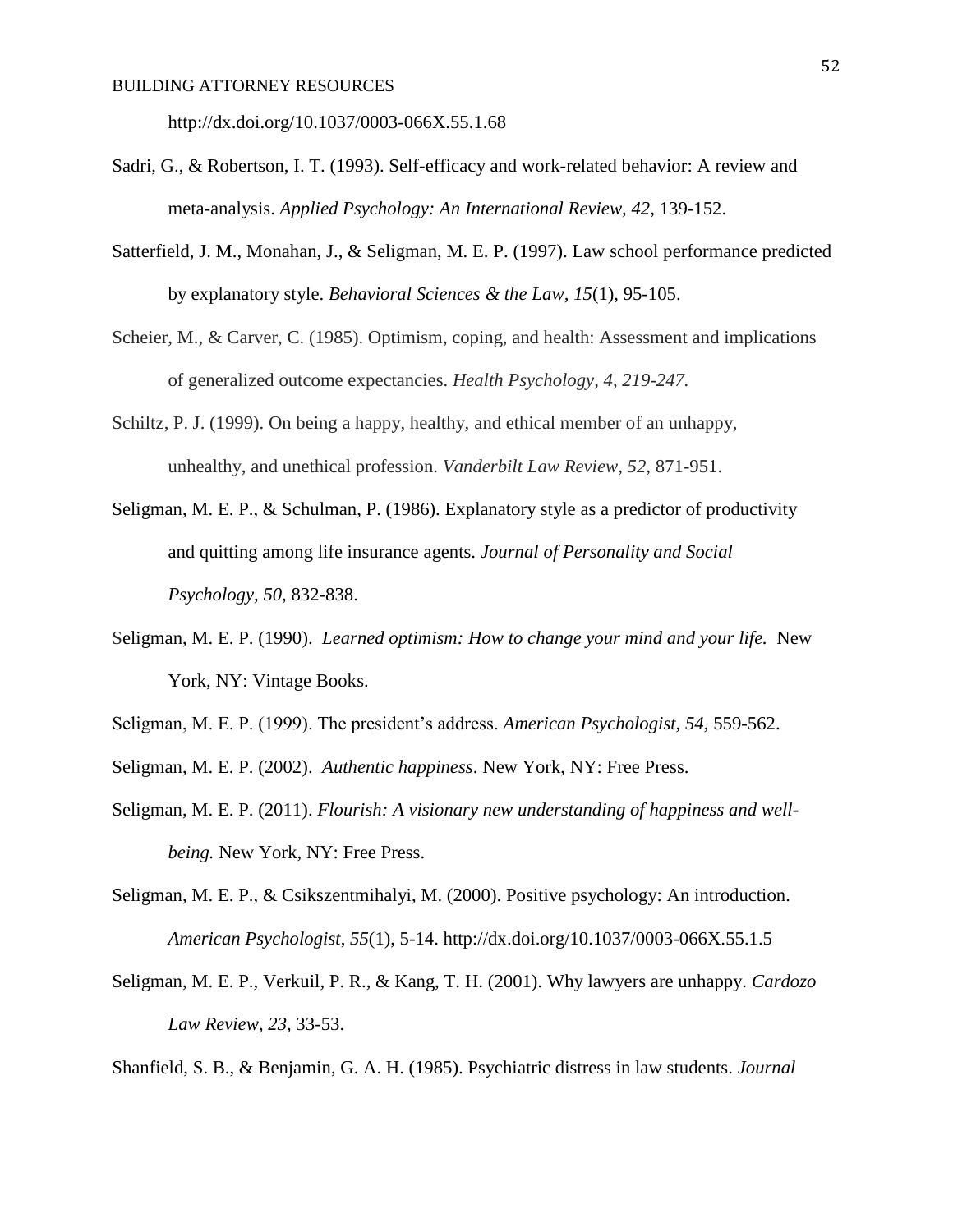*of Legal Education, 35*, 67-75.

- Sheldon, K. M., & King, L. (2001). Why positive psychology is necessary. *American Psychologist, 56,* 216-217.
- Sheldon, K. M., & Krieger, L. S. (2004). Does law school undermine law students? Examining changes in goals, values, and well-being. *Behavioral Sciences and the Law, 22,* 261-286.
- Sheldon, K. M., & Krieger, L. S. (2013). Service job lawyers are happier than money job lawyers, despite their lower income. *The Journal of Positive Psychology.* doi: 10.1080/17439760.2014.888583
- Sheldon, K. M., & Lyubomirsky, S. (2006). Achieving sustainable gains in happiness: Change your actions, not your circumstances. *Journal of Happiness Studies, 7*, 55-86.
- Siu, O. L., (2013). Psychological capital, work well-being, and work-life balance among Chinese employees: A cross-lagged analysis. *Journal of Personnel Psychology, 2013, 12*(4), 170-181. doi: 10.1027/1866-5888/a000092
- Smith, J. (2013, March). The happiest and unhappiest jobs in America. *Forbes.* Retrieved from [http://www.forbes.com/sites/jacquelynsmith/2013/03/22/the-happiest](http://www.forbes.com/sites/jacquelynsmith/2013/03/22/the-happiest-)and-unhappiest-jobs-in-america.
- Snyder, C. R. (1994). *The psychology of hope: you can get there rom here*. New York: Free Press.
- Snyder, C. R. (2000). *Handbook of hope*. San Diego: Academic Press.
- Snyder, C. R. (2002). Hope Theory: Rainbows in the mind. *Psychological Inquiry, 13,* 249-276.
- Snyder, C. R., Harris, C., Anderson, J.R., Holleran, S. A., Irving, L. M., Sigmon, S. T., et al.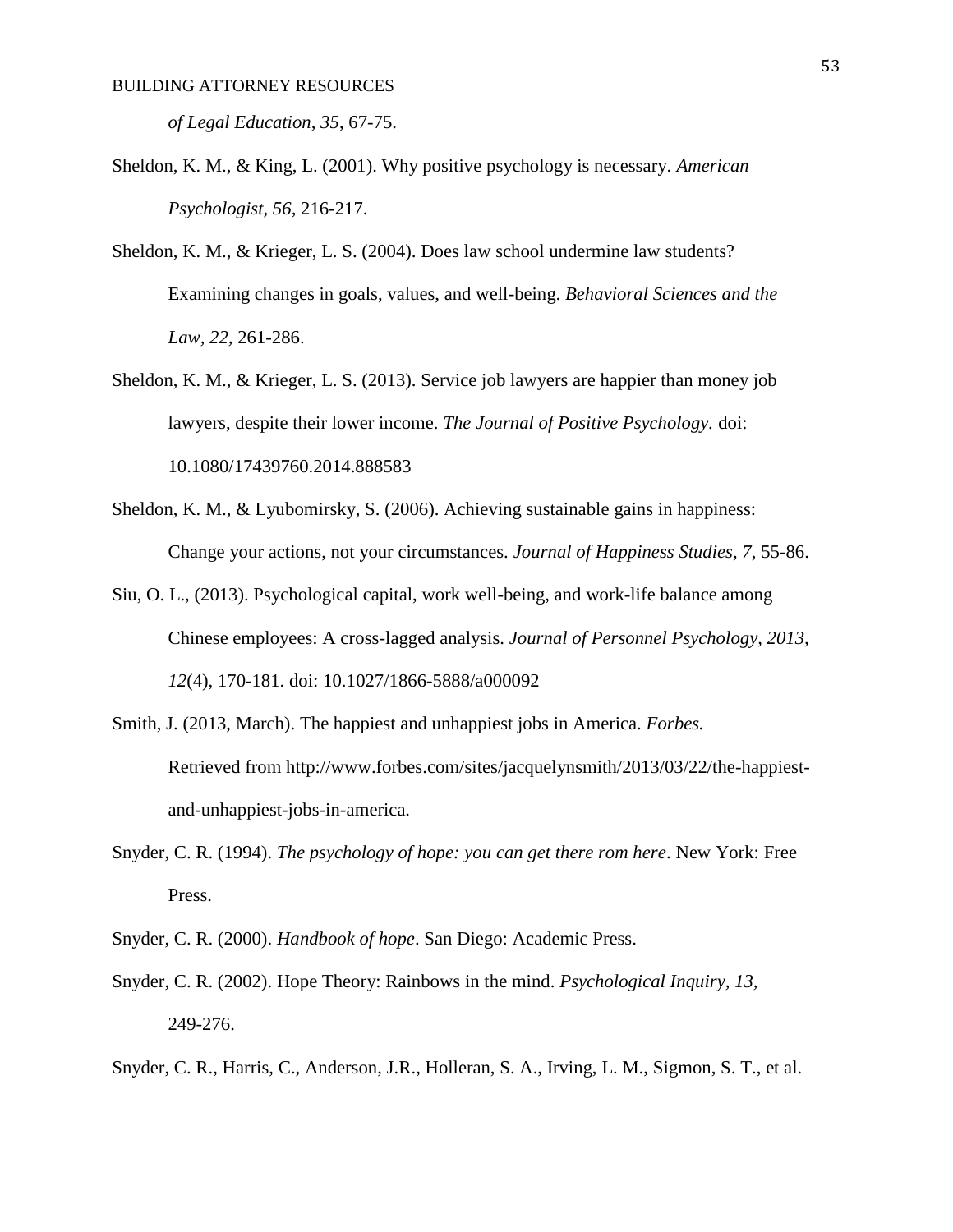(1991). The will and the ways: Development and validation of an individualdifferences measure of hope. *Journal of Personality and Social Psychology, 60,*  570-585.

- Snyder, C. R., Sympson, S. C., Ybasco, F. C., Borders, T. F., Babyak, M. A., & Higgins, R. L. (1996). Development and validation of the state hope scale. *Journal of Personality and Social Psychology, 70*, 321-335.
- Stajkovic, A. D., & Luthans, F. (1998a). Social cognitive theory and self-efficacy: Going beyond traditional motivational and behavioral approaches. *Organizational Dynamics*, *26*, 62-74.
- Stajkovic, A. D., & Luthans, F. (1998b). Self-efficacy and work-related performance: A metaanalysis. *Psychological Bulletin, 124*, 240-261.
- Wagnild, G. M., & Young, H. M. (1993). Development and psychometric evaluation of the resiliency scale. *Journal of Nursing Management, 1*, 165-178.
- Williams, S. L. (1995). Self-efficacy, anxiety, and phobic disorders. In J. E. Maddux (Ed.), *Self-efficacy, adaptation, and adjustment: Theory, research, and application* (pp. 69-107). New York: Plenum.
- Winslow, E. C. (2015, March 19). Traditional law firm professional development models obsolete? *The National Law Review*. Retrieved from

[http://www.natlawreview.com/article/traditional-law-firm-professional-development](http://www.natlawreview.com/article/traditional-law-firm-professional-development-)models-obsolete

Yeager, D. S., & Dweck, C. S. (2012). Mindsets that promote resilience: When students believe that personal characteristics can be developed. *Educational Psychologist*, *47*(4), 302-314.